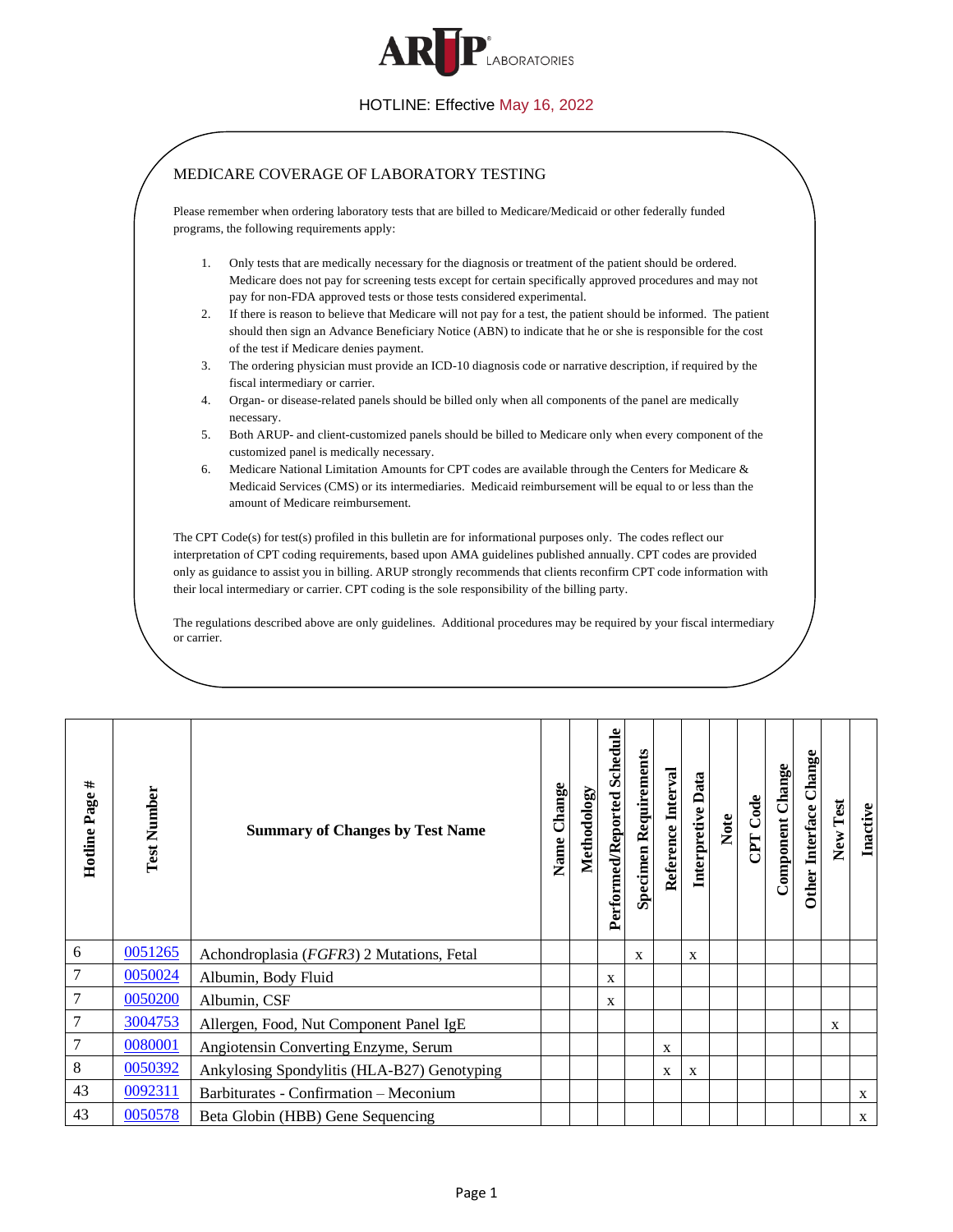

<span id="page-1-27"></span><span id="page-1-26"></span><span id="page-1-25"></span><span id="page-1-24"></span><span id="page-1-23"></span><span id="page-1-22"></span><span id="page-1-21"></span><span id="page-1-20"></span><span id="page-1-19"></span><span id="page-1-18"></span><span id="page-1-17"></span><span id="page-1-16"></span><span id="page-1-15"></span><span id="page-1-14"></span><span id="page-1-13"></span><span id="page-1-12"></span><span id="page-1-11"></span><span id="page-1-10"></span><span id="page-1-9"></span><span id="page-1-8"></span><span id="page-1-7"></span><span id="page-1-6"></span><span id="page-1-5"></span><span id="page-1-4"></span><span id="page-1-3"></span><span id="page-1-2"></span><span id="page-1-1"></span><span id="page-1-0"></span>

| Hotline Page # | <b>Test Number</b> | <b>Summary of Changes by Test Name</b>                                                          | Name Change | Methodology | Performed/Reported Schedule | <b>Specimen Requirements</b> | Reference Interval | Interpretive Data | Note        | CPT Code | Component Change | Other Interface Change | New Test | Inactive     |
|----------------|--------------------|-------------------------------------------------------------------------------------------------|-------------|-------------|-----------------------------|------------------------------|--------------------|-------------------|-------------|----------|------------------|------------------------|----------|--------------|
| $\,8\,$        | 3004547            | Beta Globin (HBB) Sequencing                                                                    |             |             |                             |                              |                    |                   |             |          |                  |                        | X        |              |
| 43             | 2010117            | Beta Globin (HBB) Sequencing and<br>Deletion/Duplication (Temporary Referral as of<br>12/07/20) |             |             |                             |                              |                    |                   |             |          |                  |                        |          | X            |
| 43             | 0050388            | Beta Globin (HBB) Sequencing, Fetal                                                             |             |             |                             |                              |                    |                   |             |          |                  |                        |          | X            |
| $\overline{9}$ | 3004550            | Beta Globin (HBB) Sequencing, Fetal                                                             |             |             |                             |                              |                    |                   |             |          |                  |                        | X        |              |
| 9              | 0050254            | Borrelia burgdorferi Antibodies, IgG and IgM by<br>Immunoblot                                   |             |             |                             | $\mathbf X$                  |                    |                   |             |          |                  |                        |          |              |
| 10             | 0050255            | Borrelia burgdorferi Antibody, IgG by Immunoblot                                                |             |             |                             | $\mathbf X$                  |                    |                   |             |          |                  |                        |          |              |
| 10             | 0050253            | Borrelia burgdorferi Antibody, IgM by Immunoblot                                                |             |             |                             | X                            |                    |                   |             |          |                  |                        |          |              |
| 43             | 2003445            | Breast Carcinoma b72.3 by Immunohistochemistry                                                  |             |             |                             |                              |                    |                   |             |          |                  |                        |          | $\mathbf{X}$ |
| 10             | 3004609            | Breast Carcinoma Dual Stain by<br>Immunohistochemistry                                          |             |             |                             |                              |                    |                   |             |          |                  |                        | X        |              |
| 43             | 2011601            | Buprenorphine, Meconium, Quantitative                                                           |             |             |                             |                              |                    |                   |             |          |                  |                        |          | X            |
| 11             | 3004795            | CD22 by Immunohistochemistry                                                                    |             |             |                             |                              |                    |                   |             |          |                  |                        | X        |              |
| 12             | 3004745            | Cystic Fibrosis (CFTR) Sequencing and<br>Deletion/Duplication                                   |             |             |                             |                              |                    |                   |             |          |                  |                        | X        |              |
| 12             | 2011812            | Chikungunya Antibodies, IgG and IgM                                                             |             |             |                             | X                            |                    |                   |             |          |                  |                        |          |              |
| 12             | 2011808            | Chikungunya Antibody, IgG                                                                       |             |             |                             | X                            |                    |                   |             |          |                  |                        |          |              |
| 13             | 2011810            | Chikungunya Antibody, IgM                                                                       |             |             |                             | X                            |                    |                   |             |          |                  |                        |          |              |
| 13             | 3004430            | <b>Circulating Immune Complex Panel</b>                                                         |             |             |                             |                              |                    |                   |             |          |                  |                        | X        |              |
| 14             | 0050301            | Circulating Immune Complex, C1q Binding                                                         | X           |             | X                           | X                            |                    |                   |             |          |                  | X                      |          |              |
| 14             | 3004431            | Circulating Immune Complex, C3 fragments                                                        |             |             |                             |                              |                    |                   |             |          |                  |                        | X        |              |
| 43             | 0092312            | Cocaine and Metabolites -<br>Confirmation/Quantitation - Meconium                               |             |             |                             |                              |                    |                   |             |          |                  |                        |          | X            |
| 15             | 0050170            | <b>Coccidioides Antibodies by Complement Fixation</b>                                           | $\mathbf X$ |             |                             | $\mathbf X$                  |                    |                   | X           |          |                  |                        |          |              |
| 15             | 3002996            | <b>Coccidioides Antibodies by Complement Fixation</b><br>and Immunodiffusion, CSF               | X           | X           |                             | X                            | X                  | X                 | $\mathbf X$ |          |                  |                        |          |              |
| 16             | 3002995            | <b>Coccidioides Antibodies by Complement Fixation</b><br>and Immunodiffusion, Serum             | X           | X           |                             | X                            | $\mathbf X$        |                   | X           |          |                  | X                      |          |              |
| 16             | 3000059            | Coccidioides Antibodies by Complement Fixation,<br>CSF                                          | X           |             |                             | X                            |                    | X                 | $\mathbf X$ |          |                  |                        |          |              |
| 17             | 3000055            | Coccidioides Antibodies IgG by Immunoassay, CSF                                                 | X           | X           |                             | $\mathbf X$                  |                    | X                 | $\mathbf X$ |          |                  |                        |          |              |
| 17             | 3000056            | Coccidioides Antibodies IgM by Immunoassay, CSF                                                 | X           | $\mathbf X$ |                             | $\mathbf X$                  |                    | X                 | X           |          |                  |                        |          |              |
| 18             | 3000061            | Coccidioides Antibodies Panel, CSF                                                              | X           | X           |                             | X                            | $\mathbf X$        | X                 | $\mathbf X$ |          |                  |                        |          |              |
| 19             | 0050588            | Coccidioides Antibodies Panel, Serum                                                            | X           | X           |                             | X                            | X                  |                   | X           |          |                  | X                      |          |              |
| 20             | 3001982            | Coccidioides Antibodies Reflexive Panel, Serum                                                  | X           | X           |                             | X                            | X                  |                   | X           |          |                  |                        |          |              |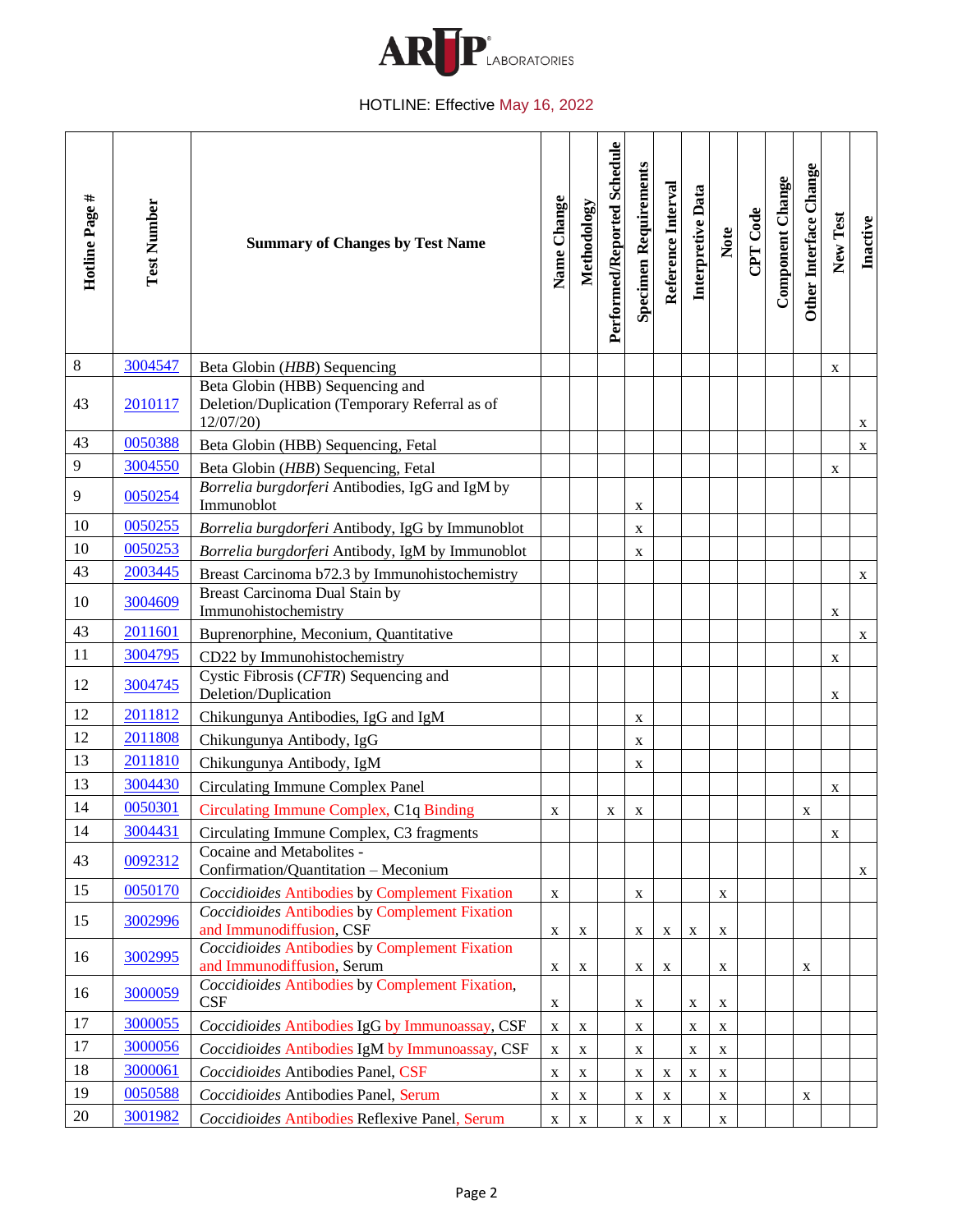

<span id="page-2-20"></span><span id="page-2-19"></span><span id="page-2-18"></span><span id="page-2-17"></span><span id="page-2-16"></span><span id="page-2-15"></span><span id="page-2-14"></span><span id="page-2-13"></span><span id="page-2-12"></span><span id="page-2-11"></span><span id="page-2-10"></span><span id="page-2-9"></span><span id="page-2-8"></span><span id="page-2-7"></span><span id="page-2-6"></span><span id="page-2-5"></span><span id="page-2-4"></span><span id="page-2-3"></span><span id="page-2-2"></span><span id="page-2-1"></span><span id="page-2-0"></span>

| Hotline Page # | <b>Test Number</b> | <b>Summary of Changes by Test Name</b>                                                                           | Name Change | Methodology | Performed/Reported Schedule | <b>Specimen Requirements</b> | Reference Interval | Interpretive Data | Note        | CPT Code    | Component Change | Other Interface Change | New Test    | Inactive       |
|----------------|--------------------|------------------------------------------------------------------------------------------------------------------|-------------|-------------|-----------------------------|------------------------------|--------------------|-------------------|-------------|-------------|------------------|------------------------|-------------|----------------|
| 20             | 0050179            | Coccidioides Antibodies, IgG by Immunoassay,<br><b>Serum</b>                                                     | X           | X           |                             | X                            |                    |                   | X           |             |                  |                        |             |                |
| 21             | 3000057            | Coccidioides Antibodies, IgM and IgG by<br>Immunoassay, CSF                                                      | X           | X           |                             | X                            |                    | X                 | $\mathbf X$ |             |                  |                        |             |                |
| 21             | 0050137            | Coccidioides Antibodies, IgM and IgG by<br>Immunoassay, Serum                                                    | X           | X           |                             | $\mathbf X$                  |                    |                   | $\mathbf X$ |             |                  |                        |             |                |
| 21             | 0050178            | Coccidioides Antibodies, IgM by Immunoassay,<br>Serum                                                            | X           | X           |                             | X                            |                    |                   | X           |             |                  |                        |             |                |
| 22             | 3004720            | Connexin 26 (GJB2) Sequencing and<br>Deletion/Duplication                                                        |             |             |                             |                              |                    |                   |             |             |                  |                        | $\mathbf X$ |                |
| 43             | 0051374            | Connexin 26 (GJB2), Sequencing                                                                                   |             |             |                             |                              |                    |                   |             |             |                  |                        |             | X              |
| 23             | 0070416            | C-Telopeptide, Beta-Cross-Linked, Serum                                                                          |             |             | X                           |                              | X                  |                   |             |             |                  |                        |             |                |
| 23             | 2013661            | Cystic Fibrosis (CFTR) Expanded Variant Panel                                                                    | $\mathbf X$ |             |                             | $\mathbf X$                  |                    | X                 | $\mathbf X$ |             |                  | $\mathbf X$            |             |                |
| 24             | 2013663            | Cystic Fibrosis (CFTR) Expanded Variant Panel with<br>Reflex to Sequencing                                       | $\mathbf X$ |             |                             | $\mathbf X$                  |                    | X                 | $\mathbf X$ |             |                  | X                      |             |                |
| 24             | 2013664            | Cystic Fibrosis (CFTR) Expanded Variant Panel with<br>Reflex to Sequencing and Reflex to<br>Deletion/Duplication | X           |             |                             | $\mathbf X$                  |                    | X                 | $\mathbf X$ |             |                  | X                      |             |                |
| 25             | 2013662            | Cystic Fibrosis (CFTR) Expanded Variant Panel,<br>Fetal                                                          | X           |             |                             | X                            |                    | X                 | X           |             |                  | X                      |             |                |
| 43             | 0051110            | Cystic Fibrosis (CFTR) Sequencing (Temporary<br>Referral as of 12/07/20)                                         |             |             |                             |                              |                    |                   |             |             |                  |                        |             | X              |
| 43             | 0051640            | Cystic Fibrosis (CFTR) Sequencing with Reflex to<br>Deletion/Duplication (Temporary Referral as of<br>12/07/20)  |             |             |                             |                              |                    |                   |             |             |                  |                        |             | X              |
| $25\,$         | 0050210            | Diphtheria Antibody, IgG                                                                                         |             |             | $\mathbf X$                 |                              |                    |                   |             |             |                  |                        |             |                |
| 25             | 0050779            | Diphtheria, Tetanus, and H. Influenzae b Antibodies,<br><b>IgG</b>                                               |             |             | X                           |                              |                    |                   |             |             |                  |                        |             |                |
| 26             | 3004583            | Drug Detection Panel, Meconium, Qualitative                                                                      |             |             |                             |                              |                    |                   |             |             |                  |                        | X           |                |
| 27             | 2006621            | Drug Detection Panel, Umbilical Cord Tissue,<br>Qualitative                                                      |             |             |                             |                              |                    |                   |             | X           |                  |                        |             |                |
| 27             | 2007479            | Drug Profile, Targeted by Tandem Mass<br>Spectrometry and Enzyme Immunoassay, Urine                              |             |             |                             |                              |                    |                   |             | $\mathbf X$ |                  |                        |             |                |
| 27             | 2009288            | Drug Profile, Targeted with Interpretation by<br>Tandem Mass Spectrometry and Enzyme<br>Immunoassay, Urine       |             |             |                             |                              |                    |                   |             | X           |                  |                        |             |                |
| 43             | 0092310            | Drugs of Abuse Confirmation/Quantitation -<br>Amphetamines (Amphetamine and<br>Methamphetamine) - Meconium       |             |             |                             |                              |                    |                   |             |             |                  |                        |             | $\mathbf{X}$   |
| 43             | 0092520            | Drugs of Abuse Confirmation/Quantitation -<br>Benzodiazepines - Meconium                                         |             |             |                             |                              |                    |                   |             |             |                  |                        |             | $\mathbf{X}^-$ |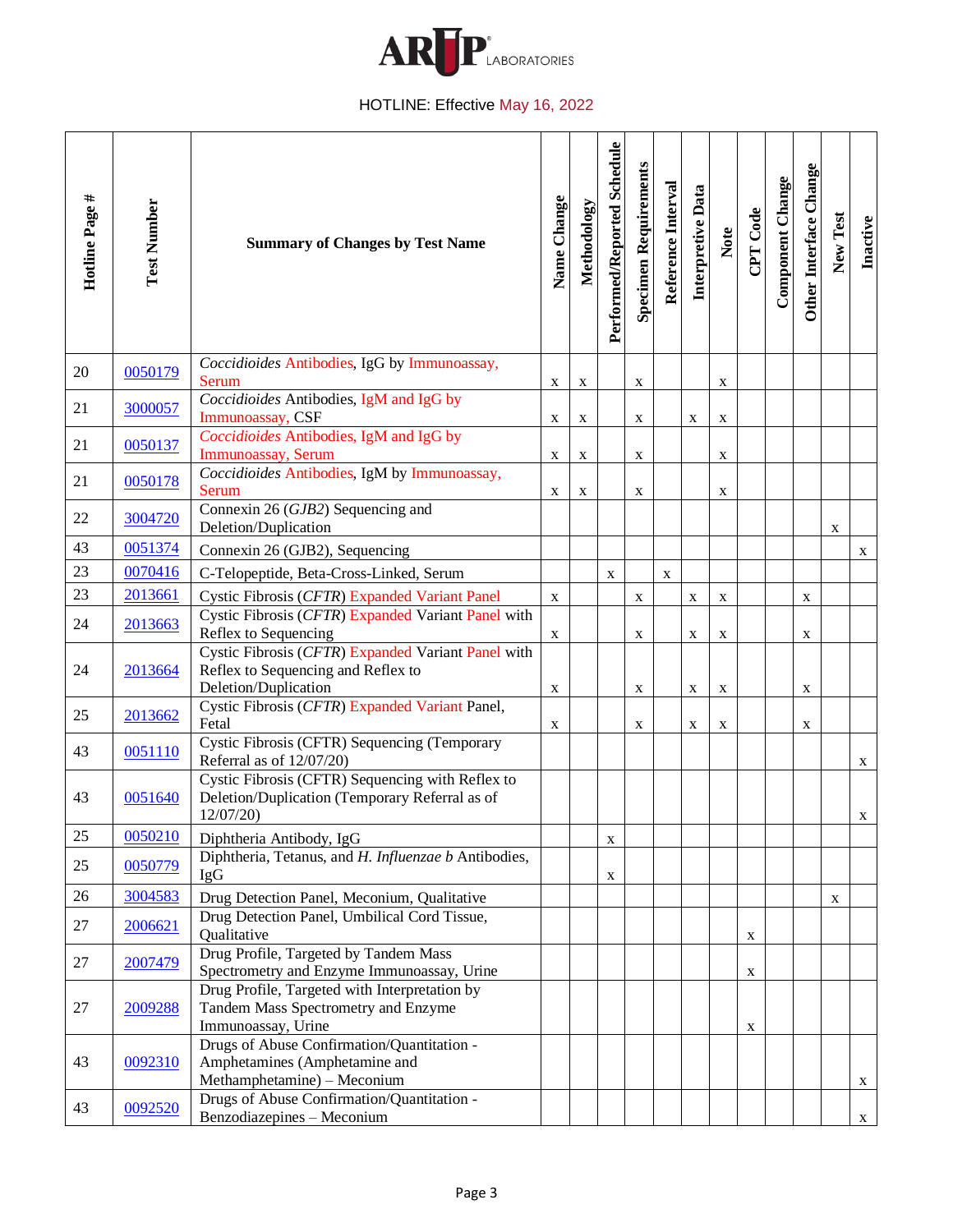

<span id="page-3-24"></span><span id="page-3-23"></span><span id="page-3-22"></span><span id="page-3-21"></span><span id="page-3-20"></span><span id="page-3-19"></span><span id="page-3-18"></span><span id="page-3-17"></span><span id="page-3-16"></span><span id="page-3-15"></span><span id="page-3-14"></span><span id="page-3-13"></span><span id="page-3-12"></span><span id="page-3-11"></span><span id="page-3-10"></span><span id="page-3-9"></span><span id="page-3-8"></span><span id="page-3-7"></span><span id="page-3-6"></span><span id="page-3-5"></span><span id="page-3-4"></span><span id="page-3-3"></span><span id="page-3-2"></span><span id="page-3-1"></span><span id="page-3-0"></span>

| Hotline Page # | <b>Test Number</b> | <b>Summary of Changes by Test Name</b>                                                                                                 | Name Change | Methodology | Performed/Reported Schedule | <b>Specimen Requirements</b> | Reference Interval | Interpretive Data | Note        | CPT Code | Component Change | Other Interface Change | New Test    | Inactive |
|----------------|--------------------|----------------------------------------------------------------------------------------------------------------------------------------|-------------|-------------|-----------------------------|------------------------------|--------------------|-------------------|-------------|----------|------------------|------------------------|-------------|----------|
| 43             | 0092313            | Drugs of Abuse Confirmation/Quantitation -<br>Methadone and Metabolite - Meconium                                                      |             |             |                             |                              |                    |                   |             |          |                  |                        |             | X        |
| 43             | 0092314            | Drugs of Abuse Confirmation/Quantitation - Opiates<br>$-$ Meconium                                                                     |             |             |                             |                              |                    |                   |             |          |                  |                        |             | X        |
| 43             | 0092516            | Drugs of Abuse Panel, Meconium - Screen with<br>Reflex to Confirmation/Quantitation                                                    |             |             |                             |                              |                    |                   |             |          |                  |                        |             | X        |
| 27             | 0051626            | Epstein-Barr Virus Antibody to Viral Capsid<br>Antigen, IgA                                                                            |             |             |                             | X                            |                    |                   |             |          |                  |                        |             |          |
| 43             | 2014035            | Familial Transthyretin Amyloidosis (TTR)<br>Sequencing                                                                                 |             |             |                             |                              |                    |                   |             |          |                  |                        |             | X        |
| 28             | 3004531            | Familial Transthyretin Amyloidosis (TTR)<br>Sequencing                                                                                 |             |             |                             |                              |                    |                   |             |          |                  |                        | X           |          |
| 29             | 0050164            | Fungal Antibodies by Immunodiffusion                                                                                                   |             | X           |                             | X                            | X                  |                   |             |          |                  | $\mathbf X$            |             |          |
| 30             | 3004716            | Galactosemia (GALT) Sequencing and<br>Deletion/Duplication                                                                             |             |             |                             |                              |                    |                   |             |          |                  |                        | $\mathbf X$ |          |
| 43             | 2006697            | Galactosemia (GALT), Sequencing                                                                                                        |             |             |                             |                              |                    |                   |             |          |                  |                        |             | X        |
| 31             | 3000258            | Genetic Carrier Screen, (CF, FXS, and SMA) with<br>Reflex to Methylation (Temporary Delay as of<br>01/21/2021 - no referral available) |             |             |                             | $\mathbf X$                  |                    | X                 | $\mathbf X$ |          |                  | X                      |             |          |
| 31             | 0050542            | Haemophilus influenzae b Antibody, IgG                                                                                                 |             |             | $\mathbf X$                 |                              |                    |                   |             |          |                  |                        |             |          |
| 31             | 2001956            | Hearing Loss, Nonsyndromic, Connexin 30 (GJB6) 2<br>Deletions                                                                          |             |             |                             | X                            |                    | X                 |             |          |                  |                        |             |          |
| 32             | 2005792            | Hemoglobin Evaluation Reflexive Cascade                                                                                                |             | X           |                             |                              |                    |                   |             |          |                  |                        |             |          |
| 32             | 3000894            | Hereditary Hemolytic Anemia Cascade                                                                                                    |             | X           |                             |                              |                    |                   |             | X        |                  |                        |             |          |
| 32             | 0050641            | Herpes Simplex Virus Type 1 and/or 2 Antibodies,<br>IgM by ELISA                                                                       |             |             |                             | $\mathbf X$                  |                    |                   |             |          |                  |                        |             |          |
| 32             | 0050408            | Herpes Simplex Virus Type 1 and/or 2 Antibodies,<br>IgM by ELISA, CSF                                                                  |             |             |                             | X                            |                    |                   |             |          |                  |                        |             |          |
| 32             | 2009418            | Histoplasma Galactomannan Antigen Quantitative<br>by EIA, Urine                                                                        |             |             |                             | X                            |                    | X                 |             |          |                  |                        |             |          |
| 43             | 2003938            | Human Placental Lactogen (HPL) by<br>Immunohistochemistry                                                                              |             |             |                             |                              |                    |                   |             |          |                  |                        |             | X        |
| 33             | 0040018            | Huntington Disease (HD) Mutation by PCR<br>(Extended TAT as of 11/20/20-no referral available)                                         |             |             |                             | X                            | $\mathbf X$        | X                 |             |          |                  |                        |             |          |
| 43             | 0050667            | Immune Complex Panel                                                                                                                   |             |             |                             |                              |                    |                   |             |          |                  |                        |             | X.       |
| 33             | 0050340            | Immunoglobulin A                                                                                                                       |             |             | X                           |                              |                    |                   |             |          |                  |                        |             |          |
| 33             | 0050350            | Immunoglobulin G                                                                                                                       |             |             | X                           |                              |                    |                   |             |          |                  |                        |             |          |
| 33             | 3003485            | Immunoglobulin G, CSF                                                                                                                  |             |             | $\mathbf X$                 |                              |                    |                   |             |          |                  |                        |             |          |
| 34             | 0050676            | Immunoglobulin G, CSF Index                                                                                                            |             |             | X                           |                              |                    |                   |             |          |                  |                        |             |          |
| 34             | 0050355            | Immunoglobulin M                                                                                                                       |             |             | $\mathbf X$                 |                              |                    |                   |             |          |                  |                        |             |          |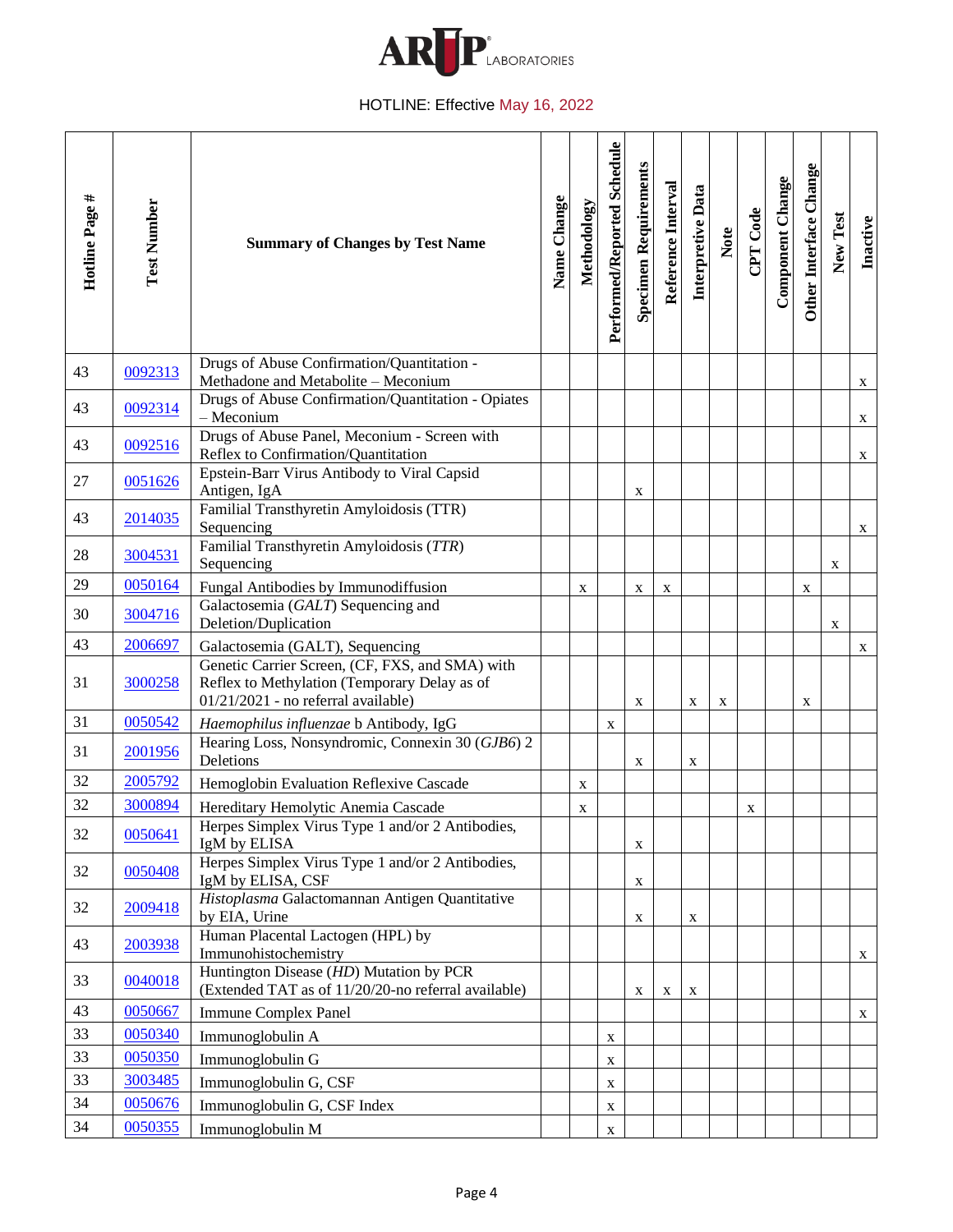

<span id="page-4-26"></span><span id="page-4-25"></span><span id="page-4-24"></span><span id="page-4-23"></span><span id="page-4-22"></span><span id="page-4-21"></span><span id="page-4-20"></span><span id="page-4-19"></span><span id="page-4-18"></span><span id="page-4-17"></span><span id="page-4-16"></span><span id="page-4-15"></span><span id="page-4-14"></span><span id="page-4-13"></span><span id="page-4-12"></span><span id="page-4-11"></span><span id="page-4-10"></span><span id="page-4-9"></span><span id="page-4-8"></span><span id="page-4-7"></span><span id="page-4-6"></span><span id="page-4-5"></span><span id="page-4-4"></span><span id="page-4-3"></span><span id="page-4-2"></span><span id="page-4-1"></span><span id="page-4-0"></span>

| Hotline Page # | <b>Test Number</b> | <b>Summary of Changes by Test Name</b>                                                                                                                                    | Name Change | Methodology | Performed/Reported Schedule | <b>Specimen Requirements</b> | Reference Interval | Interpretive Data | Note | CPT Code | Component Change | Other Interface Change | New Test    | Inactive |
|----------------|--------------------|---------------------------------------------------------------------------------------------------------------------------------------------------------------------------|-------------|-------------|-----------------------------|------------------------------|--------------------|-------------------|------|----------|------------------|------------------------|-------------|----------|
| 34             | 0051069            | Influenza A & B Virus Antibodies, IgG & IgM                                                                                                                               |             |             |                             | X                            |                    |                   |      |          |                  |                        |             |          |
| 34             | 0051074            | Influenza A Virus Antibody, IgG                                                                                                                                           |             |             |                             | X                            |                    |                   |      |          |                  |                        |             |          |
| 34             | 0051081            | Influenza A Virus Antibody, IgM                                                                                                                                           |             |             |                             | X                            |                    |                   |      |          |                  |                        |             |          |
| 34             | 0051080            | Influenza B Virus Antibody, IgG                                                                                                                                           |             |             |                             | $\mathbf X$                  |                    |                   |      |          |                  |                        |             |          |
| 35             | 0051079            | Influenza B Virus Antibody, IgM                                                                                                                                           |             |             |                             | X                            |                    |                   |      |          |                  |                        |             |          |
| 35             | 3003801            | JAK2 (V617F) Mutation by ddPCR, Qualitative with<br>Reflex to JAK2 Exon 12 Mutation Analysis by PCR                                                                       |             |             |                             | X                            |                    |                   |      |          |                  |                        |             |          |
| 35             | 2002357            | JAK2 Exon 12 Mutation Analysis by PCR                                                                                                                                     |             |             |                             | X                            |                    |                   |      |          |                  |                        |             |          |
| 36             | 3004541            | Kappa Lambda Dual Stain by Immunohistochemistry                                                                                                                           |             |             |                             |                              |                    |                   |      |          |                  |                        | X           |          |
| 43             | 2003981            | Kappa Light Chains by Immunohistochemistry                                                                                                                                |             |             |                             |                              |                    |                   |      |          |                  |                        |             | X        |
| 43             | 2003984            | Lambda Light Chains by Immunohistochemistry                                                                                                                               |             |             |                             |                              |                    |                   |      |          |                  |                        |             | X        |
| 36             | 0051726            | Leishmania Antibody, IgG (Visceral Leishmaniasis)                                                                                                                         |             |             |                             | X                            |                    |                   |      |          |                  |                        |             |          |
| 37             | 3001605            | Lynch Syndrome Panel, Sequencing and<br>Deletion/Duplication                                                                                                              |             |             |                             |                              |                    |                   |      |          |                  |                        | X           |          |
| 37             | 0054441            | Measles (Rubeola) Antibody, IgM, CSF                                                                                                                                      |             |             |                             | X                            |                    |                   |      |          |                  |                        |             |          |
| 43             | 0051390            | Multiple Endocrine Neoplasia Type 2 (MEN2), RET<br>Gene Mutations by Sequencing (Temporary Referral<br>as of 12/07/20)<br>Multiple Endocrine Neoplasia Type 2 (MEN2), RET |             |             |                             |                              |                    |                   |      |          |                  |                        |             | X        |
| 38             | 3004572            | Sequencing                                                                                                                                                                |             |             |                             |                              |                    |                   |      |          |                  |                        | $\mathbf X$ |          |
| 38             | 0054443            | Mumps Virus Antibody IgM, CSF                                                                                                                                             |             |             |                             | X                            |                    |                   |      |          |                  |                        |             |          |
| 43             | 3001768            | Pancreatitis (PRSS1) Sequencing and<br>Deletion/Duplication                                                                                                               |             |             |                             |                              |                    |                   |      |          |                  |                        |             | X        |
| 43             | 2002012            | Pancreatitis (SPINK1) Sequencing                                                                                                                                          |             |             |                             |                              |                    |                   |      |          |                  |                        |             | X        |
| 39             | 3004788            | Pancreatitis Panel (CFTR, CTRC, PRSS1, SPINK1),<br>Sequencing                                                                                                             |             |             |                             |                              |                    |                   |      |          |                  |                        | X           |          |
| 43             | 2010876            | Pancreatitis, Panel (CFTR, CTRC, PRSS1, SPINK1)<br>Sequencing (Temporary Referral as of 12/7/20)                                                                          |             |             |                             |                              |                    |                   |      |          |                  |                        |             | X        |
| 43             | 0092315            | Phencyclidine (PCP) - Confirmation/Quantitation -<br>Meconium                                                                                                             |             |             |                             |                              |                    |                   |      |          |                  |                        |             | X        |
| 43             | 0050302            | Raji Cell Immune Complex Assay                                                                                                                                            |             |             |                             |                              |                    |                   |      |          |                  |                        |             | X        |
| 39             | 2001766            | S-100B Protein, Serum                                                                                                                                                     |             |             |                             |                              | X                  |                   |      |          |                  |                        |             |          |
| 40             | 3004727            | SATB2 by Immunohistochemistry                                                                                                                                             |             |             |                             |                              |                    |                   |      |          |                  |                        | $\mathbf X$ |          |
| 41             | 3004603            | SHOX Deficiency Disorders, Sequencing and<br>Deletion/Duplication                                                                                                         |             |             |                             |                              |                    |                   |      |          |                  |                        | $\mathbf X$ |          |
| 43             | 3001401            | SHOX-Related Disorders, Deletion/Duplication with<br>Reflex to Sequencing                                                                                                 |             |             |                             |                              |                    |                   |      |          |                  |                        |             | X        |
| 41             | 0050535            | Tetanus Antibody, IgG                                                                                                                                                     |             |             | X                           |                              |                    |                   |      |          |                  |                        |             |          |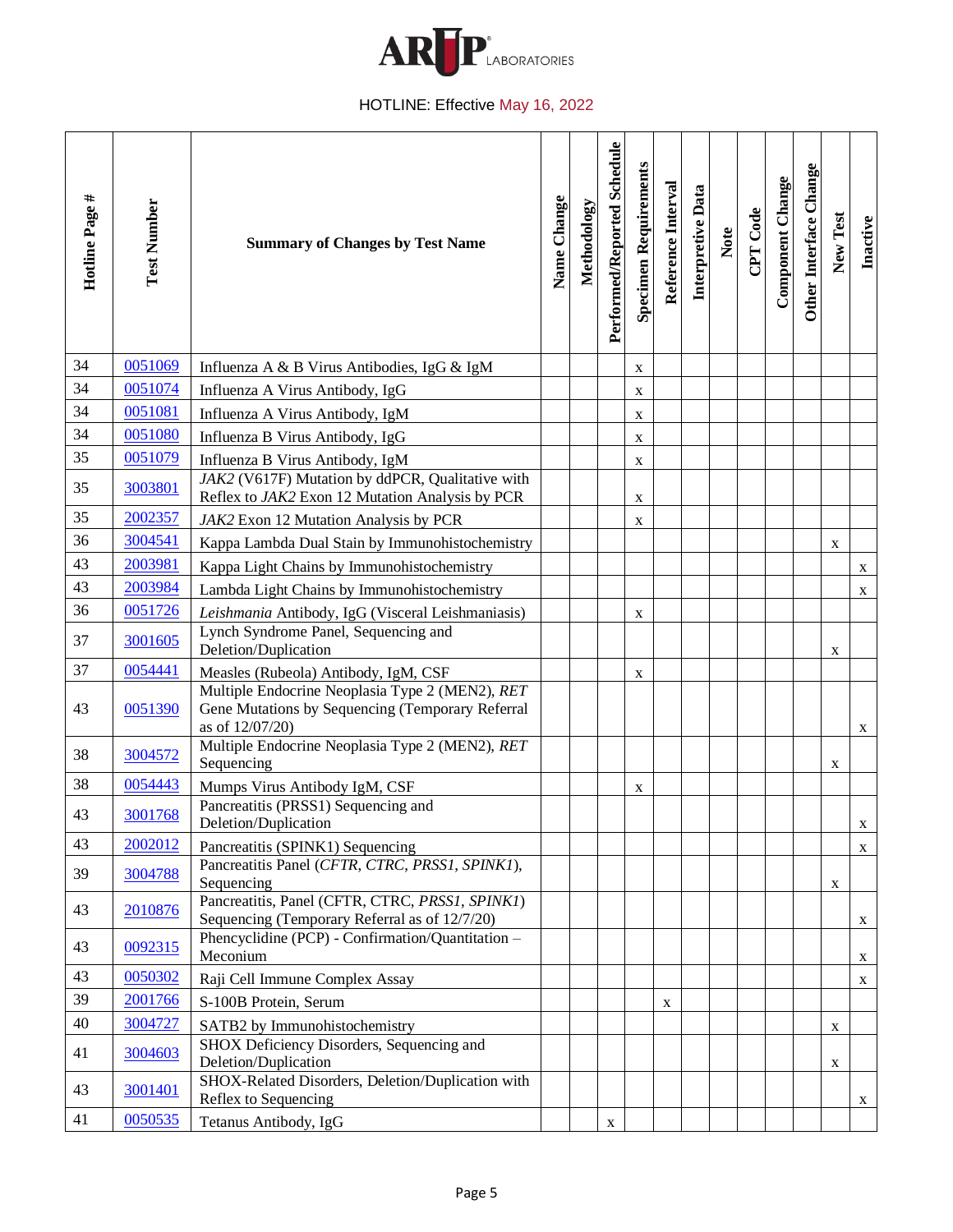

| Hotline Page # | <b>Test Number</b> | <b>Summary of Changes by Test Name</b>                            | Change<br>Name | Methodology | <b>Schedule</b><br>Performed/Reported | <b>Specimen Requirements</b> | Reference Interval | Interpretive Data | Note | CPT Code | Component Change | Change<br>Interface<br>Other | New Test | Inactive |
|----------------|--------------------|-------------------------------------------------------------------|----------------|-------------|---------------------------------------|------------------------------|--------------------|-------------------|------|----------|------------------|------------------------------|----------|----------|
| 41             | 2006550            | Thyroglobulin by LC-MS/MS, Serum or Plasma                        |                |             |                                       | $\mathbf{x}$                 |                    |                   |      |          |                  |                              |          |          |
| 41             | 2006685            | Thyroglobulin, Serum or Plasma with Reflex to LC-<br>MS/MS or CIA |                |             |                                       | X                            |                    |                   |      |          |                  |                              |          |          |
| 42             | 0051076            | Trypanosoma cruzi Antibody, IgG                                   |                |             |                                       | X                            |                    |                   |      |          |                  |                              |          |          |
| 42             | 2005416            | Urticaria-Induced Basophil Activation                             |                |             | X                                     |                              |                    |                   |      |          |                  |                              |          |          |

## <span id="page-5-4"></span><span id="page-5-3"></span><span id="page-5-2"></span><span id="page-5-1"></span><span id="page-5-0"></span>**[0051265](#page-0-0) Achondroplasia (***FGFR3***) 2 Mutations, Fetal AD PCR FE**

**Specimen Required:** Collect: **Fetal specimen**: **Cultured amniocytes**: Two T-25 flasks at 80 percent confluency.

**OR cultured CVS:** Two T-25 flasks at 80 percent confluency.

**If the client is unable to culture amniocytes or CVS, this can be arranged by contacting ARUP Client Services at (800) 522- 2787.** 

**AND maternal whole blood specimen:** Lavender (EDTA), pink (K2EDTA), or yellow (ACD Solution A or B).

Specimen Preparation: **Cultured amniocytes AND cultured CVS:** Transport two T-25 flasks at 80 percent confluency filled with culture media. Backup cultures must be retained at the client's institution until testing is complete.

**Maternal Whole Blood Specimen:** Transport 3 mL whole blood. (Min: 1 mL)

Storage/Transport Temperature: **Cultured amniocytes and cultured CVS: CRITICAL ROOM TEMPERATURE.** Must be received within 48 hours of shipment due to lability of cells.

**Maternal Whole Blood Specimen:** Refrigerated.

Remarks: Please contact an ARUP genetic counselor at 800-242-2787 x2141 prior to sample submission. Patient History Form is available on the ARUP Web site or by contacting ARUP Client Services.

Unacceptable Conditions: Frozen specimens in glass collection tubes.

Stability (collection to initiation of testing): **Cultured amniocytes and cultured CVS:** Room Temperature: 48 hours; Refrigerated: Unacceptable; Frozen: Unacceptable

**Maternal Whole Blood Specimen**: Room Temperature: 72 hours; Refrigerated: 1 week; Frozen: 1 month

#### **Interpretive Data:**

**Background information for Achondroplasia (***FGFR3***) 2 Mutations, Fetal:**

**Characteristics:** Short stature with disproportionately short arms and legs, a large head, usually normal life span and intelligence; increased risk for death in infancy from compression of spinal cord and/or upper airway obstruction.

**Incidence:** 1:25,000.

**Inheritance:** Autosomal dominant; 80 percent arise from de novo mutations.

**Penetrance:** 100 percent.

**Cause:** Pathogenic *FGFR3* gene mutation.

**Clinical Sensitivity:** Two mutations, c.1138G>A and c.1138G>C, in the *FGFR3* gene account for greater than 99 percent of cases.

**Methodology:** Polymerase chain reaction (PCR) and fluorescence monitoring.

**Analytical Sensitivity and Specificity:** Greater than 99 percent.

Limitations: Mutations other than c.1138G>A and c.1138G>C will not be detected. Diagnostic errors can occur due to rare sequence variations.

For quality assurance purposes, ARUP Laboratories will confirm the above result at no charge following delivery. Order Confirmation of Fetal Testing and include a copy of the original fetal report (or the mother's name and date of birth) with the test submission. Please contact an ARUP genetic counselor at (800) 242-2787 extension 2141 prior to specimen submission.

This test was developed and its performance characteristics determined by ARUP Laboratories. It has not been cleared or approved by the US Food and Drug Administration. This test was performed in a CLIA certified laboratory and is intended for clinical purposes.

Counseling and informed consent are recommended for genetic testing. Consent forms are available online.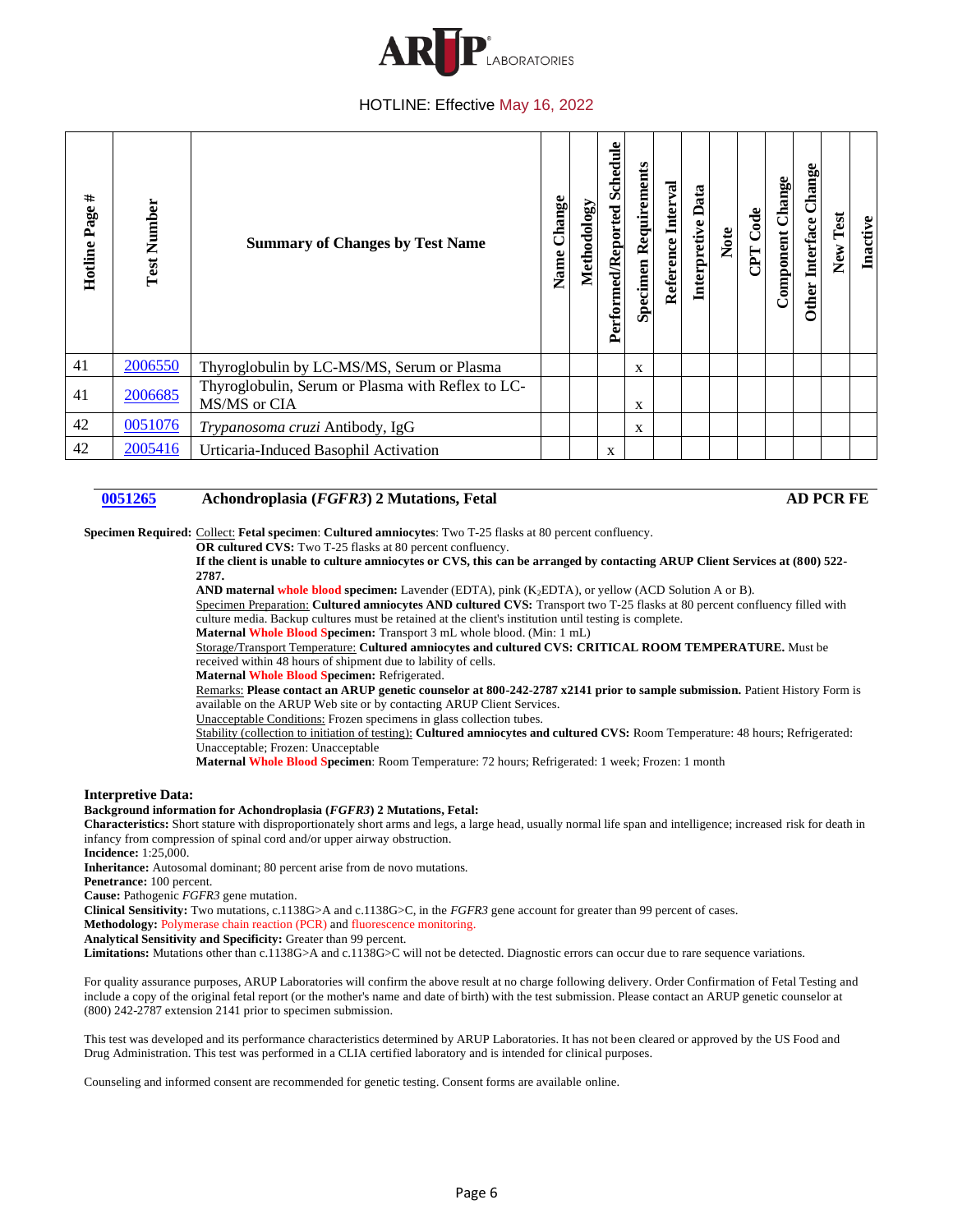

<span id="page-6-2"></span><span id="page-6-1"></span><span id="page-6-0"></span>

| 0050024                                     | <b>Albumin, Body Fluid</b>                                                                                                                                                                                                                                                                                                                                                                                                                                                                                                                            | <b>ALB-BF</b>   |
|---------------------------------------------|-------------------------------------------------------------------------------------------------------------------------------------------------------------------------------------------------------------------------------------------------------------------------------------------------------------------------------------------------------------------------------------------------------------------------------------------------------------------------------------------------------------------------------------------------------|-----------------|
| Performed:<br><b>Reported:</b>              | Sun-Sat<br>$1-3$ days                                                                                                                                                                                                                                                                                                                                                                                                                                                                                                                                 |                 |
| 0050200                                     | <b>Albumin, CSF</b>                                                                                                                                                                                                                                                                                                                                                                                                                                                                                                                                   | <b>ALB CSF</b>  |
| Performed:<br><b>Reported:</b>              | Sun-Sat<br>$1-3$ days                                                                                                                                                                                                                                                                                                                                                                                                                                                                                                                                 |                 |
| <b>New Test</b><br><b>Click for Pricing</b> | Allergen, Food, Nut Component Panel IgE<br>3004753                                                                                                                                                                                                                                                                                                                                                                                                                                                                                                    | <b>NUT COMP</b> |
| Methodology:<br>Performed:<br>Reported:     | Quantitative Enzyme Immunoassay/ImmunoCAP Fluorescent Enzyme Immunoassay<br>Varies<br>3-8 days                                                                                                                                                                                                                                                                                                                                                                                                                                                        |                 |
|                                             | Specimen Required: Collect: Plain red or serum separator tube (SST).<br>Specimen Preparation: Separate serum from cells ASAP or within 2 hours of collection. Transfer 2 mL serum to an ARUP Standard<br>Transport Tube. (Min: 1 mL)<br>Test is not performed at ARUP; separate specimens must be submitted when multiple tests are ordered.<br>Storage/Transport Temperature: Refrigerated. Also acceptable: Room temperature or frozen<br>Stability (collection to initiation of testing): Ambient: 28 days; Refrigerated: 28 days; Frozen: 28 days |                 |
|                                             | <b>Note:</b> Included: Cashew, hazelnut, walnut components.                                                                                                                                                                                                                                                                                                                                                                                                                                                                                           |                 |
| <b>CPT Code(s): 86008 x6</b>                |                                                                                                                                                                                                                                                                                                                                                                                                                                                                                                                                                       |                 |
| New York DOH Approved.                      |                                                                                                                                                                                                                                                                                                                                                                                                                                                                                                                                                       |                 |

**HOTLINE NOTE:** Refer to the Test Mix Addendum for interface build information.

<span id="page-6-3"></span>**[0080001](#page-0-4) Angiotensin Converting Enzyme, Serum ACE**

**Reference Interval:** Effective May 16, 2022 0-6 years: 18-90 U/L 7-14 years: 24-121 U/L 15-17 years: 18-101 U/L 18 years and older: 16-85 U/L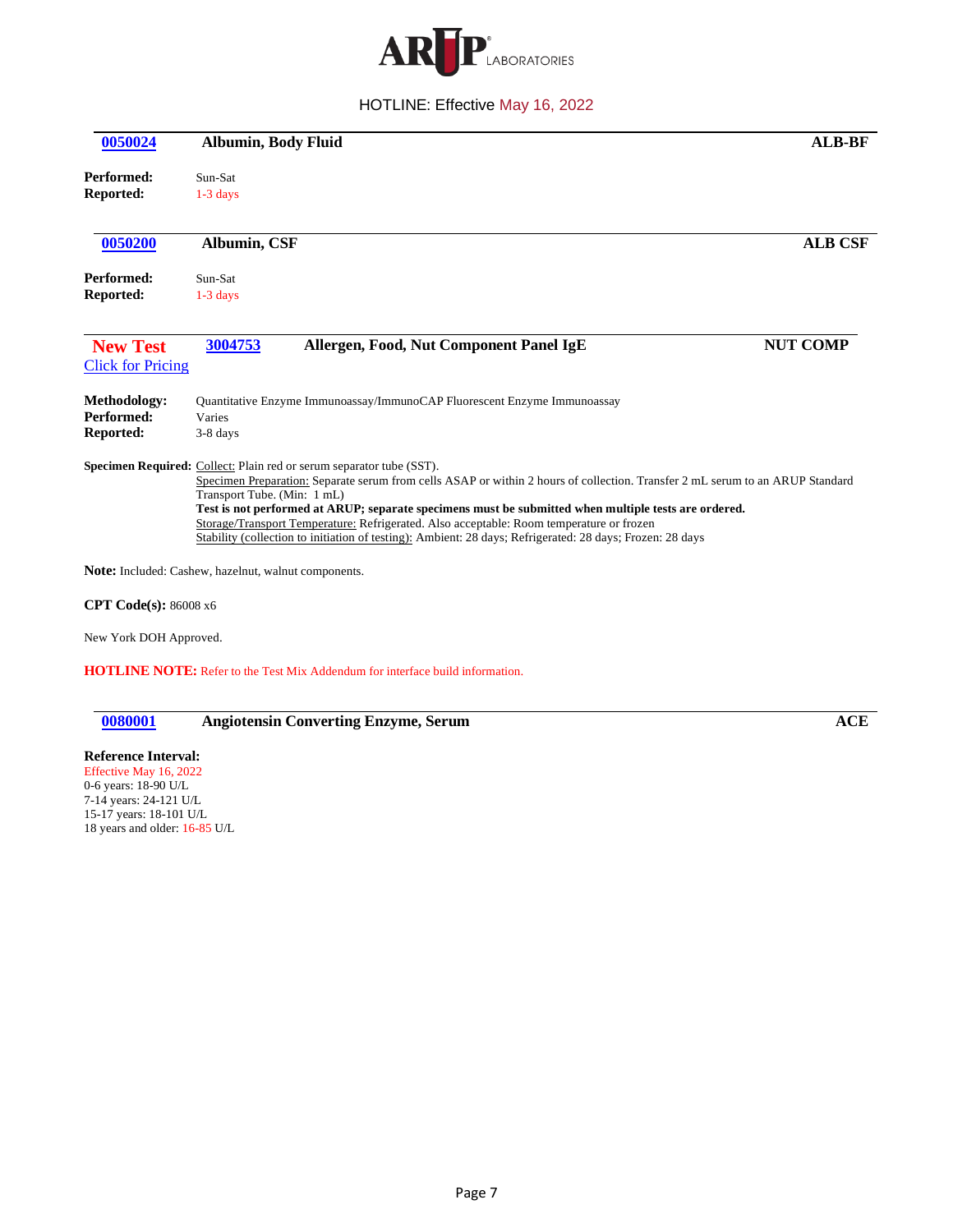

# <span id="page-7-0"></span>**[0050392](#page-0-5) Ankylosing Spondylitis (HLA-B27) Genotyping HLAB27 PCR**

**Reference Interval:** By report

#### **Interpretive Data:**

#### **Background Information for Ankylosing Spondylitis (HLA-B27) Genotyping:**

**Characteristics:** Ankylosing spondylitis (AS) is a chronic inflammatory disease that primarily causes pain and inflammation of the joints between the vertebrae of the spine and the sacroiliac joints. Inflammation and pain may occur in other parts of the body as well. HLA-B27 is strongly associated with ankylosing spondylitis (AS) as well as with Reiter syndrome, anterior uveitis, psoriatic arthritis, and inflammatory bowel disease. **Incidence:** Greater than 90 percent of patients with AS are HLA-B27 positive compared to 5-10 percent of the general population.

**Penetrance:** Two to eight percent of individuals with HLA-B27 will develop AS.

**Methodology:** Polymerase chain reaction (PCR) and fluorescent hybridization probes.

#### **Analytical Sensitivity & Specificity:** 99 percent

Limitations: This test does not rule out the B\*27:06 and 27:09 alleles, which are not associated with spondyloarthropathies. Certain rare alleles present in less than 1 percent of the population will not be detected. Other rare, or uncharacterized alleles may occur which may lead to false positive or false negative results.

This test was developed and its performance characteristics determined by ARUP Laboratories. It has not been cleared or approved by the US Food and Drug Administration. This test was performed in a CLIA certified laboratory and is intended for clinical purposes.

Counseling and informed consent are recommended for genetic testing. Consent forms are available online.

<span id="page-7-1"></span>

Refer to report

This test was developed and its performance characteristics determined by ARUP Laboratories. It has not been cleared or approved by the U.S. Food and Drug Administration. This test was performed in a CLIA-certified laboratory and is intended for clinical purposes.

Counseling and informed consent are recommended for genetic testing. Consent forms are available online.

**Note:** Gene Tested: *HBB* (NM\_000518) Deletion/duplication analysis is not available for this gene.

**CPT Code(s):** 81364

New York DOH approval pending. Call for status update.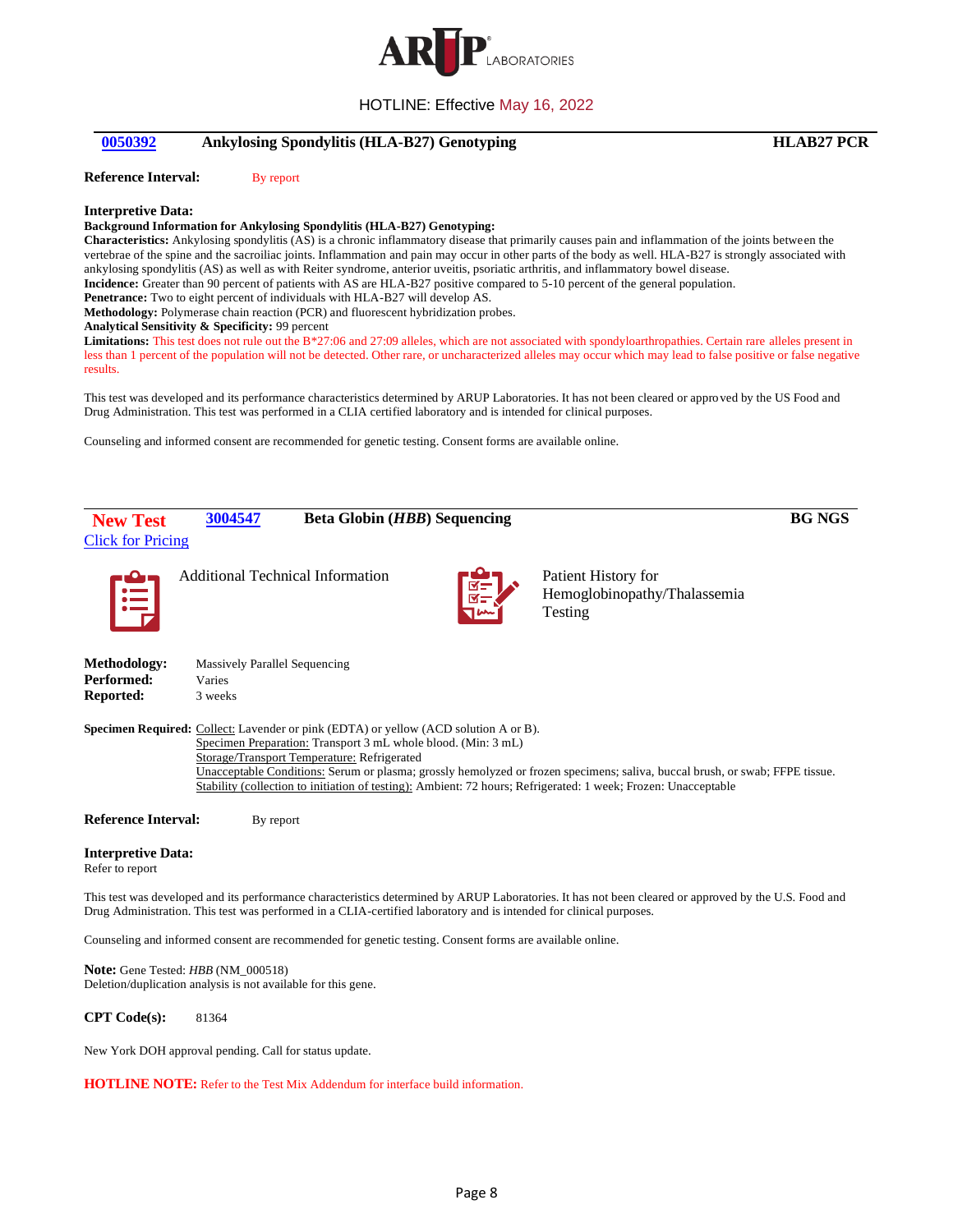

# **New Test [3004550](#page-1-1) Beta Globin (***HBB***) Sequencing, Fetal <b>BG NGS FE**

[Click for Pricing](https://connect.aruplab.com/Pricing/TestPrice/3004550/D05162022)





<span id="page-8-0"></span>Additional Technical Information **Patient Patient History for Fetal Molecular** Testing

**Methodology:** Massively Parallel Sequencing **Performed:** Varies

**Reported:** 10-14 days; if culture is required, an additional 1 to 2 weeks is required for processing time

**Specimen Required:** Collect: **Fetal Specimen**: Four (4) T-25 flasks at 80% confluent of cultured amniocytes or cultured chorionic villus sampling (CVS). **AND Maternal Whole Blood Specimen**: Lavender (EDTA), pink (K2EDTA), or yellow (ACD solution A or B). Specimen Preparation: **Cultured Amniocytes or Cultured CVS**: Fill flasks with culture media. Transport four (4) T-25 flasks at 80 percent confluent of cultured amniocytes or cultured CVS filled with culture media. Backup cultures must be retained at the client's institution until testing is complete. **If the client is unable to culture amniocytes, this can be arranged by contacting ARUP Client Services at (800) 522-2787 ext. 2141 prior to test submission. Maternal Whole Blood Specimen**: Transport 3 mL whole blood. (Min: 2 mL). Storage/Transport Temperature: **Cultured Amniocytes or Cultured CVS: CRITICAL ROOM TEMPERATURE.** Must be received within 48 hours of shipment due to viability of cells. **Maternal Specimen:** Room temperature Stability (collection to initiation of testing): **Cultured Amniocytes or Cultured CVS:** Room temperature: 48 hours; Refrigerated: Unacceptable; Frozen: Unacceptable

**Maternal Whole Blood Specimen**: Room temperature: 7 days; Refrigerated: 1 month; Frozen: Unacceptable

### **Reference Interval:** By report

#### **Interpretive Data:** Refer to report

This test was developed and its performance characteristics determined by ARUP Laboratories. It has not been cleared or approved by the U.S. Food and Drug Administration. This test was performed in a CLIA-certified laboratory and is intended for clinical purposes.

Counseling and informed consent are recommended for genetic testing. Consent forms are available online.

**Note:** Gene tested: *HBB* (NM\_000518) Deletion/duplication analysis is not performed for this gene.

Reported times are based on receiving the four (4) T-25 flasks at 80 percent confluent. Cell culture time is independent of testing turn-around time. Maternal specimen is recommended for proper test interpretation. Order Maternal Cell Contamination.

**CPT Code(s):** 81364, 81265 Fetal Cell Contamination (FCC)

New York DOH approval pending. Call for status update.

**HOTLINE NOTE:** Refer to the Test Mix Addendum for interface build information.

## <span id="page-8-1"></span>**[0050254](#page-1-2)** *Borrelia burgdorferi* **Antibodies, IgG and IgM by Immunoblot LYME WB**

Specimen Required: Collect: Serum separator tube.

Specimen Preparation: Separate serum from cells ASAP or within 2 hours of collection. Transfer 1 mL serum to an ARUP Standard Transport Tube. (Min: 0.15 mL)

Storage/Transport Temperature: Refrigerated.

Unacceptable Conditions: CSF or plasma. Contaminated, heat-inactivated, severely hemolyzed, severely lipemic, and severely icteric specimens.

Stability (collection to initiation of testing): After separation from cells: Ambient: 48 hours; Refrigerated: 2 weeks; Frozen: 1 year (avoid repeated freeze/thaw cycles)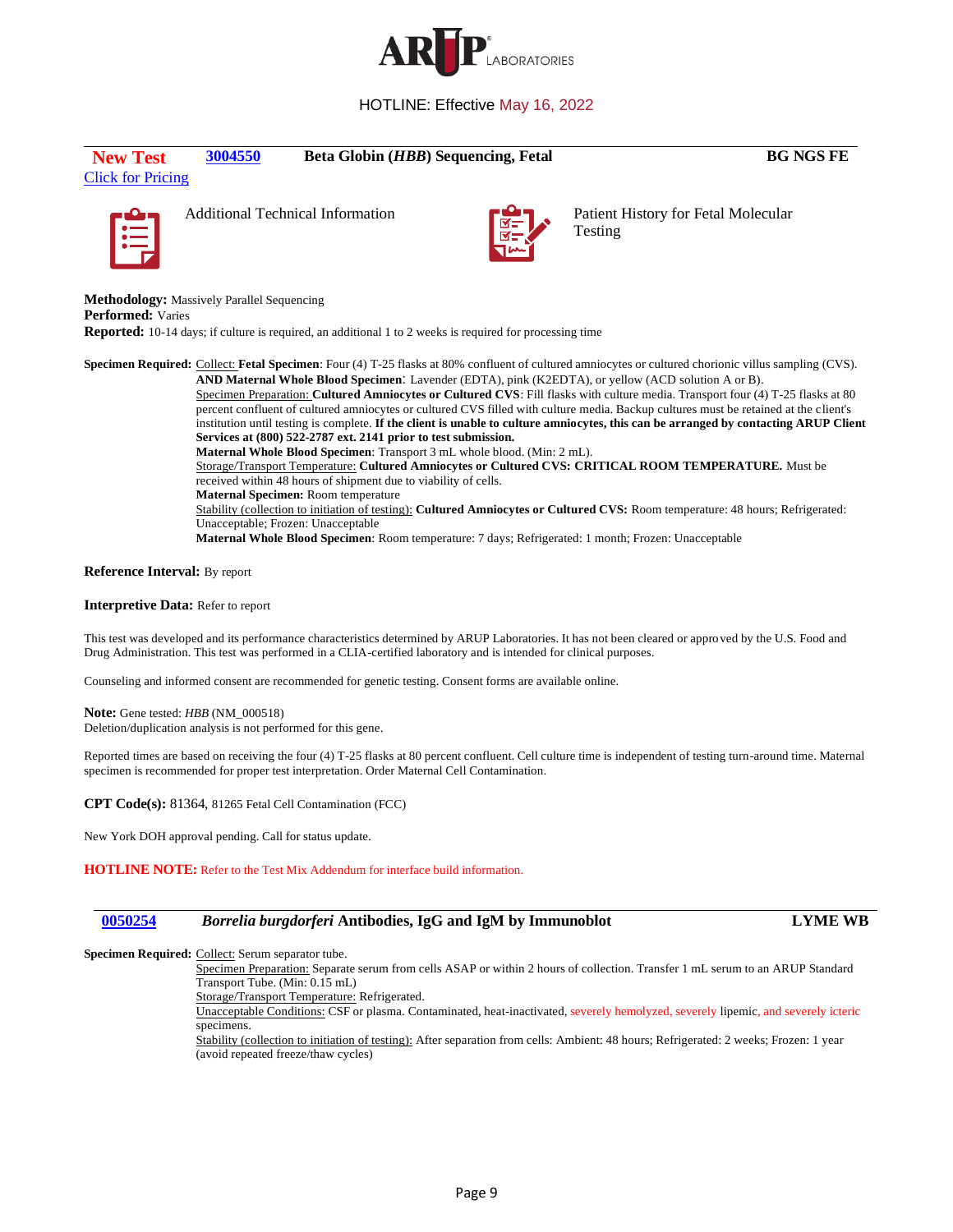

# <span id="page-9-0"></span>**[0050255](#page-1-3)** *Borrelia burgdorferi* **Antibody, IgG by Immunoblot LYME G WB Specimen Required:** Collect: Serum separator tube. Specimen Preparation: Separate serum from cells ASAP or within 2 hours of collection. Transfer 1 mL serum to an ARUP Standard Transport Tube. (Min: 0.1 mL) Storage/Transport Temperature: Refrigerated. Unacceptable Conditions: CSF or plasma. Contaminated, heat-inactivated, severely hemolyzed, severely lipemic, and severely icteric specimens. Stability (collection to initiation of testing): After separation from cells: Ambient: 48 hours; Refrigerated: 2 weeks; Frozen: 1 year (avoid repeated freeze/thaw cycles) **[0050253](#page-1-4)** *Borrelia burgdorferi* **Antibody, IgM by Immunoblot LYME M WB**

<span id="page-9-1"></span>**Specimen Required:** Collect: Serum separator tube.

Specimen Preparation: Separate serum from cells ASAP or within 2 hours of collection. Transfer 1 mL serum to an ARUP Standard Transport Tube. (Min: 0.15 mL)

Storage/Transport Temperature: Refrigerated.

Unacceptable Conditions: CSF or plasma. Contaminated, heat-inactivated, severely hemolyzed, severely lipemic, and severely icteric specimens.

<span id="page-9-2"></span>Stability (collection to initiation of testing): After separation from cells: Ambient: 48 hours; Refrigerated: 2 weeks; Frozen: 1 year (avoid repeated freeze/thaw cycles)

**New Test [3004609](#page-1-5) Breast Carcinoma Dual Stain by Immunohistochemistry BRCARCDIHC**



Available Now [Click for Pricing](https://connect.aruplab.com/Pricing/TestPrice/3004609)

> Immunohistochemistry Stain Form Recommended (ARUP form #32978)

| <b>Methodology:</b> | Immunohistochemistry |
|---------------------|----------------------|
| Performed:          | Mon-Fri              |
| Reported:           | $1-3$ days           |

**Specimen Required:** Collect: Tissue or cells.

Specimen Preparation: Formalin fix (10 percent neutral buffered formalin) and paraffin embed specimen (cells must be prepared into a cellblock). Protect paraffin block and/or slides from excessive heat. Transport tissue block or 5 unstained (3- to 5-micron thick sections), positively charged slides in a tissue transport kit (ARUP supply #47808) available online through eSupply using ARUP Connect™ or contact ARUP Client Services at (800) 522-2787. Min: 2 slides. If sending precut slides, do not oven bake. Storage/Transport Temperature: Room temperature. Also acceptable: Refrigerated. Ship in cooled container during summer months. Remarks: **IMMUNOHISTOCHEMISTRY ORDERING AND SUBMISSION DETAILS:** Submit electronic request. If you do not have electronic ordering capability, use an ARUP Immunohistochemistry Stain Form (#32978) with an ARUP client number. For additional technical details, contact ARUP Client Services at (800) 522-2787.

Unacceptable Conditions: Specimens submitted with nonrepresentative tissue type. Depleted specimens.

Stability (collection to initiation of testing): Ambient: Indefinitely; Refrigerated: Indefinitely; Frozen: Unacceptable

#### **Interpretive Data:**

This test was developed and its performance characteristics determined by ARUP Laboratories. It has not been cleared or approved by the U.S. Food and Drug Administration. This test was performed in a CLIA-certified laboratory and is intended for clinical purposes.

**Note:** The following antibodies are utilized in this dual stain: CK5/CK14/p63 (brown) and CK8/CK18 (red).

This test is performed as a stain and return (technical) service only.

**CPT Code(s):** 88344

New York DOH Approved.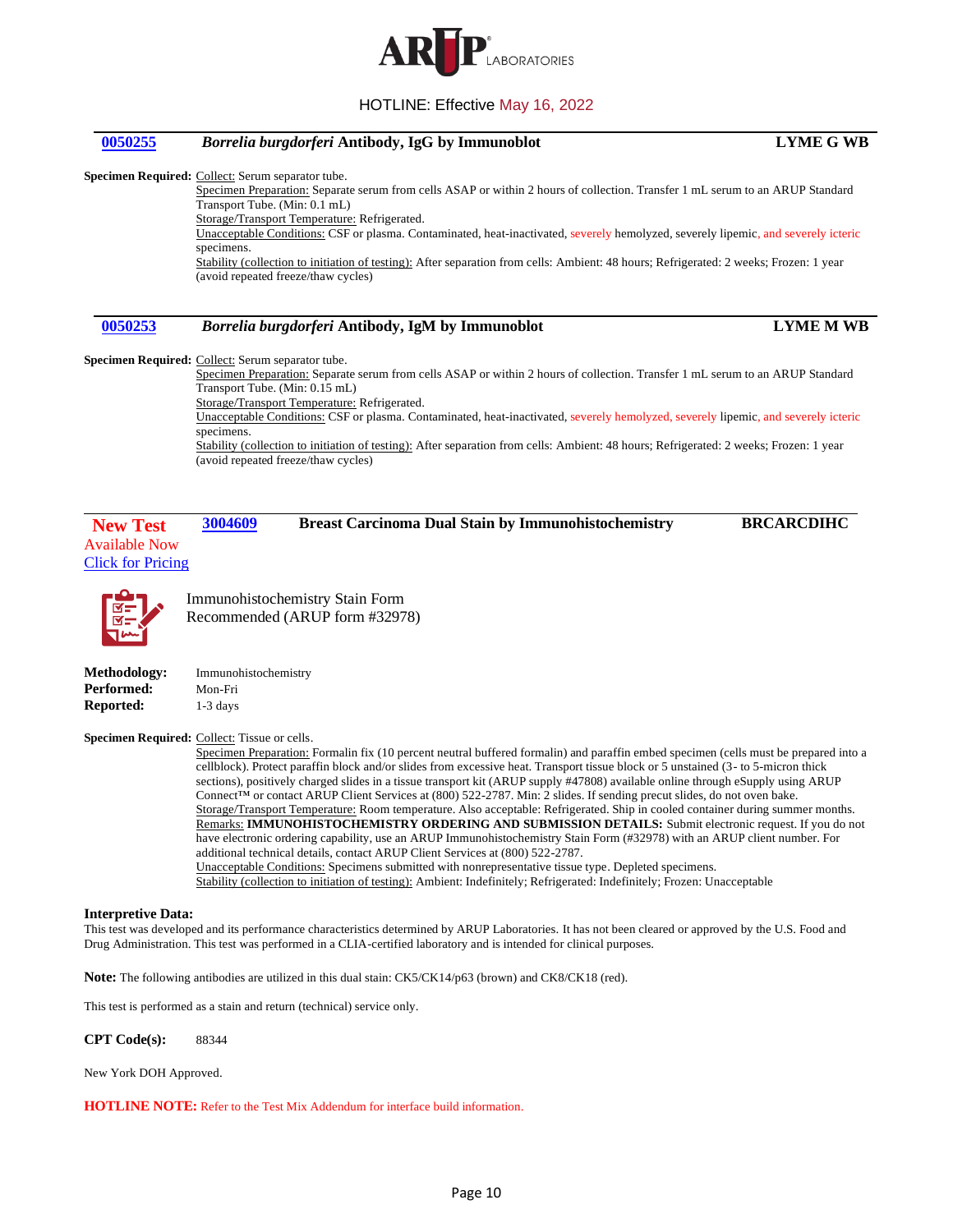

<span id="page-10-0"></span>

| <b>New Test</b><br><b>Available Now</b><br><b>Click for Pricing</b> | 3004795                                      | CD22 by Immunohistochemistry                                           |                                                                                                                                                                                                                                                                                                                                                                                                                                                                                                                                                                                                 | <b>CD22IHC</b>                                                                                                                                                                                                                                                                                                                                                                                                                                                                                                                                                                                                                                    |
|---------------------------------------------------------------------|----------------------------------------------|------------------------------------------------------------------------|-------------------------------------------------------------------------------------------------------------------------------------------------------------------------------------------------------------------------------------------------------------------------------------------------------------------------------------------------------------------------------------------------------------------------------------------------------------------------------------------------------------------------------------------------------------------------------------------------|---------------------------------------------------------------------------------------------------------------------------------------------------------------------------------------------------------------------------------------------------------------------------------------------------------------------------------------------------------------------------------------------------------------------------------------------------------------------------------------------------------------------------------------------------------------------------------------------------------------------------------------------------|
| _a<br>  ¤=<br>  ¤='                                                 |                                              | Immunohistochemistry Stain Form<br>Recommended (ARUP form #32978)      |                                                                                                                                                                                                                                                                                                                                                                                                                                                                                                                                                                                                 |                                                                                                                                                                                                                                                                                                                                                                                                                                                                                                                                                                                                                                                   |
| <b>Methodology:</b>                                                 | Immunohistochemistry                         |                                                                        |                                                                                                                                                                                                                                                                                                                                                                                                                                                                                                                                                                                                 |                                                                                                                                                                                                                                                                                                                                                                                                                                                                                                                                                                                                                                                   |
| <b>Performed:</b>                                                   | Mon-Fri                                      |                                                                        |                                                                                                                                                                                                                                                                                                                                                                                                                                                                                                                                                                                                 |                                                                                                                                                                                                                                                                                                                                                                                                                                                                                                                                                                                                                                                   |
| Reported:                                                           | $1-3$ days                                   |                                                                        |                                                                                                                                                                                                                                                                                                                                                                                                                                                                                                                                                                                                 |                                                                                                                                                                                                                                                                                                                                                                                                                                                                                                                                                                                                                                                   |
|                                                                     | Specimen Required: Collect: Tissue or cells. |                                                                        | cellblock). Protect paraffin block and/or slides from excessive heat. Transport tissue block or 5 unstained (3- to 5-micron thick<br>Connect <sup>TM</sup> or contact ARUP Client Services at (800) 522-2787. (Min: 2 slides). If sending precut slides, do not oven bake.<br>additional technical details, contact ARUP Client Services at (800) 522-2787.<br>Unacceptable Conditions: Specimens submitted with nonrepresentative tissue type. Depleted specimens.<br>Stability (collection to initiation of testing): Ambient: Indefinitely; Refrigerated: Indefinitely; Frozen: Unacceptable | Specimen Preparation: Formalin fix (10 percent neutral buffered formalin) and paraffin embed specimen (cells must be prepared into a<br>sections), positively charged slides in a Tissue Transport Kit (ARUP supply #47808) available online through eSupply using ARUP<br>Storage/Transport Temperature: Room temperature. Also acceptable: Refrigerated. Ship in cooled container during summer months.<br>Remarks: IMMUNOHISTOCHEMISTRY ORDERING AND SUBMISSION DETAILS: Submit electronic request. If you do not<br>have electronic ordering capability, use an ARUP Immunohistochemistry Stain Form (#32978) with an ARUP client number. For |
| <b>Interpretive Data:</b>                                           |                                              |                                                                        | Drug Administration. This test was performed in a CLIA-certified laboratory and is intended for clinical purposes.                                                                                                                                                                                                                                                                                                                                                                                                                                                                              | This test was developed and its performance characteristics determined by ARUP Laboratories. It has not been cleared or approved by the U.S. Food and                                                                                                                                                                                                                                                                                                                                                                                                                                                                                             |
| Note:                                                               |                                              | This test is performed as a stain and return (technical) service only. |                                                                                                                                                                                                                                                                                                                                                                                                                                                                                                                                                                                                 |                                                                                                                                                                                                                                                                                                                                                                                                                                                                                                                                                                                                                                                   |
| <b>CPT</b> Code(s):                                                 | 88342                                        |                                                                        |                                                                                                                                                                                                                                                                                                                                                                                                                                                                                                                                                                                                 |                                                                                                                                                                                                                                                                                                                                                                                                                                                                                                                                                                                                                                                   |
|                                                                     |                                              |                                                                        |                                                                                                                                                                                                                                                                                                                                                                                                                                                                                                                                                                                                 |                                                                                                                                                                                                                                                                                                                                                                                                                                                                                                                                                                                                                                                   |

New York DOH Approved.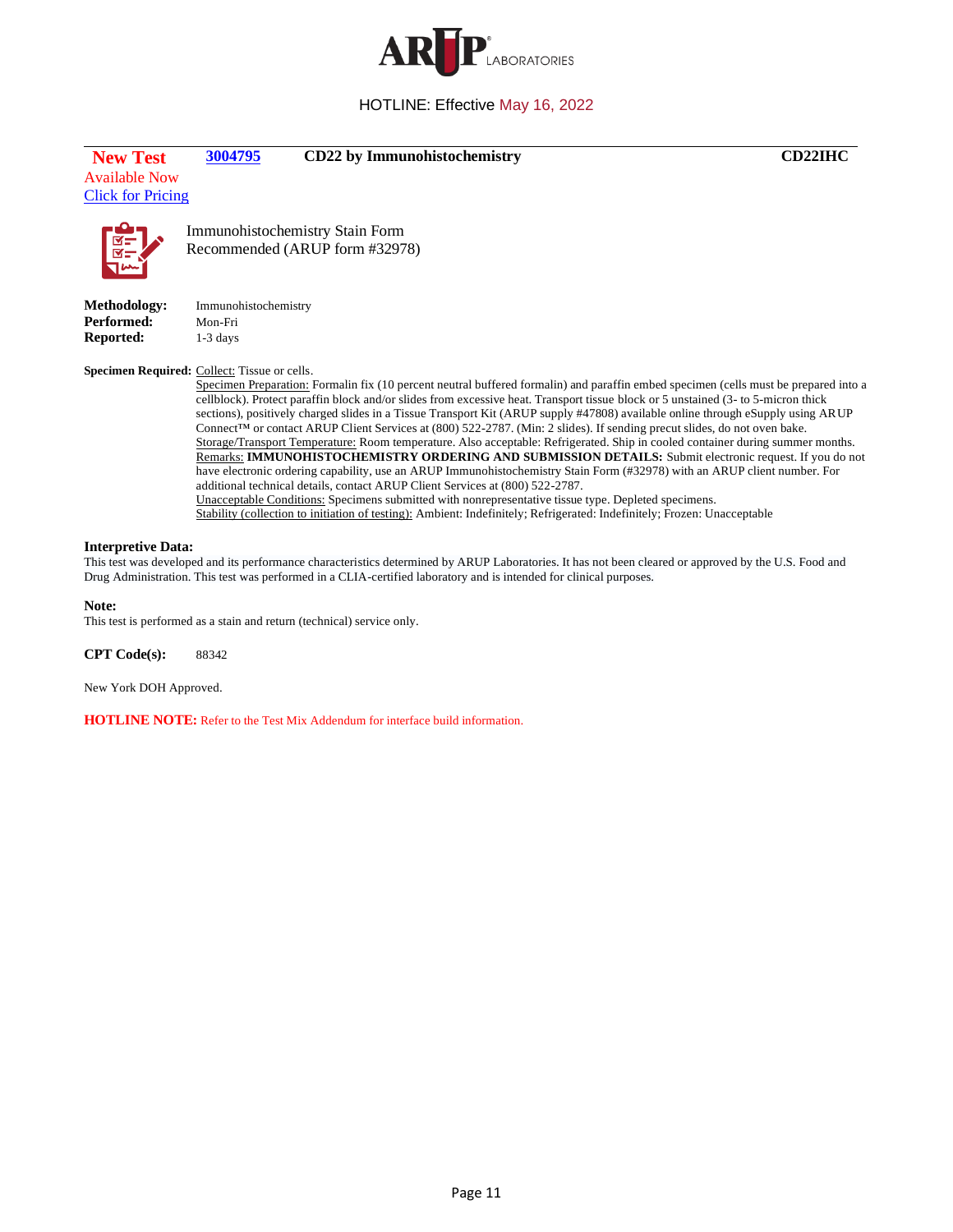

<span id="page-11-0"></span>

| <b>New Test</b><br><b>Click for Pricing</b>   | 3004745                                 |                                                                                                                                                                                                              | <b>Cystic Fibrosis (CFTR) Sequencing and Deletion/Duplication</b>                                                                                                                                                                              | <b>CFTR NGS</b> |
|-----------------------------------------------|-----------------------------------------|--------------------------------------------------------------------------------------------------------------------------------------------------------------------------------------------------------------|------------------------------------------------------------------------------------------------------------------------------------------------------------------------------------------------------------------------------------------------|-----------------|
| 闫                                             | <b>Additional Technical Information</b> |                                                                                                                                                                                                              | Patient History for Cystic Fibrosis (CF)<br>Testing                                                                                                                                                                                            |                 |
| Methodology:<br>Performed:<br>Reported:       | Varies<br>3 weeks                       | Massively Parallel Sequencing/Sequencing                                                                                                                                                                     |                                                                                                                                                                                                                                                |                 |
|                                               |                                         | <b>Specimen Required:</b> Collect: Lavender or pink (EDTA) or yellow (ACD solution A or B).<br>Specimen Preparation: Transport 3 mL whole blood. (Min: 2 mL)<br>Storage/Transport Temperature: Refrigerated. | Unacceptable Conditions: Serum or plasma; grossly hemolyzed or frozen specimens; saliva, buccal brush, or swab; FFPE tissue.<br>Stability (collection to initiation of testing): Ambient: 72 hours; Refrigerated: 1 week; Frozen: Unacceptable |                 |
| <b>Reference Interval:</b>                    | By report                               |                                                                                                                                                                                                              |                                                                                                                                                                                                                                                |                 |
| <b>Interpretive Data:</b><br>Refer to report. |                                         |                                                                                                                                                                                                              |                                                                                                                                                                                                                                                |                 |
|                                               |                                         | Drug Administration. This test was performed in a CLIA-certified laboratory and is intended for clinical purposes.                                                                                           | This test was developed and its performance characteristics determined by ARUP Laboratories. It has not been cleared or approved by the U.S. Food and                                                                                          |                 |
|                                               |                                         | Counseling and informed consent are recommended for genetic testing. Consent forms are available online.                                                                                                     |                                                                                                                                                                                                                                                |                 |
| <b>Note:</b> Gene Tested: CFTR                |                                         |                                                                                                                                                                                                              |                                                                                                                                                                                                                                                |                 |
| CPT Code(s):                                  | 81222, 81223                            |                                                                                                                                                                                                              |                                                                                                                                                                                                                                                |                 |

New York DOH approval pending. Call for status update.

**HOTLINE NOTE:** Refer to the Test Mix Addendum for interface build information.

## <span id="page-11-1"></span>**[2011812](#page-1-8) Chikungunya Antibodies, IgG and IgM CHIKPAN**

#### **Specimen Required:** Collect: Serum or plasma (heparin, citrate, or ETDA)

Specimen Preparation: Separate serum from cells ASAP or within 2 hours of collection. Transfer 1 mL serum to an ARUP Standard Transport Tube. (Min: 0.15 mL) Parallel testing is preferred and convalescent specimens **must** be received within 30 days from receipt of the acute specimens. **Mark specimens plainly as "acute or convalescent."** Storage/Transport Temperature: Refrigerated Unacceptable Conditions: Contaminated, heat-inactivated, hemolyzed, or severely lipemic specimens.

Stability (collection to initiation of testing): After separation from cells: Ambient: 48 hours; Refrigerated: 2 weeks; Frozen: 1 year (avoid repeated freeze/thaw cycles)

# <span id="page-11-2"></span>**[2011808](#page-1-9) Chikungunya Antibody, IgG CHIKG**

### **Specimen Required:** Collect: Serum or plasma (heparin, citrate, or EDTA)

Specimen Preparation: Separate serum from cells ASAP or within 2 hours of collection. Transfer 1 mL serum to an ARUP Standard Transport Tube. (Min: 0.15 mL) Parallel testing is preferred and convalescent specimens **must** be received within 30 days from receipt of the acute specimens. **Mark specimens plainly as "acute or convalescent."** Storage/Transport Temperature: Refrigerated.

Unacceptable Conditions: Contaminated, heat-inactivated, hemolyzed, or severely lipemic specimens.

Stability (collection to initiation of testing): After separation from cells: Ambient: 48 hours; Refrigerated: 2 weeks; Frozen: 1 year (avoid repeated freeze/thaw cycles)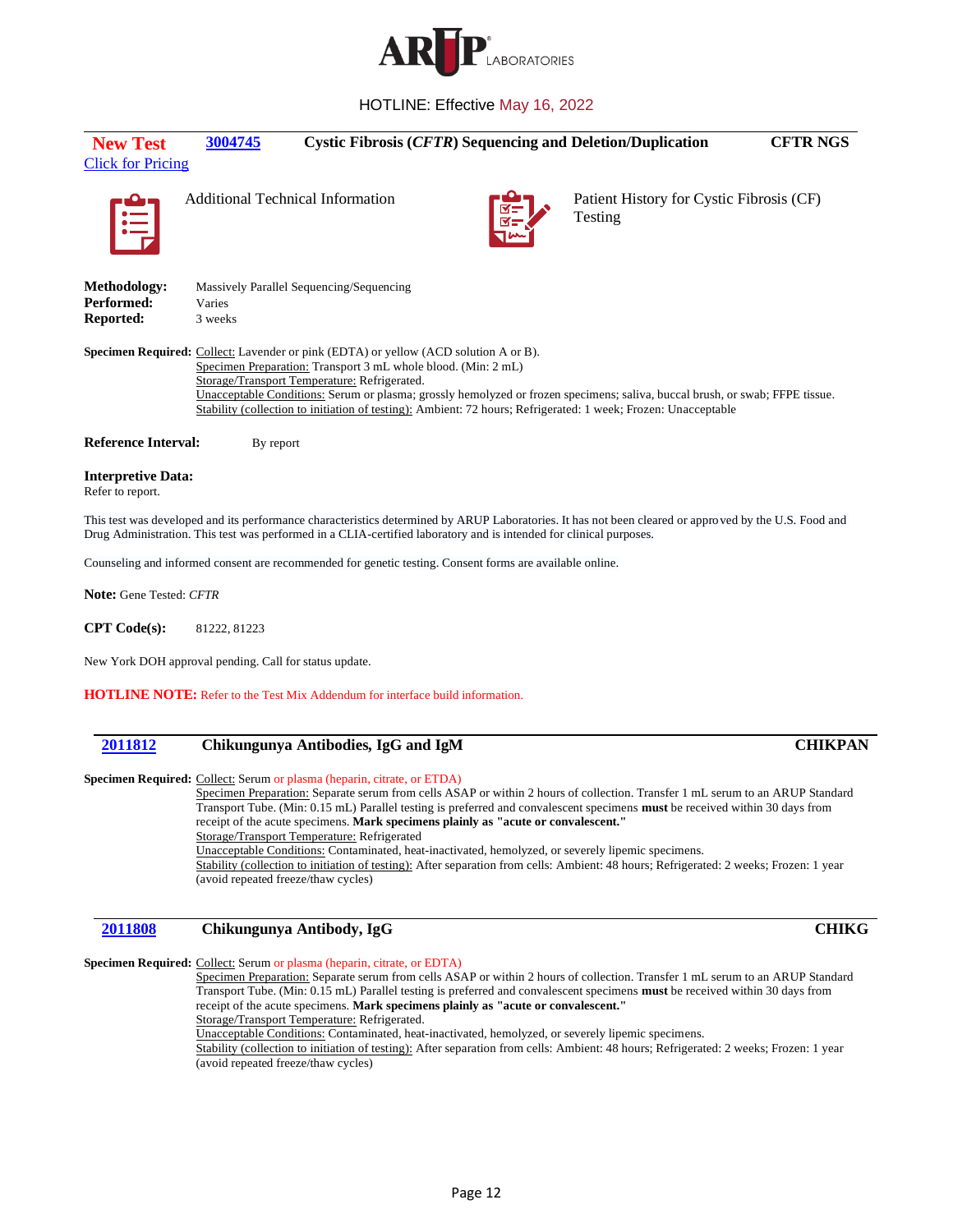

## <span id="page-12-0"></span>**[2011810](#page-1-10) Chikungunya Antibody, IgM CHIKM**

#### **Specimen Required:** Collect: Serum or plasma (heparin, citrate, or EDTA)

Specimen Preparation: Separate serum from cells ASAP or within 2 hours of collection. Transfer 1 mL serum to an ARUP Standard Transport Tube. (Min: 0.15 mL) Parallel testing is preferred and convalescent specimens **must** be received within 30 days from receipt of the acute specimens. **Mark specimens plainly as "acute or convalescent."** Storage/Transport Temperature: Refrigerated. Unacceptable Conditions: Contaminated, heat-inactivated, hemolyzed, or severely lipemic specimens. Stability (collection to initiation of testing): After separation from cells: Ambient: 48 hours; Refrigerated: 2 weeks; Frozen: 1 year

<span id="page-12-1"></span>(avoid repeated freeze/thaw cycles)

| <b>New Test</b>          | 3004430 | <b>Circulating Immune Complex Panel</b> | <b>CIC-C3,C1Q</b> |
|--------------------------|---------|-----------------------------------------|-------------------|
| <b>Click for Pricing</b> |         |                                         |                   |
| _ _ _ _ _                |         |                                         |                   |

| Methodology: | Semi-Quantitative Enzyme-Linked Immunosorbent Assay |
|--------------|-----------------------------------------------------|
| Performed:   | Saturday, Monday, Thursday                          |
| Reported:    | $2-9$ days                                          |

Specimen Required: Collect: Plain red or serum separator tube (SST).

Specimen Preparation: Allow complete clotting of red blood cells (up to 1 hour), then separate serum from cells within 30 minutes and freeze immediately. Transfer **TWO** (2) 1 mL aliquots of serum to individual ARUP Standard Transport Tubes. (Min: 0.5 mL/aliquot) Storage/Transport Temperature: **CRITICAL FROZEN. Separate specimens must be submitted when multiple tests are ordered.** Unacceptable Conditions: Non-frozen specimens. Specimens exposed to repeated freeze/thaw cycles. Grossly hemolyzed, lipemic, and icteric specimens Stability (After separation from cells ): Ambient: Unacceptable; Refrigerated: Unacceptable; Frozen: 2 weeks

#### **Reference Interval:**

| Available<br><b>Separately</b> | <b>Components</b>                                    | <b>Reference Interval</b>                                              |
|--------------------------------|------------------------------------------------------|------------------------------------------------------------------------|
| 0050301                        | Circulating Immune Complex, C <sub>1</sub> q Binding | Effective February 19, 2019<br>Less than or equal to $3.9 \mu$ g Eq/mL |
| 3004431                        | Circulating Immune Complex, C3 fragments             | Less than or equal to $15 \mu$ g Eq/mL                                 |

#### **Interpretive Data:**

Many autoimmune disorders, chronic infections, and malignancies are associated with circulating immune complexes. Quantitation of immune complexes assists in staging immunologic disorders. Detection of circulating immune complexes is not essential to any specific diagnosis. Circulating immune complexes may be found without any evident pathology and positive results do not necessarily implicate immune complex-related disease process. Values between 15 and 20 ug Eq/mL are considered equivocal for the Circulating Immune Complex, C3 fragments assay. Repeat testing using a new specimen is recommended, if clinically indicated.

**CPT Code(s):** 86332 x2

New York DOH Approved.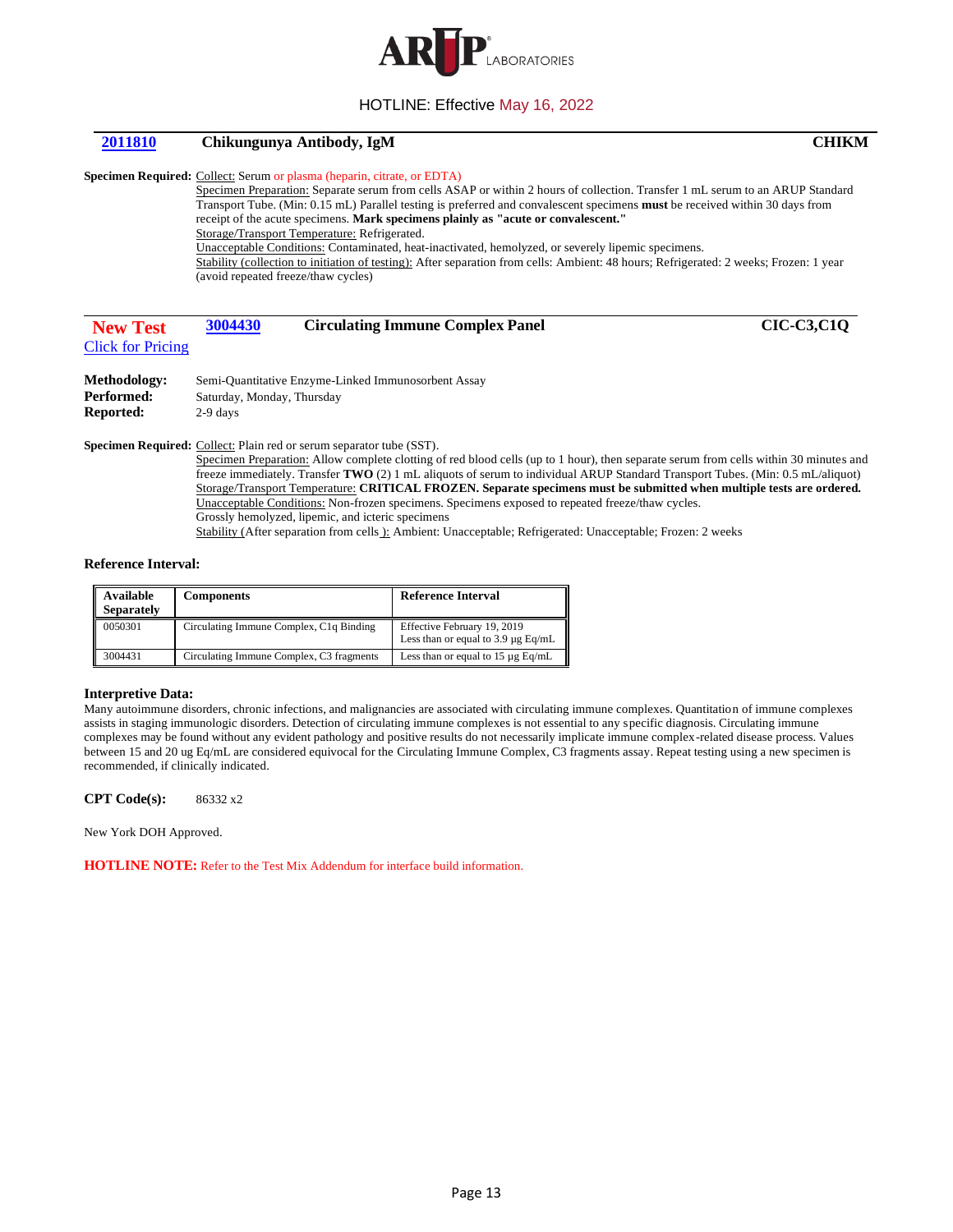

## <span id="page-13-0"></span>**[0050301](#page-1-12) Circulating Immune Complex, C1q Binding C1Q**

Performed: Saturday, Monday, and Thursday

**Reported:** 2-9 days

#### **Specimen Required:** Collect: Plain red or serum separator tube (SST)

Specimen Preparation: Allow complete clotting of red blood cells (up to 1 hour), then separate serum from cells within 30 minutes and freeze immediately. Transfer 1 mL serum to an ARUP Standard Transport Tube. (Min: 0.3 mL) If ordered in conjunction with a Circulating Immune Complex, C3 fragments, transfer TWO (2) 1 mL aliquots of serum to individual ARUP Standard Transport Tubes.

Storage/Transport Temperature: **CRITICAL FROZEN. Separate specimens must be submitted when multiple tests are ordered.** Unacceptable Conditions: Non-frozen specimens.

<span id="page-13-1"></span>Stability (collection to initiation of testing): After separation from cells: Ambient: 2 hours; Refrigerated: Unacceptable; Frozen: 2 weeks (avoid repeated freeze/thaw cycles)

## **HOTLINE NOTE:** There is a clinically significant charting name change associated with this test.

Change the charting name for component 0050301, C1q Binding Assay from C1q Binding Assay to Circulating Immune Complex, C1q Binding.

| <b>New Test</b>          | 3004431                    |                                                                             | <b>Circulating Immune Complex, C3 fragments</b>                                                                     | CIC-C3                                                                                                                                |
|--------------------------|----------------------------|-----------------------------------------------------------------------------|---------------------------------------------------------------------------------------------------------------------|---------------------------------------------------------------------------------------------------------------------------------------|
| <b>Click for Pricing</b> |                            |                                                                             |                                                                                                                     |                                                                                                                                       |
| Methodology:             |                            | Semi-Quantitative Enzyme-Linked Immunosorbent Assay                         |                                                                                                                     |                                                                                                                                       |
| Performed:               | Saturday, Monday, Thursday |                                                                             |                                                                                                                     |                                                                                                                                       |
| <b>Reported:</b>         | $2-9$ days                 |                                                                             |                                                                                                                     |                                                                                                                                       |
|                          |                            | <b>Specimen Required:</b> Collect: Plain red or serum separator tube (SST). |                                                                                                                     |                                                                                                                                       |
|                          |                            |                                                                             |                                                                                                                     | Specimen Preparation: Allow complete clotting of red blood cells (up to 1 hour), then separate serum from cells within 30 minutes and |
|                          |                            |                                                                             |                                                                                                                     | freeze immediately. Transport 1 mL serum. (Min: 0.5 mL) If ordered in conjunction with a C1q Binding Assay, transfer TWO (2) 1        |
|                          |                            |                                                                             | mL aliquots of serum to individual ARUP Standard Transport Tubes.                                                   |                                                                                                                                       |
|                          |                            |                                                                             |                                                                                                                     | Storage/Transport Temperature: CRITICAL FROZEN. Separate specimens must be submitted when multiple tests are ordered.                 |
|                          |                            |                                                                             | Unacceptable Conditions: Non-frozen specimens. Specimens exposed to repeated freeze/thaw cycles.                    |                                                                                                                                       |
|                          |                            | Grossly hemolyzed, lipemic, and icteric specimens                           |                                                                                                                     |                                                                                                                                       |
|                          |                            |                                                                             | Stability (collection to initiation of testing): Ambient: Unacceptable; Refrigerated: Unacceptable; Frozen: 20 days |                                                                                                                                       |
|                          |                            |                                                                             |                                                                                                                     |                                                                                                                                       |

**Reference Interval:** Less than or equal to 15 µg Eq/mL

#### **Interpretive Data:**

Many autoimmune disorders, chronic infections, and malignancies are associated with circulating immune complexes. Quantitation of immune complexes assists in staging immunologic disorders. Detection of circulating immune complexes is not essential to any specific diagnosis. Circulating immune complexes may be found without any evident pathology and positive results do not necessarily implicate immune complex-related disease process. Values between 15 and 20 ug Eq/mL are considered equivocal for the Circulating Immune Complex, C3 fragments assay. Repeat testing using a new specimen is recommended, if clinically indicated

**CPT Code(s):** 86332

New York DOH Approved.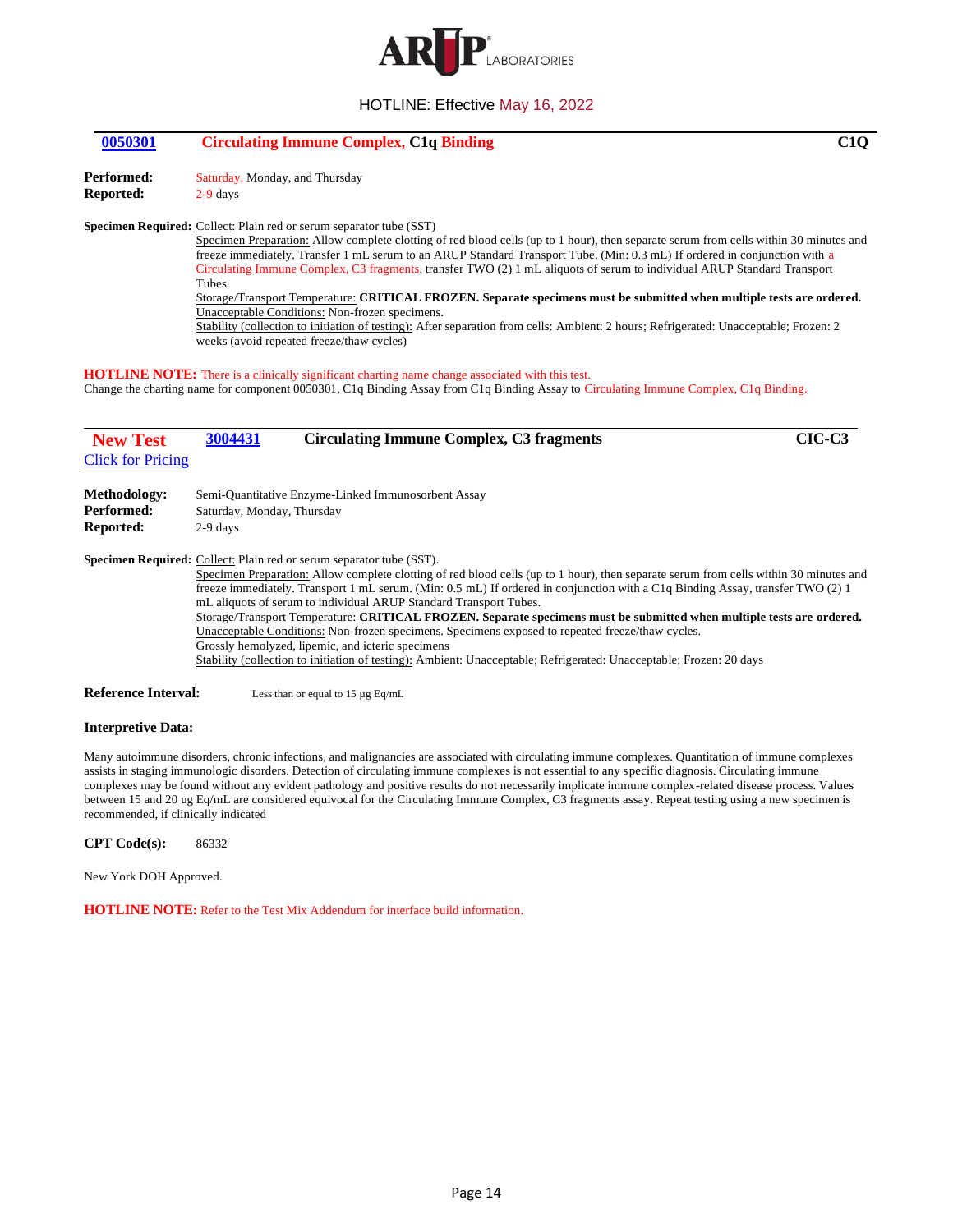

## <span id="page-14-0"></span>**[0050170](#page-1-14)** *Coccidioides* **Antibodies by Complement Fixation COCCI**

**Specimen Required:** Collect: Serum Separator Tube (SST)

Specimen Preparation: Separate from cells ASAP or within 2 hours of collection. Transfer 1 mL serum to an ARUP Standard Transport Tube. (Min: 0.6 mL) Parallel testing is preferred and convalescent specimens **must** be received within 30 days from receipt of acute specimens.

Storage/Transport Temperature: Refrigerated.

Remarks: **Mark specimens plainly as "acute" or "convalescent".**

Unacceptable Conditions: Other body fluids. Contaminated, hemolyzed, icteric, or lipemic specimens.

Stability (collection to initiation of testing): Ambient: 48 hours; Refrigerated: 2 weeks; Frozen: 1 year (avoid repeated freeze/thaw cycles)

**HOTLINE NOTE:** Remove information found in the Note field.

## <span id="page-14-1"></span>**[3002996](#page-1-15)** *Coccidioides* **Antibodies by Complement Fixation and Immunodiffusion, CSF COCC.CFIDC**

**Methodology:** Complement Fixation/Immunodiffusion

cycles)

**Specimen Required:** Collect: CSF

Specimen Preparation: Transfer 2 mL CSF to an ARUP Standard Transport Tube. (Min: 1 mL). Parallel testing is preferred and convalescent specimens must be received within 30 days from receipt of the acute specimens. Storage/Transport Temperature: Refrigerated. Remarks: **Mark specimens plainly as "acute" or "convalescent".** Unacceptable Conditions: Other body fluids. Contaminated, hemolyzed, xanthochromic, or severely lipemic specimens. Stability (collection to initiation of testing): Ambient: 48 hours; Refrigerated: 2 weeks; Frozen: 1 year (avoid repeated freeze/thaw

#### **Reference Interval:** Effective May 16, 2022

| m.<br>Test Number | ' <i>∶</i> omponents                                 | : Interval<br>Reference     |
|-------------------|------------------------------------------------------|-----------------------------|
|                   | J Immunodiffusion, CSF<br>$\triangle$ occidioides by | N <sub>O1</sub><br>detected |
| 3000059           | CF, CSF<br>coccidioides<br>/ hv                      | Less than $1:2$             |

#### **Interpretive Data:**

Refer to report.

**Note:** The immunodiffusion component of this test uses culture filtrates of *Coccidioides immitis* and includes CF and TP antigens.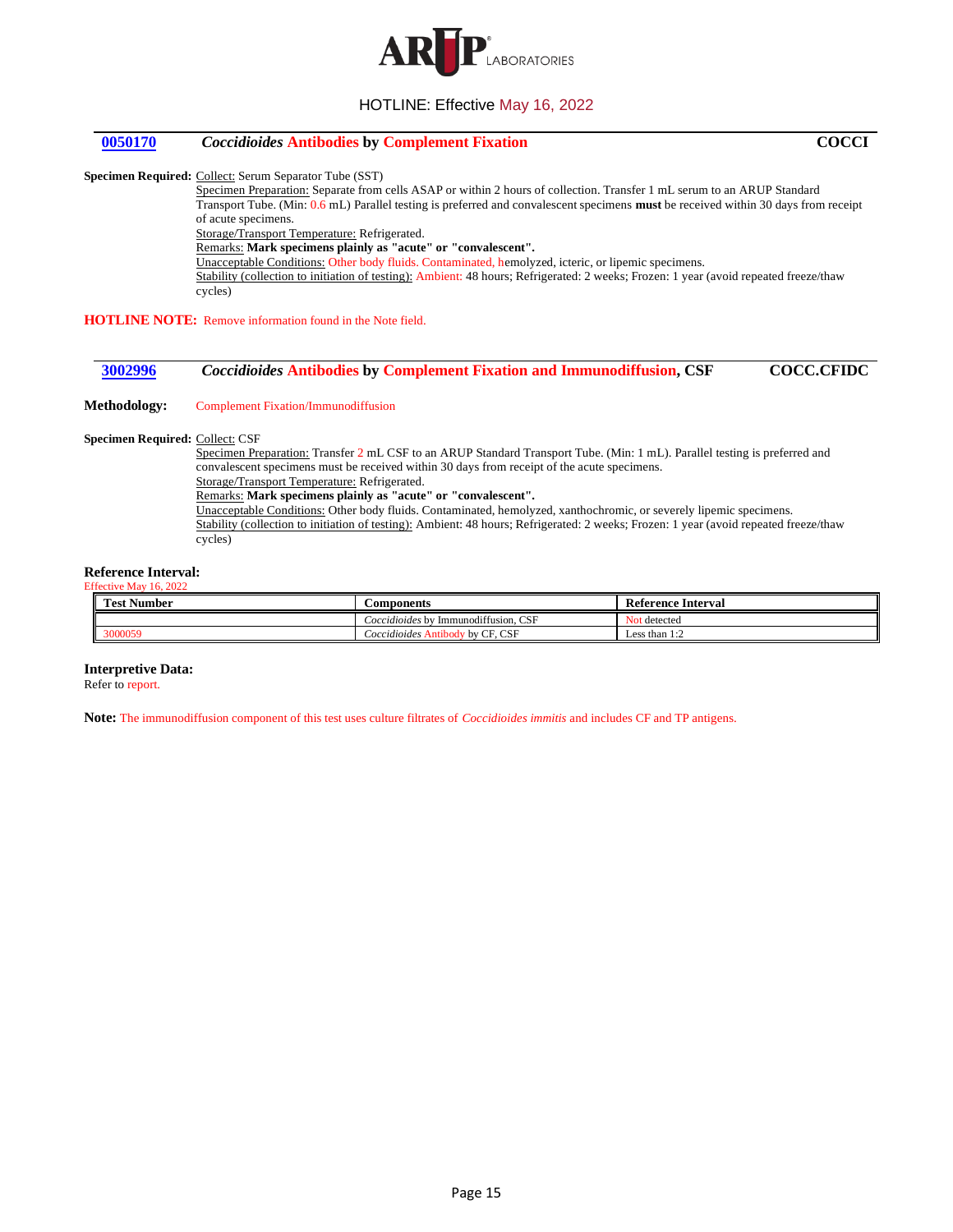

## <span id="page-15-0"></span>**[3002995](#page-1-16)** *Coccidioides* **Antibodies by Complement Fixation and Immunodiffusion, Serum COCC.CFIDS**

**Methodology:** Complement Fixation/Immunodiffusion

#### **Specimen Required:** Collect: Serum Separator Tube (SST)

Specimen Preparation: Separate from cells ASAP or within 2 hours of collection. Transfer 2 mL serum to an ARUP Standard Transport Tube. (Min: 0.6 mL). Parallel testing is preferred and convalescent specimens must be received within 30 days from receipt of the acute specimens. Storage/Transport Temperature: Refrigerated. Remarks: **Mark specimens plainly as "acute" or "convalescent".** Unacceptable Conditions: Other body fluids. Contaminated, hemolyzed, icteric, or lipemic specimens. Stability (collection to initiation of testing): Ambient: 48 hours; Refrigerated: 2 weeks; Frozen: 1 year (avoid repeated freeze/thaw cycles)

#### **Reference Interval:** Effective May 16, 2022

| <b>Test Number</b> | <b>Components</b>           | Reference Interval |
|--------------------|-----------------------------|--------------------|
|                    | Coccidioides Antibody by ID | : detected         |
| 0050170            | Coccidioides Antibody by CF | Less than $1:2$    |

**Note:** This immunodiffusion test uses culture filtrates of *Coccidioides immitis* and includes CF and TP antigens.

#### **HOTLINE NOTE:** There is a clinically significant charting name change associated with this test.

Change the charting name for component 0050183, Coccidioides immitis Abs, Precipitin from Coccidioides immitis Abs, Precipitin to Coccididioides by Immunodiffusion, Serum.

<span id="page-15-1"></span>

| 3000059 | <i>Coccidioides</i> Antibodies by Complement Fixation, CSF | <b>COCCICFCSF</b> |
|---------|------------------------------------------------------------|-------------------|
|---------|------------------------------------------------------------|-------------------|

#### **Specimen Required:** Collect: CSF

Specimen Preparation: Transfer 1 mL CSF to an ARUP Standard Transport Tube. (Min 0.6 mL). Parallel testing is preferred and convalescent specimens **must** be received within 30 days from receipt of acute specimens. Storage/Transport Temperature: Refrigerated.

Remarks: **Mark specimens plainly as "acute" or "convalescent".**

Unacceptable Conditions: Other body fluids. Contaminated, hemolyzed, xanthochromic, or severely lipemic specimens. Stability (collection to initiation of testing): Ambient: 48 hours; Refrigerated: 2 weeks; Frozen: 1 year (avoid repeated freeze/thaw cycles)

#### **Interpretive Data:**

Any titer suggests past or current infection. However, greater than 30 percent of cases with chronic residual pulmonary disease have negative Complement Fixation (CF) tests. Titers of less than 1:32 (even as low as 1:2) may indicate past infection or self-limited disease anticoccidioidal CF antibody titers in excess of 1:16 may indicate disseminated infection. CF serology may be used to follow therapy. Antibody in CSF is considered diagnostic for coccidioidal meningitis, although 10 percent of patients with coccidioidal meningitis will not have antibody in CSF.

**HOTLINE NOTE:** Remove information found in the Note field.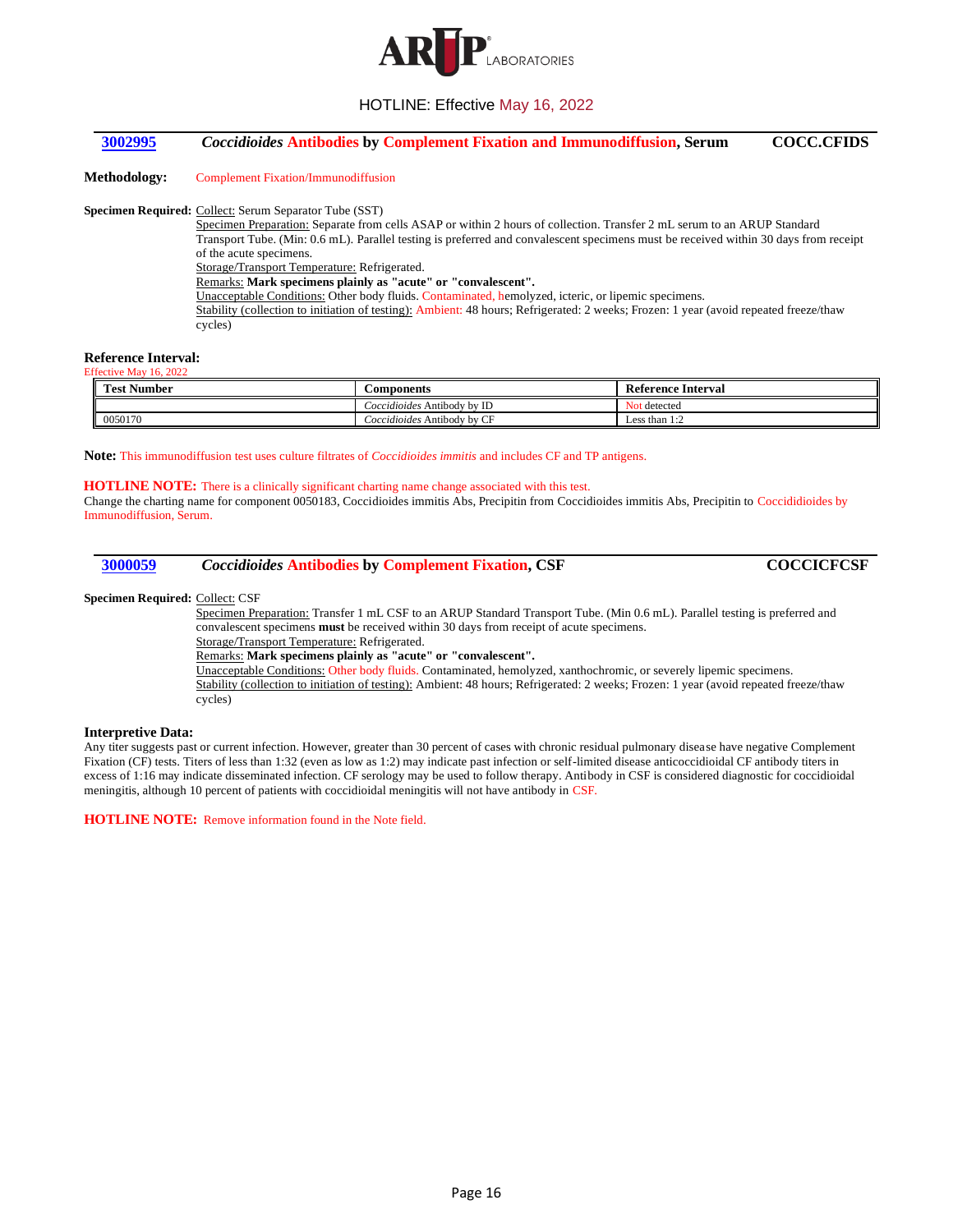

## <span id="page-16-0"></span>**[3000055](#page-1-18)** *Coccidioides* **Antibodies IgG by Immunoassay, CSF COCCIG CSF**

**Methodology:** Enzyme-Linked Immunosorbent Assay (ELISA)

#### **Specimen Required:** Collect: CSF

Specimen Preparation: Transfer 1 mL CSF to an ARUP Standard Transport Tube. (Min: 0.3 mL). Parallel testing is preferred and convalescent specimens must be received within 30 days from receipt of the acute specimens. Storage/Transport Temperature: Refrigerated. Remarks: Mark specimens plainly as "acute" or "convalescent". Unacceptable Conditions: Other body fluids. Contaminated, hemolyzed, xanthochromic, or severely lipemic specimens. Stability (collection to initiation of testing): Ambient: 48 hours; Refrigerated: 2 weeks; Frozen: 1 year (avoid repeated freeze/thaw cycles)

#### **Interpretive Data:**

IgG antibodies usually appear by the third week of infection and may persist for years. Both tube precipitin (TP) and CF antigens are represented in the ELISA tests.

**Note:** This immunoassay uses recombinant and native *Coccidioides* antigens, including CF and TP antigens.

## <span id="page-16-1"></span>**[3000056](#page-1-19)** *Coccidioides* **Antibodies IgM by Immunoassay, CSF COCCIM CSF**

**Methodology:** Enzyme-Linked Immunosorbent Assay (ELISA)

#### **Specimen Required:** Collect: CSF

Specimen Preparation: Transfer 1 mL CSF to an ARUP Standard Transport Tube. (Min: 0.3 mL). Parallel testing is preferred and convalescent specimens must be received within 30 days from receipt of the acute specimens. Storage/Transport Temperature: Refrigerated.

Remarks: **Mark specimens plainly as "acute" or "convalescent".**

Unacceptable Conditions: Other body fluids. Contaminated, hemolyzed, xanthochromic, or severely lipemic specimens. Stability (collection to initiation of testing): Ambient: 48 hours; Refrigerated: 2 weeks; Frozen: 1 year (avoid repeated freeze/thaw cycles)

#### **Interpretive Data:**

In most symptomatic patients, IgM antibodies usually appear by the second week of infection and disappear by the fourth month. Both tube precipitin (TP) and CF antigens are represented in the ELISA tests.

**Note:** This immunoassay uses recombinant and native *Coccidioides* antigens, including CF and TP antigens.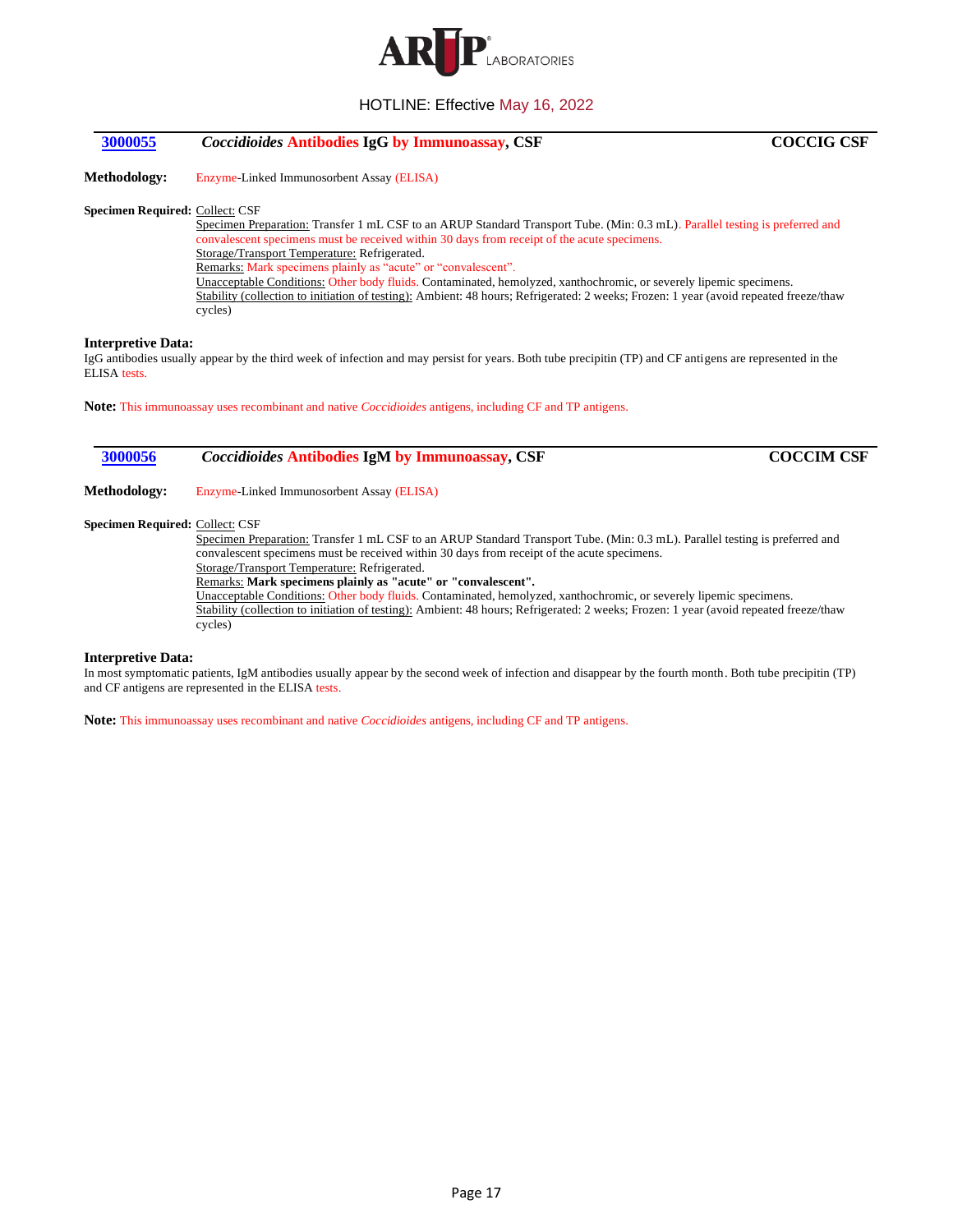

## <span id="page-17-0"></span>**[3000061](#page-1-20)** *Coccidioides* **Antibodies Panel, CSF COCCIABCSF**

**Methodology:** Complement Fixation/Immunodiffusion/Enzyme-Linked Immunosorbent Assay (ELISA)

**Specimen Required:** Specimen Preparation: Transfer 2 mL CSF to an ARUP Standard Transport Tube. (Min: 1 mL) Parallel testing is preferred and convalescent specimens **must** be received within 30 days from receipt of the acute specimens. Storage/Transport Temperature: Refrigerated.

Remarks: **Mark specimens plainly as "acute" or "convalescent".**

Unacceptable Conditions: Other body fluids. Contaminated, hemolyzed, xanthochromic, or severely lipemic specimens. Stability (collection to initiation of testing): Ambient: 48 hours; Refrigerated: 2 weeks; Frozen: 1 year (avoid repeated freeze/thaw cycles)

## **Reference Interval:**

| Effective May 16, 2022 |  |  |
|------------------------|--|--|

| <b>Test Number</b> | <b>Components</b>                       | <b>Reference Interval</b> |                                                                                                             |
|--------------------|-----------------------------------------|---------------------------|-------------------------------------------------------------------------------------------------------------|
|                    | Coccidioides by<br>Immunodiffusion, CSF | Not detected.             |                                                                                                             |
| 3000059            | Coccidioides Antibody by<br>CF. CSF     | Less than $1:2$           |                                                                                                             |
| 3000055            | Coccidioides Antibody<br>IgG ELISA, CSF |                           |                                                                                                             |
|                    |                                         | 0.2 IV or less            | Negative - No significant level of Coccidioides IgG<br>antibody detected.                                   |
|                    |                                         | 0.3 IV or greater         | Positive - Presence of IgG antibody to Coccidioides<br>detected, suggestive of current or past infection.   |
|                    |                                         |                           |                                                                                                             |
| 3000056            | Coccidioides Antibody<br>IgM ELISA, CSF |                           |                                                                                                             |
|                    |                                         | 0.2 IV or less            | Negative - No significant level of Coccidioides IgM<br>antibody detected.                                   |
|                    |                                         | 0.3 IV or greater         | Positive - Presence of IgM antibody to Coccidioides<br>detected, suggestive of current or recent infection. |

#### **Interpretive Data:**

Refer to report.

**Note:** The immunoassay component of this test uses recombinant and native *Coccidioides* antigens, including the CF and TP antigens. The immunodiffusion component of this test uses culture filtrates of *Coccidioides immitis* and includes CF and TP antigens.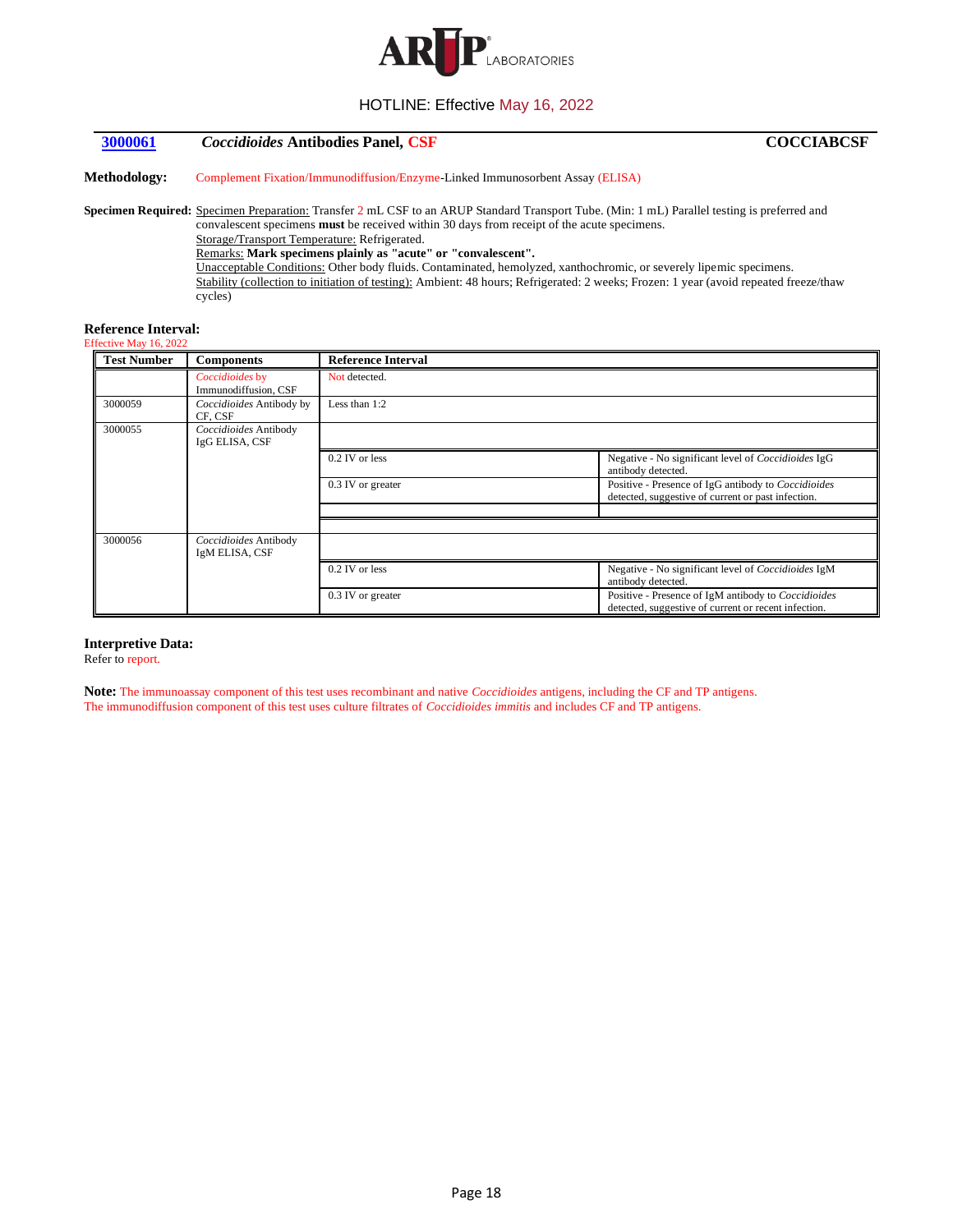

## <span id="page-18-0"></span>**[0050588](#page-1-21)** *Coccidioides* **Antibodies Panel, Serum COCCI PAN**

**Methodology:** Complement Fixation/Immunodiffusion/Enzyme-Linked Immunosorbent Assay (ELISA)

#### **Specimen Required:** Collect: Serum Separator Tube (SST)

Specimen Preparation: Separate from cells ASAP or within 2 hours of collection. Transfer 2 mL serum to an ARUP Standard Transport Tube. (Min: 0.6 mL) Parallel testing is preferred and convalescent specimens **must** be received within 30 days from receipt of the acute specimens. Storage/Transport Temperature: Refrigerated. Remarks: **Mark specimens plainly as "acute" or "convalescent".** Unacceptable Conditions: Other body fluids. Contaminated, hemolyzed, icteric, or lipemic specimens. Stability (collection to initiation of testing): Ambient: 48 hours; Refrigerated: 2 weeks; Frozen: 1 year (avoid repeated freeze/thaw cycles)

#### **Reference Interval:**

| <b>Test Number</b> | <b>Components</b>                      | <b>Reference Interval</b> |                                                                                                                             |
|--------------------|----------------------------------------|---------------------------|-----------------------------------------------------------------------------------------------------------------------------|
|                    |                                        |                           |                                                                                                                             |
| 0050170            | Coccidioides Antibody by<br>CF         | Less than $1:2$           |                                                                                                                             |
|                    | Coccidioides Antibody by<br><b>ID</b>  | Not detected              |                                                                                                                             |
| 0050179            | Coccidioides Antibody,<br>IgG by ELISA |                           |                                                                                                                             |
|                    |                                        | 0.9 IV or less            | Negative - No significant level of Coccidioides IgG<br>antibody detected.                                                   |
|                    |                                        | $1.0 - 1.4$ IV            | Equivocal - Questionable presence of Coccidioides IgG<br>antibody detected. Repeat testing in 10-14 days may be<br>helpful. |
|                    |                                        | 1.5 IV or greater         | Positive - Presence of IgG antibody to Coccidioides<br>detected, suggestive of current or past infection.                   |
|                    |                                        |                           |                                                                                                                             |
| 0050178            | Coccidioides Antibody,<br>IgM by ELISA |                           |                                                                                                                             |
|                    |                                        | $0.9$ IV or less          | Negative - No significant level of Coccidioides IgM<br>antibody detected.                                                   |
|                    |                                        | $1.0 - 1.4$ IV            | Equivocal - Questionable presence of Coccidioides IgM<br>antibody detected. Repeat testing in 10-14 days may be<br>helpful. |
|                    |                                        | 1.5 IV or greater         | Positive - Presence of IgM antibody to Coccidioides<br>detected, suggestive of current or recent infection.                 |

**Note:** The immunodiffusion component of this test uses culture filtrates of *Coccidioides immitis* and includes CF and TP antigens.

#### **HOTLINE NOTE:** There is a clinically significant charting name change associated with this test.

Change the charting name for component 0050183, Coccidioides immitis Abs, Precipitin from Coccidioides immitis Abs, Precipitin to Coccidioides by Immunodiffusion, Serum.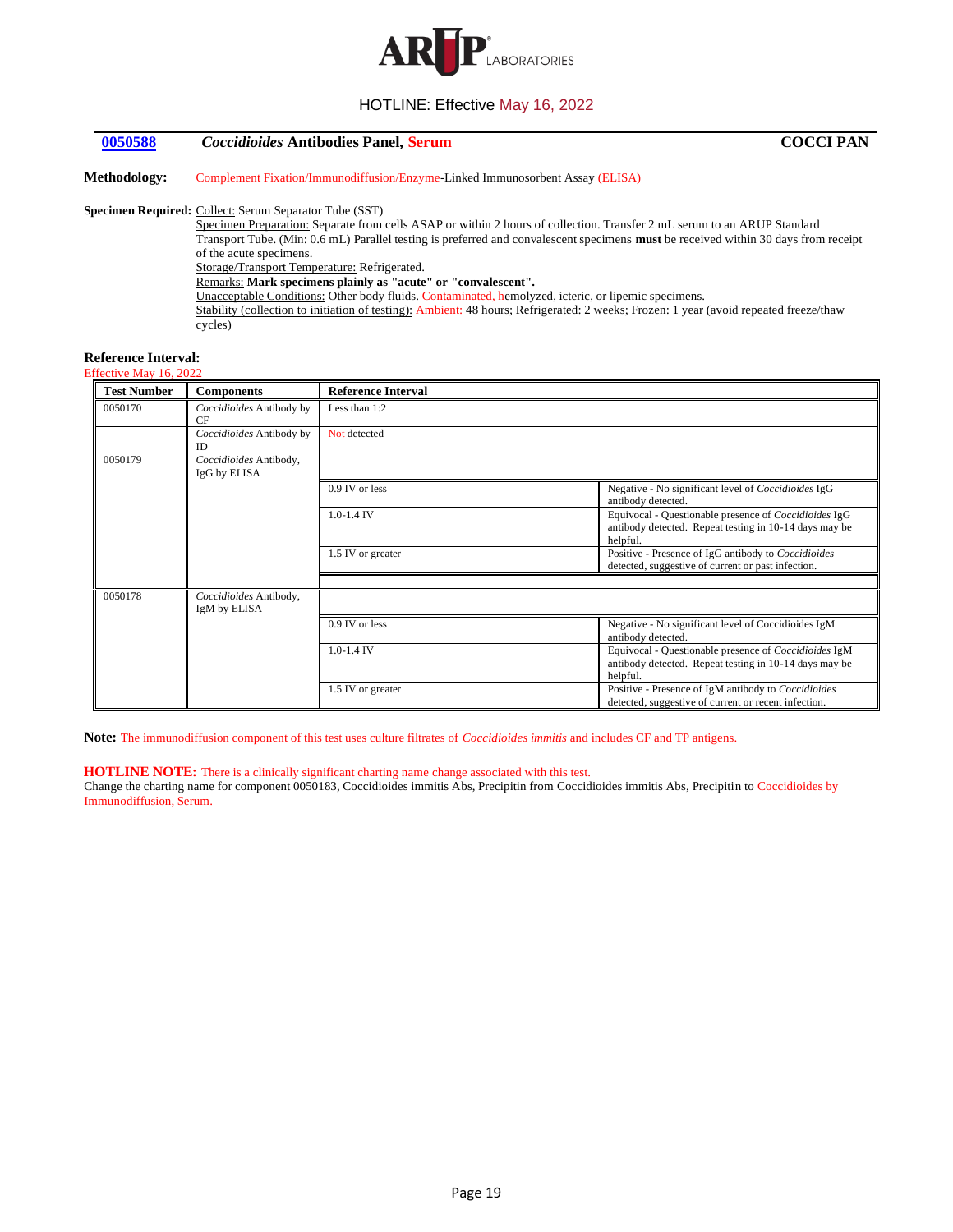

## <span id="page-19-0"></span>**[3001982](#page-1-22)** *Coccidioides* **Antibodies Reflexive Panel, Serum COCCI R**

**Methodology:** Complement Fixation/Immunodiffusion/Enzyme-Linked Immunosorbent Assay (ELISA)

#### **Specimen Required:** Collect: Serum Separator Tube (SST)

Specimen Preparation: Separate from cells ASAP or within 2 hours of collection. Transfer 2 mL serum to an ARUP Standard Transport Tube. (Min: 0.6 mL). Parallel testing is preferred and convalescent specimens **must** be received within 30 days from receipt of the acute specimens. Storage/Transport Temperature: Refrigerated. Remarks: **Mark specimens plainly as "acute" or "convalescent".** Unacceptable Conditions: Other body fluids. Contaminated, hemolyzed, icteric, or lipemic specimens.

Stability (collection to initiation of testing): Ambient: 48 hours; Refrigerated: 2 weeks; Frozen: 1 year (avoid repeated freeze/thaw cycles)

#### **Reference Interval:** Effective May 16, 2022

| <b>Test Number</b> | <b>Components</b>                                | <b>Reference Interval</b> |                                                                                                                                    |
|--------------------|--------------------------------------------------|---------------------------|------------------------------------------------------------------------------------------------------------------------------------|
| 0050179            | Coccidioides Antibody,<br>IgG by ELISA           |                           |                                                                                                                                    |
|                    |                                                  | 0.9 IV or less            | Negative - No significant level of Coccidioides IgG<br>antibody detected.                                                          |
|                    |                                                  | $1.0 - 1.4$ IV            | Equivocal - Questionable presence of <i>Coccidioides</i> IgG<br>antibody detected. Repeat testing in 10-14 days may be<br>helpful. |
|                    |                                                  | 1.5 IV or greater         | Positive - Presence of IgG antibody to Coccidioides<br>detected, suggestive of current or past infection.                          |
| 0050178            | Coccidioides Antibody,<br>IgM by ELISA           |                           |                                                                                                                                    |
|                    |                                                  | 0.9 IV or less            | Negative - No significant level of Coccidioides IgM<br>antibody detected.                                                          |
|                    |                                                  | $1.0 - 1.4$ IV            | Equivocal - Questionable presence of Coccidioides IgM<br>antibody detected. Repeat testing in 10-14 days may be<br>helpful.        |
|                    |                                                  | 1.5 IV or greater         | Positive - Presence of IgM antibody to Coccidioides<br>detected, suggestive of current or recent infection.                        |
|                    |                                                  |                           |                                                                                                                                    |
|                    | Coccidioide Titer,<br><b>Complement Fixation</b> | Less than $1:2$           |                                                                                                                                    |
|                    | Coccidioides Antibody by<br>ID                   | Not detected              |                                                                                                                                    |

**Note:** *Coccidioides* Antibodies, IgM and IgG by Immunoassay, Serum is used to screen for coccidioidal antibodies. If the immunoassay testing is equivocal or positive for IgM and/or IgG, then *Coccidioides* Antibodies by Immunodiffusion and *Coccidioides* Antibody Titer by Complement Fixation, Serum will be added. Additional charges apply.

## <span id="page-19-1"></span>**[0050179](#page-2-0)** *Coccidioides* **Antibodies, IgG by Immunoassay, Serum COCCI G**

**Methodology:** Enzyme-Linked Immunosorbent Assay (ELISA)

**Specimen Required:** Collect: Serum Separator Tube (SST)

Specimen Preparation: Separate from cells ASAP or within 2 hours of collection. Transfer 1 mL serum to an ARUP Standard Transport Tube. (Min: 0.3 mL). Parallel testing is preferred and convalescent specimens must be received within 30 days from receipt of the acute specimens. Storage/Transport Temperature: Refrigerated.

Remarks: Mark specimens plainly as "acute" or "convalescent".

Unacceptable Conditions: Other body fluids. Contaminated, hemolyzed, icteric, or lipemic specimens.

Stability (collection to initiation of testing): Ambient: 48 hours; Refrigerated: 2 weeks; Frozen: 1 year (avoid repeated freeze/thaw cycles)

**Note:** This immunoassay uses recombinant and native *Coccidioides* antigens, including CF and TP antigens.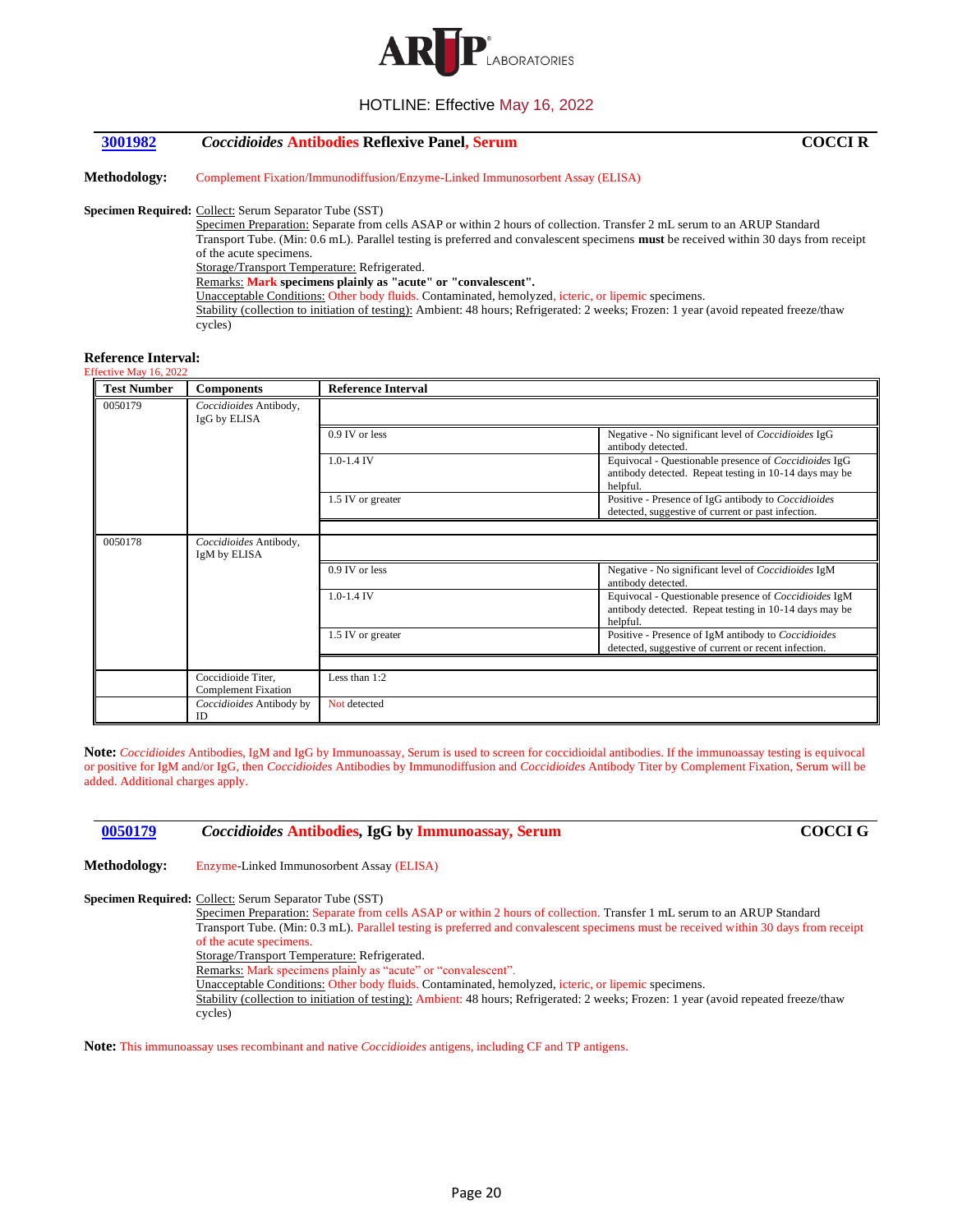

<span id="page-20-0"></span>

| 3000057                                       | <b>Coccidioides Antibodies, IgM and IgG by Immunoassay, CSF</b>                                                                                                                                                                                                                                                                                                                                                                                                                                                                                                                                                               | <b>COCCIGMCSF</b> |
|-----------------------------------------------|-------------------------------------------------------------------------------------------------------------------------------------------------------------------------------------------------------------------------------------------------------------------------------------------------------------------------------------------------------------------------------------------------------------------------------------------------------------------------------------------------------------------------------------------------------------------------------------------------------------------------------|-------------------|
| <b>Methodology:</b>                           | Enzyme-Linked Immunosorbent Assay (ELISA)                                                                                                                                                                                                                                                                                                                                                                                                                                                                                                                                                                                     |                   |
| <b>Specimen Required: Collect: CSF</b>        | Specimen Preparation: Transfer 2 mL CSF to an ARUP Standard Transport Tube. (Min: 0.3 mL). Parallel testing is preferred and<br>convalescent specimens <b>must</b> be received within 30 days from receipt of the acute specimens.<br>Storage/Transport Temperature: Refrigerated.<br>Remarks: Mark specimens plainly as "acute" or "convalescent".<br>Unacceptable Conditions: Other body fluids. Contaminated, hemolyzed, xanthochromic, or severely lipemic specimens.<br>Stability (collection to initiation of testing): Ambient: 48 hours; Refrigerated: 2 weeks; Frozen: 1 year (avoid repeated freeze/thaw<br>cycles) |                   |
| <b>Interpretive Data:</b><br>Refer to report. |                                                                                                                                                                                                                                                                                                                                                                                                                                                                                                                                                                                                                               |                   |
|                                               | <b>Note:</b> This immunoassay uses recombinant and native <i>Coccidioides</i> antigens, including CF and TP antigens.                                                                                                                                                                                                                                                                                                                                                                                                                                                                                                         |                   |
| 0050137                                       | <i>Coccidioides</i> Antibodies, IgM and IgG by Immunoassay, Serum                                                                                                                                                                                                                                                                                                                                                                                                                                                                                                                                                             | <b>COCCI G/M</b>  |

<span id="page-20-1"></span>**Methodology:** Enzyme-Linked Immunosorbent Assay (ELISA)

**Specimen Required:** Collect: Serum Separator Tube (SST)

Specimen Preparation: Separate from cells ASAP or within 2 hours of collection. Transfer 2 mL serum to an ARUP Standard Transport Tube. (Min: 0.6 mL) Parallel testing is preferred and convalescent specimens **must** be received within 30 days from receipt of the acute specimens. Storage/Transport Temperature: Refrigerated. Remarks: **Mark specimens plainly as "acute" or "convalescent".**

Unacceptable Conditions: Other body fluids. Contaminated, hemolyzed, icteric, or lipemic specimens Stability (collection to initiation of testing): Ambient: 48 hours; Refrigerated: 2 weeks; Frozen: 1 year (avoid repeated freeze/thaw cycles)

**Note:** This immunoassay uses recombinant and native *Coccidioides* antigens, including CF and TP antigens.

<span id="page-20-2"></span>

| 0050178<br><b>Coccidioides Antibodies, IgM by Immunoassay, Serum</b> | <b>COCCI M</b> |
|----------------------------------------------------------------------|----------------|
|----------------------------------------------------------------------|----------------|

**Methodology:** Enzyme-Linked Immunosorbent Assay (ELISA)

**Specimen Required:** Collect: Serum Separator Tube (SST)

Specimen Preparation: Separate from cells ASAP or within 2 hours of collection. Transfer 1 mL serum to an ARUP Standard Transport Tube. (Min: 0.3 mL) Parallel testing is preferred and convalescent specimens must be received within 30 days from receipt of the acute specimens. Storage/Transport Temperature: Refrigerated. Remarks: **Mark specimens plainly as "acute" or "convalescent".** Unacceptable Conditions: Other body fluids. Contaminated, hemolyzed, icteric, or lipemic specimens.

Stability: Ambient: 48 hours; Refrigerated: 2 weeks; Frozen: 1 year (avoid repeated freeze/thaw cycles)

**Note:** This immunoassay uses recombinant and native *Coccidioides* antigens, including CF and TP antigens.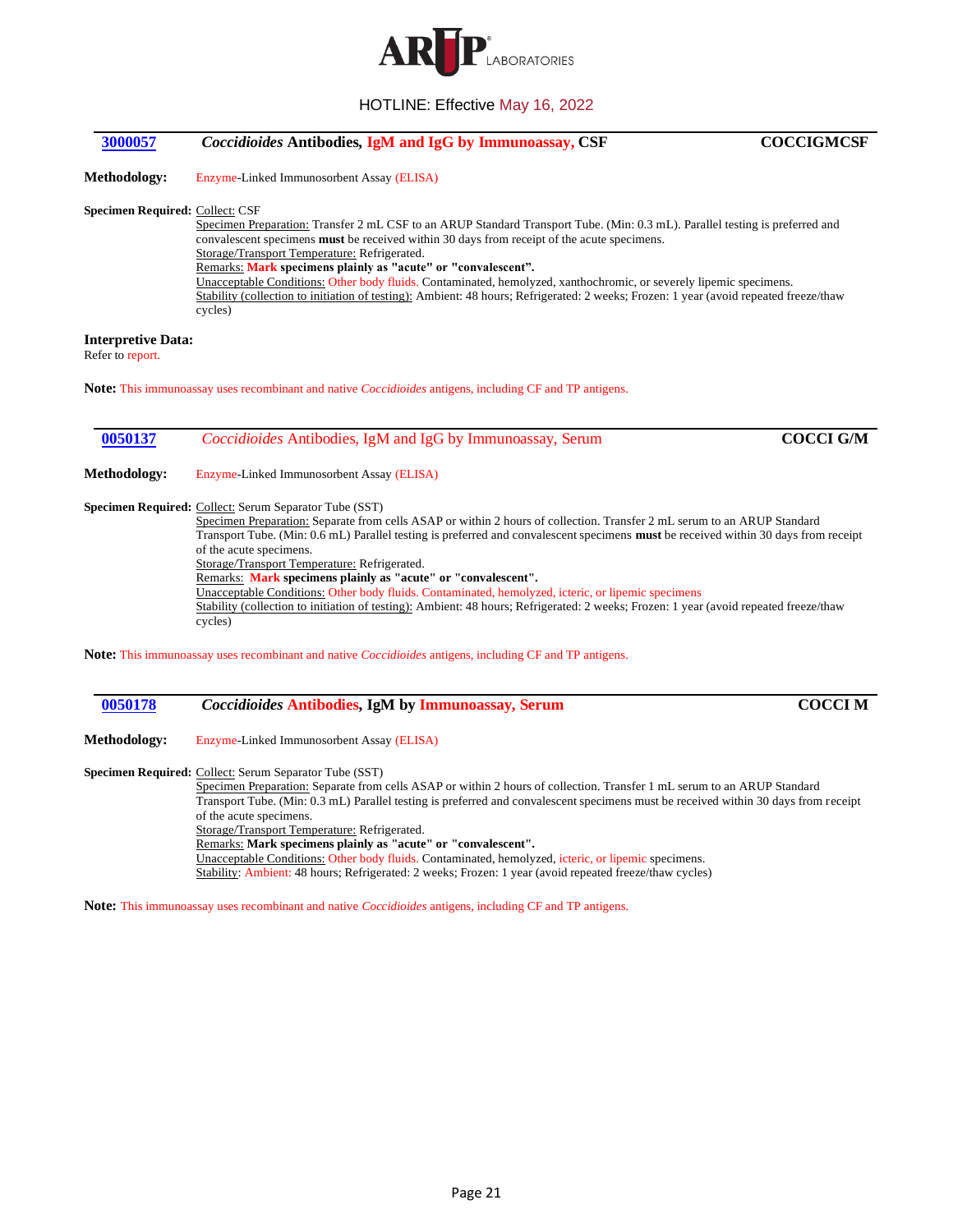

<span id="page-21-0"></span>

| <b>New Test</b>                                   | 3004720                              | Connexin 26 (GJB2) Sequencing and Deletion/Duplication                                                                                                                                                                                                                                                                                                                                                                                                         | CX26 NGS |
|---------------------------------------------------|--------------------------------------|----------------------------------------------------------------------------------------------------------------------------------------------------------------------------------------------------------------------------------------------------------------------------------------------------------------------------------------------------------------------------------------------------------------------------------------------------------------|----------|
| <b>Click for Pricing</b>                          |                                      |                                                                                                                                                                                                                                                                                                                                                                                                                                                                |          |
| E                                                 |                                      | <b>Additional Technical Information</b>                                                                                                                                                                                                                                                                                                                                                                                                                        |          |
| Methodology:                                      | <b>Massively Parallel Sequencing</b> |                                                                                                                                                                                                                                                                                                                                                                                                                                                                |          |
| Performed:                                        | Varies                               |                                                                                                                                                                                                                                                                                                                                                                                                                                                                |          |
| Reported:                                         | 3 weeks                              |                                                                                                                                                                                                                                                                                                                                                                                                                                                                |          |
|                                                   |                                      | <b>Specimen Required:</b> Collect: Lavender or pink (EDTA) or yellow (ACD solution A or B).<br>Specimen Preparation: Transport 3 mL whole blood. (Min: 3 mL)<br>Storage/Transport Temperature: Refrigerated.<br>Unacceptable Conditions: Serum or plasma; grossly hemolyzed or frozen specimens; saliva, buccal brush, or swab; FFPE tissue.<br>Stability (collection to initiation of testing): Ambient: 72 hours; Refrigerated: 1 week; Frozen: Unacceptable |          |
| <b>Reference Interval:</b>                        | By report                            |                                                                                                                                                                                                                                                                                                                                                                                                                                                                |          |
| <b>Interpretive Data:</b><br>Refer to report.     |                                      |                                                                                                                                                                                                                                                                                                                                                                                                                                                                |          |
|                                                   |                                      | This test was developed and its performance characteristics determined by ARUP Laboratories. It has not been cleared or approved by the U.S. Food and<br>Drug Administration. This test was performed in a CLIA-certified laboratory and is intended for clinical purposes.                                                                                                                                                                                    |          |
|                                                   |                                      | Counseling and informed consent are recommended for genetic testing. Consent forms are available online.                                                                                                                                                                                                                                                                                                                                                       |          |
| <b>Note:</b> Gene Tested: <i>GJB2</i> (NM 004004) |                                      |                                                                                                                                                                                                                                                                                                                                                                                                                                                                |          |

**CPT Code(s):** 81252; 81479

New York DOH approval pending. Call for status update.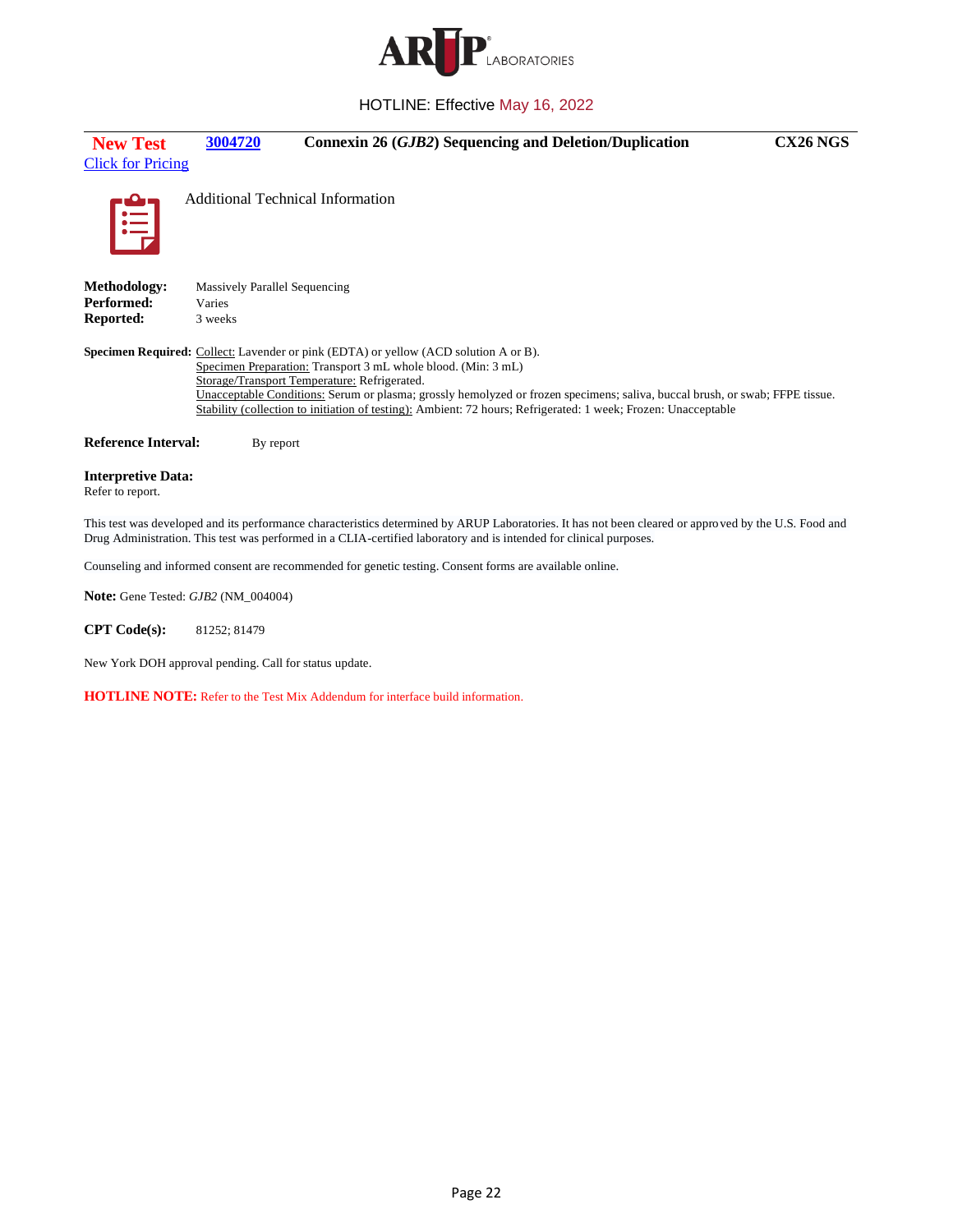

## <span id="page-22-0"></span>**[0070416](#page-2-5) C-Telopeptide, Beta-Cross-Linked, Serum CTX**

**Performed:** Sun - Sat<br>**Reported:** Within 24

**Within 24 hours** 

## **Reference Interval:**

Effective May 16, 2022

| Age                 | <b>Female</b>      | Male               |
|---------------------|--------------------|--------------------|
| 6 months-6 years    | 500-1800 pg/mL     | 238-1019 pg/mL     |
| 7-9 years           | 566-1690 pg/mL     | 238-1019 pg/mL     |
| $10-12$ years       | 503-2077 pg/mL     | 238-1019 pg/mL     |
| $13-15$ years       | 160-1590 pg/mL     | $238 - 1019$ pg/mL |
| 16-17 years         | 167-933 $pg/mL$    | 238-1019 pg/mL     |
| $18-29$ years       |                    | 238-1019 pg/mL     |
| 30-39 years         |                    | $225 - 936$ pg/mL  |
| 40-49 years         |                    | 182-801 pg/mL      |
| 50-59 years         |                    | $161-737$ pg/mL    |
| $60-69$ years       |                    | 132-752 pg/mL      |
| 70 years or greater |                    | $118-776$ pg/mL    |
| Premenopausal       | 136-689 $pg/mL$    |                    |
| Postmenopausal      | $177 - 1015$ pg/mL |                    |

## <span id="page-22-1"></span>**[2013661](#page-2-6) Cystic Fibrosis (***CFTR***) Expanded Variant Panel CF VAR**

**Specimen Required:** Collect: Lavender (EDTA), pink (K<sub>2</sub>EDTA).

Specimen Preparation: Transport 3 mL whole blood. (Min: 1 mL) Storage/Transport Temperature: Refrigerated. Unacceptable Conditions: Plasma or serum. Specimens collected in sodium heparin, yellow (ACD solution), or lithium heparin tubes. Frozen specimens in glass collection tubes. Stability (collection to initiation of testing): Ambient: 72 hours; Refrigerated: 1 week; Frozen: 1 month

#### **Interpretive Data: Refer to report.**

This test was developed and its performance characteristics determined by ARUP Laboratories. It has not been cleared or approved by the US Food and Drug Administration. This test was performed in a CLIA certified laboratory and is intended for clinical purposes.

Counseling and informed consent are recommended for genetic testing. Consent forms are available online.

**Note:** The Cystic Fibrosis (*CFTR*) Expanded Variant Panel includes the 23 pathogenic CF variants recommended by the American College of Medical Genetics for carrier screening as well as many more.

## **HOTLINE NOTE:** There is a clinically significant charting name change associated with this test.

Change the charting name for component 2013677, CF Common Variants Interp from CF Common Variants Interp to CF Expanded Variant Panel Interp.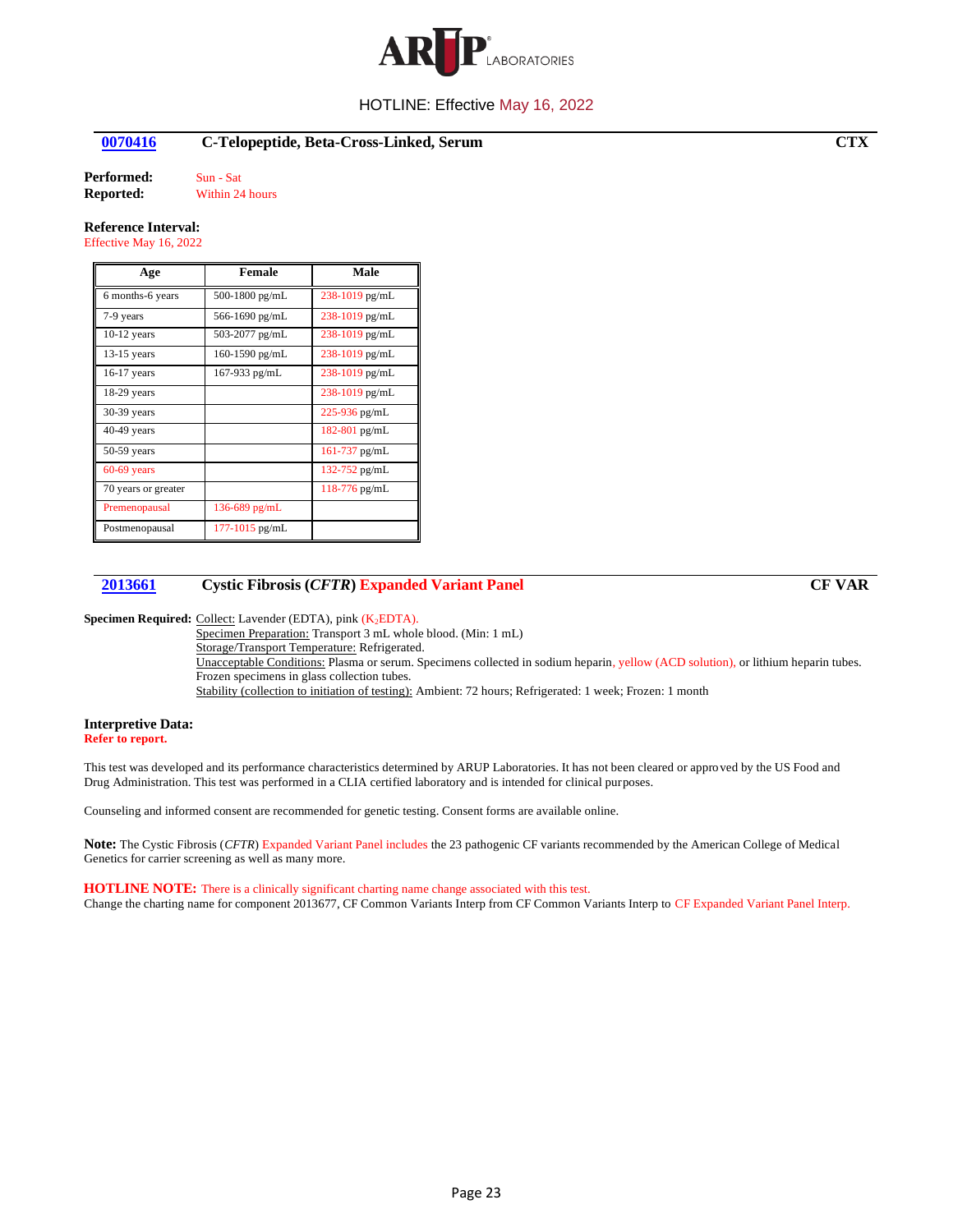

## <span id="page-23-0"></span>**[2013663](#page-2-7) Cystic Fibrosis (***CFTR***) Expanded Variant Panel with Reflex to Sequencing CF VAR SEQ**

Specimen Required: Collect: Lavender (EDTA), pink (K<sub>2</sub>EDTA).

Specimen Preparation: Transport 3 mL whole blood. (Min: 2 mL) Storage/Transport Temperature: Refrigerated. Unacceptable Conditions: Plasma or serum. Specimens collected in sodium heparin, yellow (ACD solution), or lithium heparin tubes. Frozen specimens in glass collection tubes. Stability (collection to initiation of testing): Ambient: 72 hours; Refrigerated: 1 week; Frozen: 1 month

# **Interpretive Data:**

**Refer to report.**

This test was developed and its performance characteristics determined by ARUP Laboratories. It has not been cleared or approved by the US Food and Drug Administration. This test was performed in a CLIA certified laboratory and is intended for clinical purposes.

Counseling and informed consent are recommended for genetic testing. Consent forms are available online.

**Note:** If less than two pathogenic variants are identified by the Cystic Fibrosis (CFTR) Expanded Variant Panel, then *CFTR* gene sequencing will be performed. Additional charges apply for each tier performed.

#### **HOTLINE NOTE:** There is a clinically significant charting name change associated with this test.

Change the charting name for component 2013681, Cystic Fibrosis, 165 Var. w/Rflx, Interp from Cystic Fibrosis, 165 Var. w/Rflx, Interp to CF Expanded Var Rflx to Seq Interp.

#### <span id="page-23-1"></span>**[2013664](#page-2-8) Cystic Fibrosis (***CFTR***) Expanded Variant Panel with Reflex to Sequencing and Reflex to Deletion/Duplication CFVAR COMP**

**Specimen Required:** Collect: Lavender (K<sub>2</sub>EDTA), pink (K<sub>2</sub>EDTA).

Specimen Preparation: Transport 5 mL whole blood. (Min: 3 mL) Storage/Transport Temperature: Refrigerated. Remarks: Unacceptable Conditions: Plasma or serum. Specimens collected in sodium heparin, yellow (ACD solution A or B), or lithium heparin tubes. Frozen specimens in glass collection tubes. Stability (collection to initiation of testing): Ambient: 72 hours; Refrigerated: 1 week; Frozen: 1 month

#### **Interpretive Data: Refer to report.**

This test was developed and its performance characteristics determined by ARUP Laboratories. It has not been cleared or approved by the US Food and Drug Administration. This test was performed in a CLIA certified laboratory and is intended for clinical purposes.

Counseling and informed consent are recommended for genetic testing. Consent forms are available online.

**Note:** If less than two pathogenic variants are identified by the Cystic Fibrosis (*CFTR*) Expanded Variant Panel, then *CFTR* gene sequencing will be performed. Following sequencing, if less than two pathogenic variants are identified, then *CFTR* deletion/duplication analysis will be performed. Additional charges will apply for each tier performed.

#### **HOTLINE NOTE:** There is a clinically significant charting name change associated with this test.

Change the charting name for component 2013682, CF 165 Exp Var. Rfx to Seq Rfx DD, Interp from CF 165 Exp Var. Rfx to Seq Rfx DD, Interp to CF Exp Var Rfx to Seq Rfx DD Interp.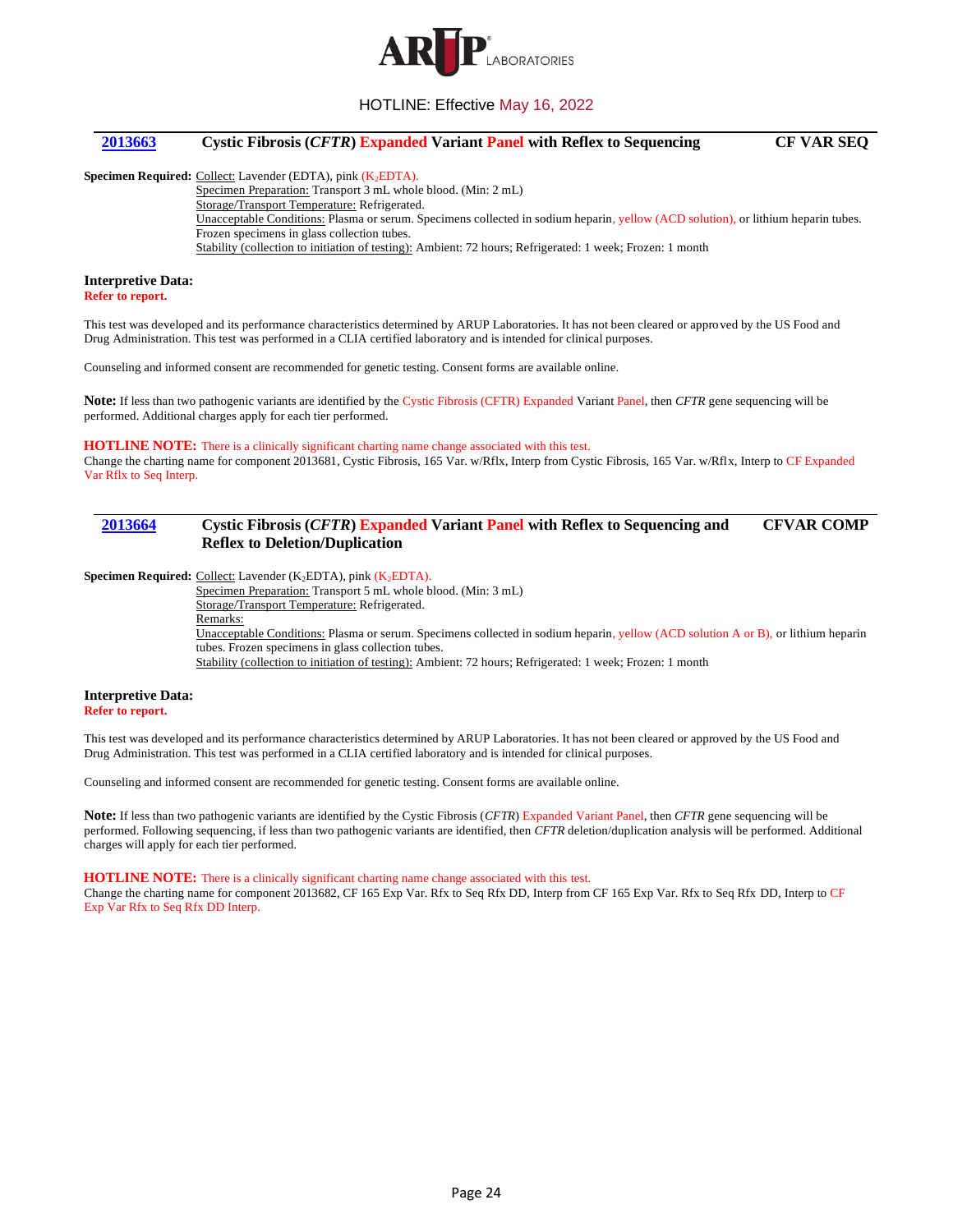

## <span id="page-24-0"></span>**[2013662](#page-2-9) Cystic Fibrosis (***CFTR***) Expanded Variant Panel, Fetal CF VAR FE**

**Specimen Required:** Collect: **Fetal Specimen:** Two T-25 flasks of cultured amniocytes at 80 percent confluency. **\*If the client is unable to culture amniocytes, this can be arranged by contacting ARUP Client Services at (800) 522-2787. Maternal Whole Blood Specimen:** Lavender (EDTA), pink (K2EDTA). Specimen Preparation: **Cultured Amniocytes**: Fill flasks with culture media. Backup cultures must be retained at the client's institution until testing is complete. **Maternal Whole Blood Specimen:** Transport 3 mL whole blood. (Min. 1 mL) Storage/Transport Temperature: **Cultured Amniocytes**: **CRITICAL ROOM TEMPERATURE.** Must be received within 48 hours of shipment due to lability of cells. **Maternal Whole Blood Specimen:** Refrigerated. Remarks: **Maternal whole blood sample is recommended for proper test interpretation; order Maternal Cell Contamination, Maternal Specimen.** Patient History Form is available on the ARUP Web site or by contacting ARUP Client Services. Unacceptable Conditions: **Maternal Whole Blood Specimen**: Plasma or serum. Specimens collected in sodium heparin, yellow (ACD solution), or lithium heparin tubes. Frozen specimens in glass collection tubes. Stability (collection to initiation of testing): **Fetal Specimen:** Ambient: 48 hours; Refrigerated: Unacceptable; Frozen: Unacceptable **Maternal Whole Blood Specimen**: Ambient: 72 hours; Refrigerated: 1 week; Frozen: 1 month

## **Interpretive Data:**

**Refer to report.**

For quality assurance purposes, ARUP Laboratories will confirm the above result at no charge following delivery. Order Confirmation of Fetal Testing and include a copy of the original fetal report (or the mother's name and date of birth) with the test submission. Please contact an ARUP genetic counselor at (800) 242-2787 extension 2141 prior to specimen submission.

This test was developed and its performance characteristics determined by ARUP Laboratories. It has not been cleared or approved by the US Food and Drug Administration. This test was performed in a CLIA certified laboratory and is intended for clinical purposes.

Counseling and informed consent are recommended for genetic testing. Consent forms are available online.

**Note:** The Cystic Fibrosis (*CFTR*) Expanded Variant Panel includes 23 pathogenic *CFTR* variants recommended by the American College of Medical Genetics for population carrier screening.

#### **HOTLINE NOTE:** There is a clinically significant charting name change associated with this test.

Change the charting name for component 2013680, Cystic Fibrosis, 165 Var Fetal, Interp from Cystic Fibrosis, 165 Var Fetal, Interp to CF, Expanded Var Pan Fetal, Interp.

<span id="page-24-1"></span>

| 0050210                        | Diphtheria Antibody, IgG                                 | <b>DIP</b> |
|--------------------------------|----------------------------------------------------------|------------|
| Performed:                     | Sun-Sat                                                  |            |
| <b>Reported:</b>               | $1-3$ days                                               |            |
| 0050779                        | Diphtheria, Tetanus, and H. Influenzae b Antibodies, IgG | <b>DTH</b> |
| $\mathbf{n}$ . $\mathbf{e}$ 1. | $\alpha$ $\alpha$ .                                      |            |

<span id="page-24-2"></span>**Performed:** Sun-Sat **Reported:** 1-3 days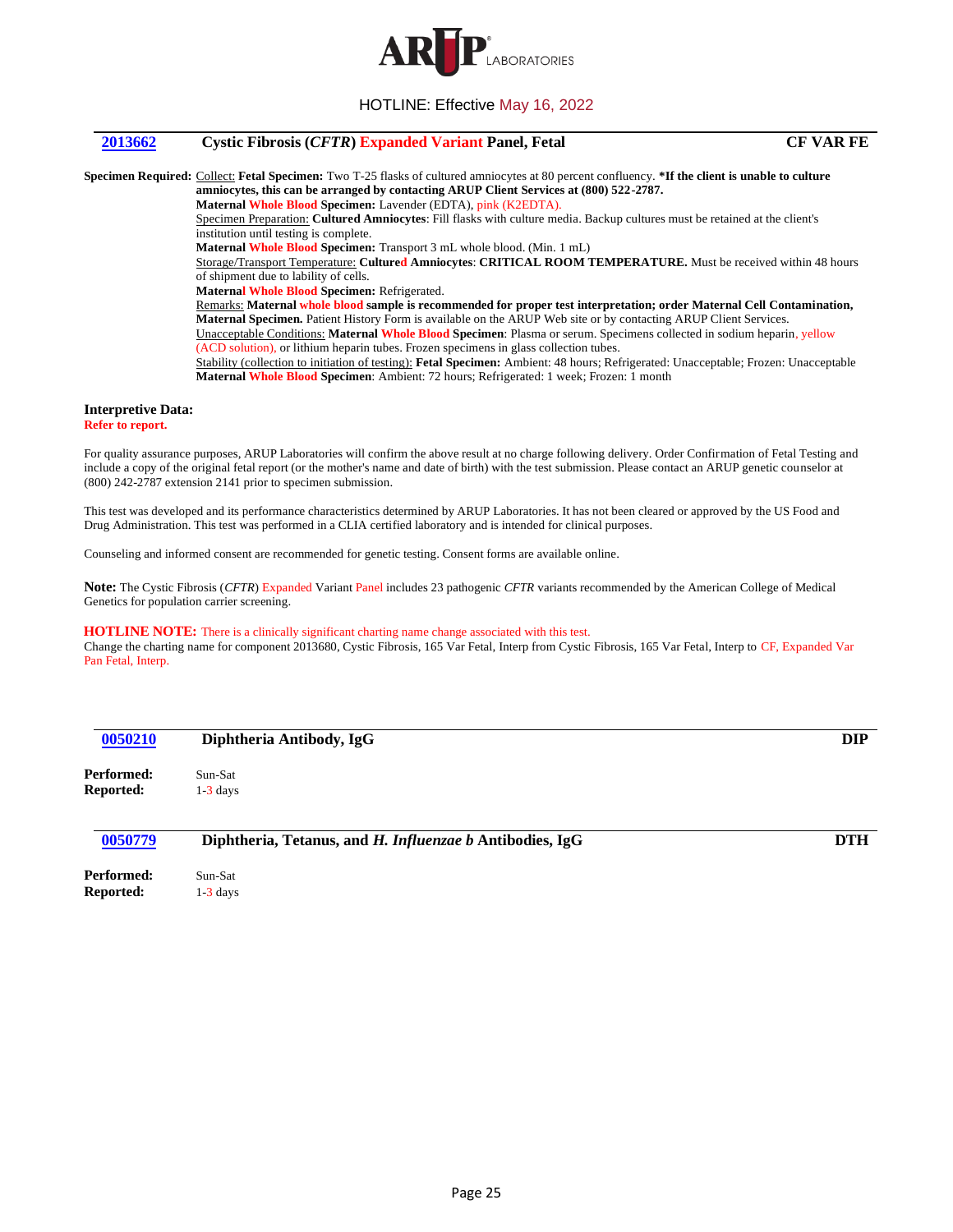

<span id="page-25-0"></span>

| <b>New Test</b>                | 3004583                                 | <b>Drug Detection Panel, Meconium, Qualitative</b>                                                                                                                                                                        |                                                |                                                                                                                                                                                                                                                                                                                                                                                                                                                                                                                              | <b>MEC PANEL</b> |
|--------------------------------|-----------------------------------------|---------------------------------------------------------------------------------------------------------------------------------------------------------------------------------------------------------------------------|------------------------------------------------|------------------------------------------------------------------------------------------------------------------------------------------------------------------------------------------------------------------------------------------------------------------------------------------------------------------------------------------------------------------------------------------------------------------------------------------------------------------------------------------------------------------------------|------------------|
| <b>Click for Pricing</b>       |                                         |                                                                                                                                                                                                                           |                                                |                                                                                                                                                                                                                                                                                                                                                                                                                                                                                                                              |                  |
|                                | <b>Time Sensitive</b>                   |                                                                                                                                                                                                                           | $\mathop{:=}\limits_{\mathop{\longleftarrow}}$ | Drug Test Table Meconium                                                                                                                                                                                                                                                                                                                                                                                                                                                                                                     |                  |
| Crail                          | <b>Additional Technical Information</b> |                                                                                                                                                                                                                           |                                                |                                                                                                                                                                                                                                                                                                                                                                                                                                                                                                                              |                  |
| <b>Methodology:</b>            |                                         | Qualitative Liquid Chromatography/Tandem Mass Spectrometry                                                                                                                                                                |                                                |                                                                                                                                                                                                                                                                                                                                                                                                                                                                                                                              |                  |
| Performed:<br><b>Reported:</b> | Sun-Sat<br>$1-3$ days                   |                                                                                                                                                                                                                           |                                                |                                                                                                                                                                                                                                                                                                                                                                                                                                                                                                                              |                  |
|                                | depressors, bottles.                    | contacting ARUP Client Services at (800) 522-2787.<br>Storage/Transport Temperature: Refrigerated temperature.<br>Stability (collection to initiation of testing): Ambient: 1 week; Refrigerated: 3 weeks; Frozen: 1 year |                                                | <b>Specimen Required:</b> Collect: All meconium (blackish material) excreted until milk/formula-based stool (yellow-green) appears.<br>Specimen Preparation: Transport all available meconium (4 g is preferred) to routine urine collection cup or Security Kit for<br>Meconium/Umbilical Drug Detection (ARUP supply #51548) available online through eSupply using ARUP Connect™ or by<br>Unacceptable Conditions: Unknown fluids, pharmaceutical preparation, and breast milk. Diapers, cotton swabs, baby wipes, tongue |                  |
| <b>Reference Interval:</b>     |                                         |                                                                                                                                                                                                                           |                                                |                                                                                                                                                                                                                                                                                                                                                                                                                                                                                                                              |                  |

| Drugs covered and range of cutoff concentrations. |                                                                                                         |                      |     |  |  |
|---------------------------------------------------|---------------------------------------------------------------------------------------------------------|----------------------|-----|--|--|
| <b>Drugs/Drug Classes</b>                         | <b>Drugs/Drug Classes</b><br><b>Cutoff Concentrations (ng/g)</b><br><b>Cutoff Concentrations (ng/g)</b> |                      |     |  |  |
| Buprenorphine                                     | 20                                                                                                      | Amphetamine          | 20  |  |  |
| Norbuprenorphine                                  | 20                                                                                                      | Benzoylecgonine      | 20  |  |  |
| Naloxone                                          | 20                                                                                                      | m-OH-Benzoylecgonine | 20  |  |  |
| Codeine                                           | 20                                                                                                      | Cocaethylene         | 20  |  |  |
| Dihydrocodeine                                    | 20                                                                                                      | Cocaine              | 20  |  |  |
| Fentanyl                                          | 10                                                                                                      | MDMA (Ecstasy)       | 20  |  |  |
| Hydrocodone                                       | 20                                                                                                      | Methamphetamine      | 20  |  |  |
| Norhydrocodone                                    | 20                                                                                                      | Phentermine          | 20  |  |  |
| Hydromorphone                                     | 20                                                                                                      | Alprazolam           | 5   |  |  |
| Meperidine                                        | 20                                                                                                      | Alpha-OH-Alprazolam  | 5   |  |  |
| Methadone                                         | 10                                                                                                      | <b>Butalbital</b>    | 50  |  |  |
| Methadone metabolite                              | 10                                                                                                      | Clonazepam           | 5   |  |  |
| 6-Acetylmorphine                                  | 20                                                                                                      | 7-Aminoclonazepam    | 5   |  |  |
| Morphine                                          | 20                                                                                                      | Diazepam             | 5   |  |  |
| Methylphenidate                                   | 20                                                                                                      | Lorazepam            | 20  |  |  |
| Oxycodone                                         | 20                                                                                                      | Midazolam            | 20  |  |  |
| Noroxycodone                                      | 20                                                                                                      | Alpha-OH-Midazolam   | 20  |  |  |
| Oxymorphone                                       | 20                                                                                                      | Nordiazepam          | 20  |  |  |
| Tapentadol                                        | 20                                                                                                      | Oxazepam             | 20  |  |  |
| Tramadol                                          | 20                                                                                                      | Phenobarbital        | 200 |  |  |
| N-desmethyltramadol                               | 20                                                                                                      | Temazepam            | 20  |  |  |
| O-desmethyltramadol                               | 20                                                                                                      | Zolpidem             | 10  |  |  |
| Gabapentin                                        | 20                                                                                                      | Phencyclidine (PCP)  | 10  |  |  |

#### **Interpretive Data:**

Methodology: Qualitative Liquid Chromatography/Tandem Mass Spectrometry

Detection of drugs in meconium is intended to reflect maternal drug use during approximately the last trimester of a full-term pregnancy. The pattern and frequency of drug(s) used by the mother cannot be determined by this test. A negative result does not exclude the possibility that a mother used drugs during pregnancy. Detection of drugs in meconium depends on the extent of maternal drug use, as well as drug stability, unique characteristics of drug deposition in meconium, and the performance of the analytical method. Drugs administered during labor and delivery may be detected. Detection of drugs in meconium does not insinuate impairment and may not affect outcomes for the infant. Interpretive questions should be directed to the laboratory.

For medical purposes only; not valid for forensic use.

This test was developed and its performance characteristics determined by ARUP Laboratories. It has not been cleared or approved by the U.S. Food and Drug Administration. This test was performed in a CLIA-certified laboratory and is intended for clinical purposes.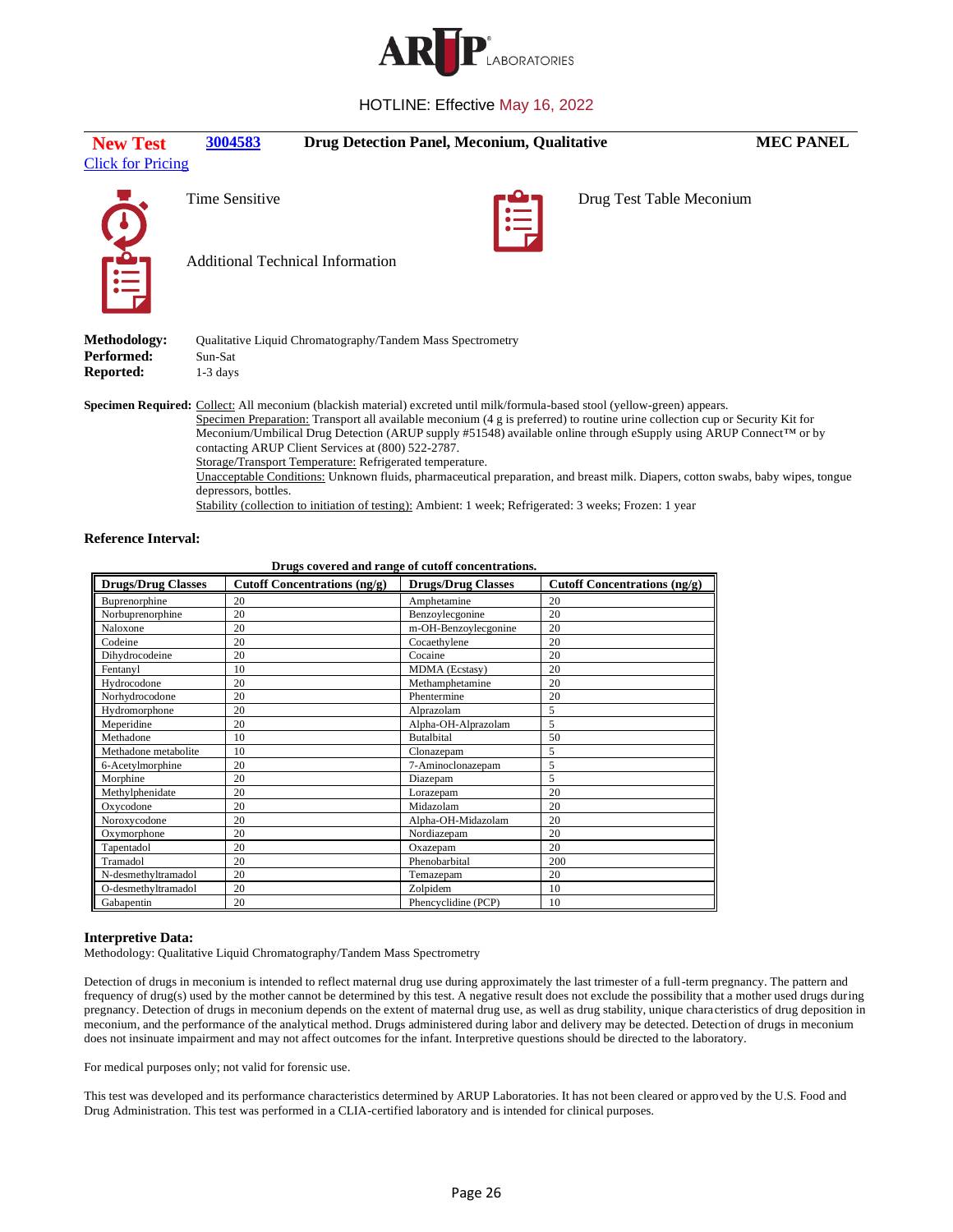

#### **CPT Code(s):** 80326; 80347; 80364; 80355 (Alt code: G0481)

New York DOH Approved.

**HOTLINE NOTE:** Refer to the Test Mix Addendum for interface build information.

<span id="page-26-1"></span><span id="page-26-0"></span>

| 2006621      | Drug Detection Panel, Umbilical Cord Tissue, Qualitative                                                       | <b>TOF SCR CD</b> |
|--------------|----------------------------------------------------------------------------------------------------------------|-------------------|
| CPT Code(s): | 80326, 80347, 80364, 80355 (Alt code: G0481)                                                                   |                   |
| 2007479      | Drug Profile, Targeted by Tandem Mass Spectrometry and Enzyme<br><b>Immunoassay</b> , Urine                    | <b>PAIN HYBU</b>  |
| CPT Code(s): | 80326, 80347, 80364, 80355, 80307 (Alt code: G0481)                                                            |                   |
| 2009288      | Drug Profile, Targeted with Interpretation by Tandem Mass Spectrometry and<br><b>Enzyme Immunoassay, Urine</b> | <b>PAIN HYB2</b>  |
| CPT Code(s): | 80326, 80347, 80364, 80355, 80307 (Alt code: G0481)                                                            |                   |

## <span id="page-26-3"></span><span id="page-26-2"></span>**[0051626](#page-3-0) Epstein-Barr Virus Antibody to Viral Capsid Antigen, IgA EBV A**

#### Specimen Required: Collect: Serum separator tube.

Specimen Preparation: Separate serum from cells ASAP or within 2 hours of collection. Transfer 0.5 mL serum to an ARUP Standard Transport Tube. (Min: 0.1 mL) Parallel testing is preferred and convalescent specimens must be received within 30 days from receipt of the acute specimens. **Mark specimen plainly as "acute" or "convalescent."** Storage/Transport Temperature: Refrigerated.

Unacceptable Conditions: Contaminated or heat-inactivated specimens. Grossly hemolytic, icteric or, lipemic specimens. Stability (collection to initiation of testing): After separation from cells: Ambient: 48 hours; Refrigerated: 2 weeks; Frozen: 30 days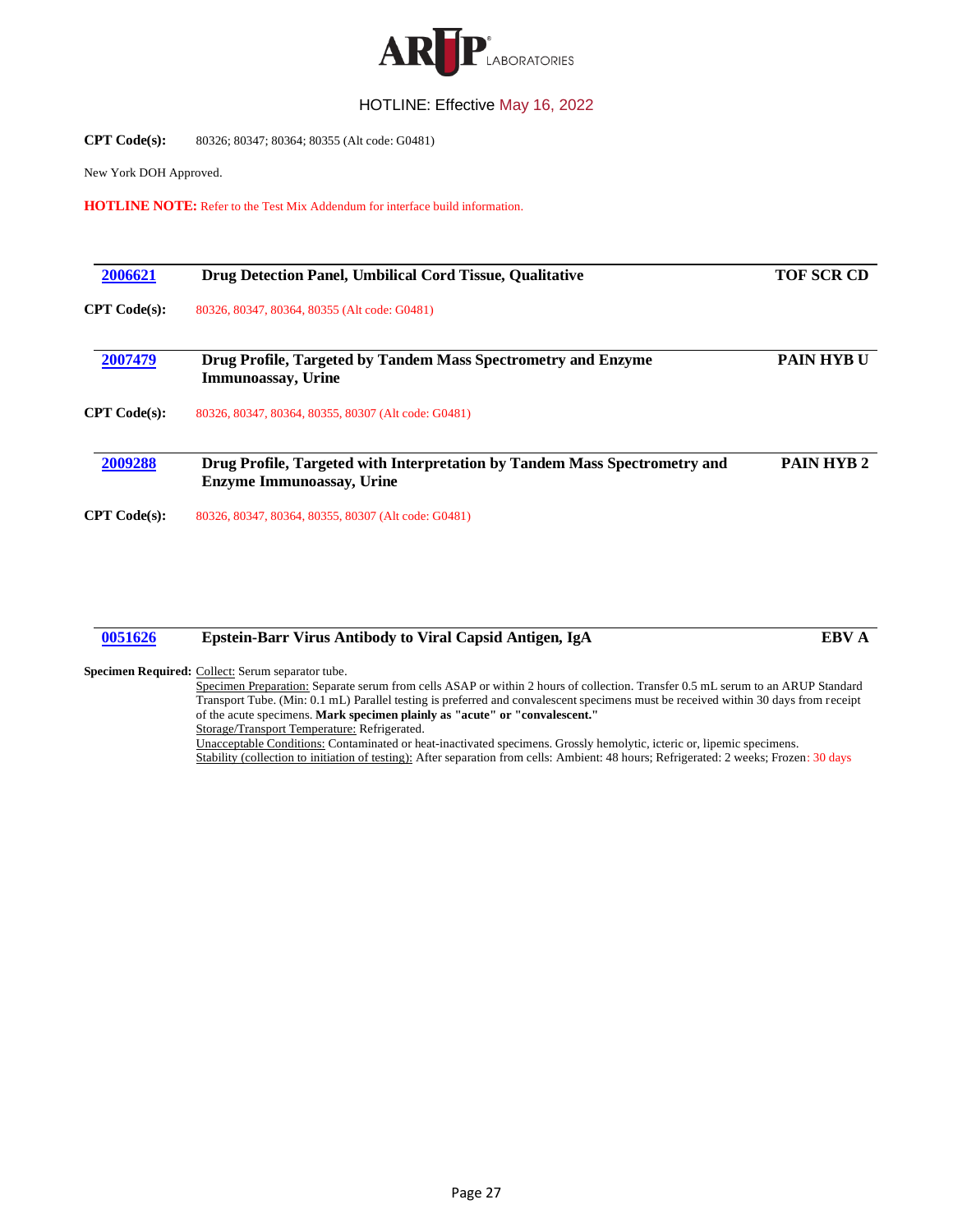

<span id="page-27-0"></span>

| <b>New Test</b><br><b>Click for Pricing</b>                  | 3004531                                                                                                                                                                                                       | <b>Familial Transthyretin Amyloidosis (TTR) Sequencing</b>                                                                                                                                                                                     | <b>TTR NGS</b> |
|--------------------------------------------------------------|---------------------------------------------------------------------------------------------------------------------------------------------------------------------------------------------------------------|------------------------------------------------------------------------------------------------------------------------------------------------------------------------------------------------------------------------------------------------|----------------|
| Ę                                                            | <b>Additional Technical Information</b>                                                                                                                                                                       |                                                                                                                                                                                                                                                |                |
| <b>Methodology:</b><br><b>Performed:</b><br><b>Reported:</b> | <b>Massively Parallel Sequencing</b><br>Varies<br>3 weeks                                                                                                                                                     |                                                                                                                                                                                                                                                |                |
|                                                              | <b>Specimen Required:</b> Collect: Lavender or pink (EDTA), or yellow (ACD solution A or B).<br>Specimen Preparation: Transport 3 mL whole blood. (Min: 2 mL)<br>Storage/Transport Temperature: Refrigerated. | Unacceptable Conditions: Serum or plasma; grossly hemolyzed or frozen specimens; saliva, buccal brush, or swab; FFPE tissue.<br>Stability (collection to initiation of testing): Ambient: 72 hours; Refrigerated: 1 week; Frozen: Unacceptable |                |
| <b>Reference Interval:</b>                                   | By report                                                                                                                                                                                                     |                                                                                                                                                                                                                                                |                |
| <b>Interpretive Data:</b><br>Refer to report.                |                                                                                                                                                                                                               |                                                                                                                                                                                                                                                |                |

This test was developed and its performance characteristics determined by ARUP Laboratories. It has not been cleared or approved by the U.S. Food and Drug Administration. This test was performed in a CLIA-certified laboratory and is intended for clinical purposes.

Counseling and informed consent are recommended for genetic testing. Consent forms are available online.

**Note:** Gene Tested: *TTR* (NM\_000371) **CPT Code(s):** 81404

New York DOH approval pending. Call for status update.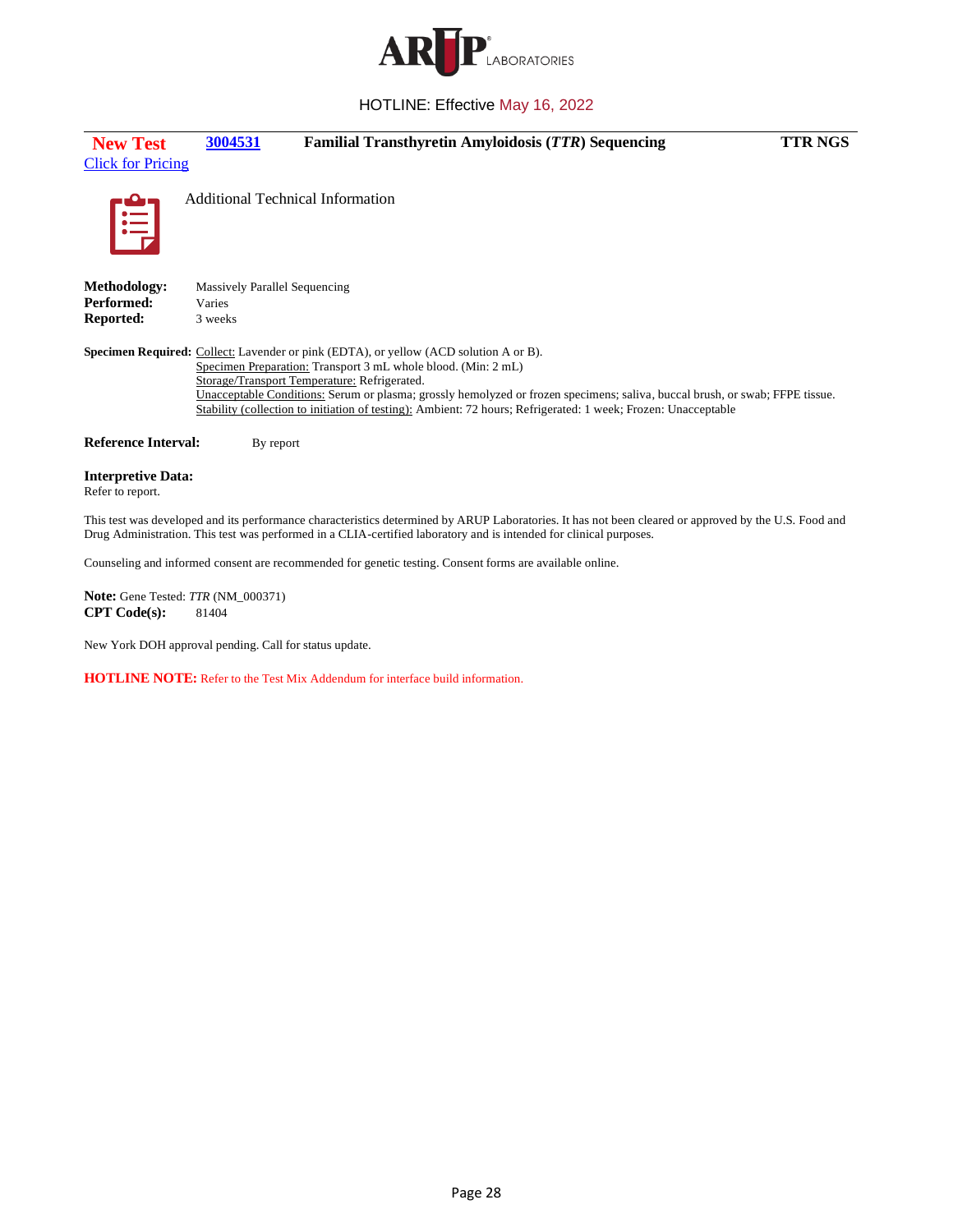

## <span id="page-28-0"></span>**[0050164](#page-3-2) Fungal Antibodies by Immunodiffusion FUNG PPT**

**Methodology:** Immunodiffusion

#### Specimen Required: Collect: Serum separator tube (SST)

Specimen Preparation: Separate serum from cells ASAP or within 2 hours of collection. Transfer 1 mL serum to an ARUP Standard Transport Tube. (Min: 0.4 mL) Storage/Transport Temperature: Refrigerated. Unacceptable Conditions: Other body fluids. Contaminated, hemolyzed, icteric, or lipemic specimens. Stability (collection to initiation of testing): After separation from cells: Ambient: 48 hours; Refrigerated: 2 weeks; Frozen: 1 year (avoid repeated freeze/thaw cycles)

#### **Reference Interval:**

## Effective May 16, 2022

| <b>Test Number</b> | <b>Components</b>                                                   | <b>Reference Interval</b> |
|--------------------|---------------------------------------------------------------------|---------------------------|
| 0050171            | Aspergillus spp.<br>Antibodies by<br>Immunodiffusion                | None detected             |
| 0050172            | <b>Blastomyces dermatitidis</b><br>Antibodies by<br>Immunodiffusion | None detected             |
|                    | Coccidioides Antibodies<br>by Immunodiffusion                       | <b>Not Detected</b>       |
| 0050174            | Histoplasma spp.<br>Antibodies by<br>Immunodiffusion                | None detected             |

#### **HOTLINE NOTE:** There is a clinically significant charting name change associated with this test.

Change the charting name for component 0050183, Coccidioides immitis Abs, Precipitin from Coccidioides immitis Abs, Precipitin to Coccidioides by Immunodiffusion, Serum.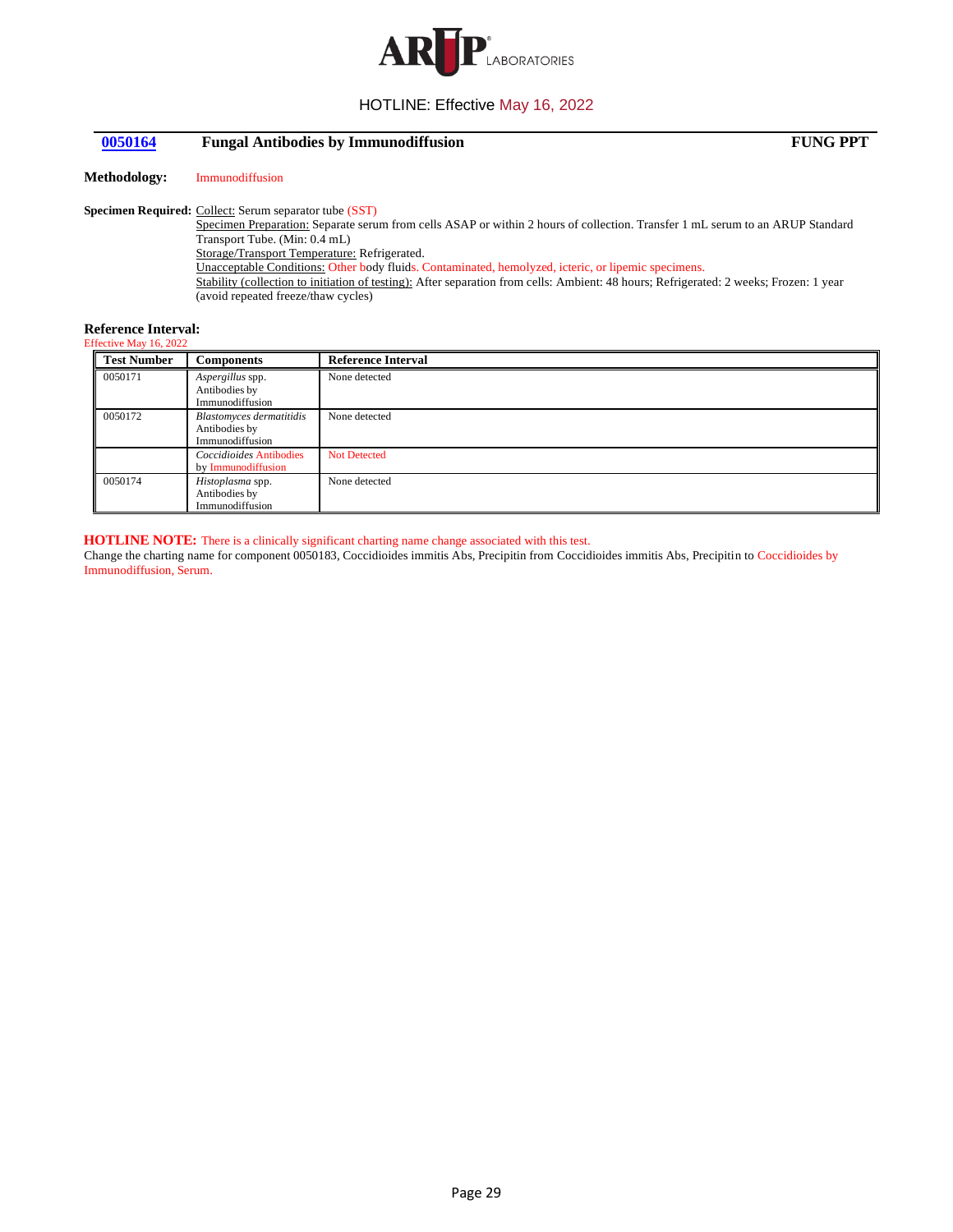

<span id="page-29-0"></span>

| <b>New Test</b><br><b>Click for Pricing</b>                                                              | 3004716                                                   |                                                                                                                                                                                                              |  | Galactosemia (GALT) Sequencing and Deletion/Duplication                                                                                                                                                                                        | <b>GALT NGS</b> |
|----------------------------------------------------------------------------------------------------------|-----------------------------------------------------------|--------------------------------------------------------------------------------------------------------------------------------------------------------------------------------------------------------------|--|------------------------------------------------------------------------------------------------------------------------------------------------------------------------------------------------------------------------------------------------|-----------------|
| 眉                                                                                                        |                                                           | <b>Additional Technical Information</b>                                                                                                                                                                      |  | Patient History for Galactosemia (GALT)<br>Testing                                                                                                                                                                                             |                 |
| Methodology:<br>Performed:<br>Reported:                                                                  | <b>Massively Parallel Sequencing</b><br>Varies<br>3 weeks |                                                                                                                                                                                                              |  |                                                                                                                                                                                                                                                |                 |
|                                                                                                          |                                                           | <b>Specimen Required:</b> Collect: Lavender or pink (EDTA) or yellow (ACD solution A or B).<br>Specimen Preparation: Transport 3 mL whole blood. (Min: 2 mL)<br>Storage/Transport Temperature: Refrigerated. |  | Unacceptable Conditions: Serum or plasma; grossly hemolyzed or frozen specimens; saliva, buccal brush, or swab; FFPE tissue.<br>Stability (collection to initiation of testing): Ambient: 72 hours; Refrigerated: 1 week; Frozen: Unacceptable |                 |
| <b>Reference Interval:</b>                                                                               | By report                                                 |                                                                                                                                                                                                              |  |                                                                                                                                                                                                                                                |                 |
| <b>Interpretive Data:</b><br>Refer to report.                                                            |                                                           |                                                                                                                                                                                                              |  |                                                                                                                                                                                                                                                |                 |
|                                                                                                          |                                                           | Drug Administration. This test was performed in a CLIA-certified laboratory and is intended for clinical purposes.                                                                                           |  | This test was developed and its performance characteristics determined by ARUP Laboratories. It has not been cleared or approved by the U.S. Food and                                                                                          |                 |
| Counseling and informed consent are recommended for genetic testing. Consent forms are available online. |                                                           |                                                                                                                                                                                                              |  |                                                                                                                                                                                                                                                |                 |
|                                                                                                          |                                                           |                                                                                                                                                                                                              |  |                                                                                                                                                                                                                                                |                 |

**Note:** Gene Tested: *GALT* (NM\_000155)

**CPT Code(s):** 81406; 81479

New York DOH approval pending. Call for status update.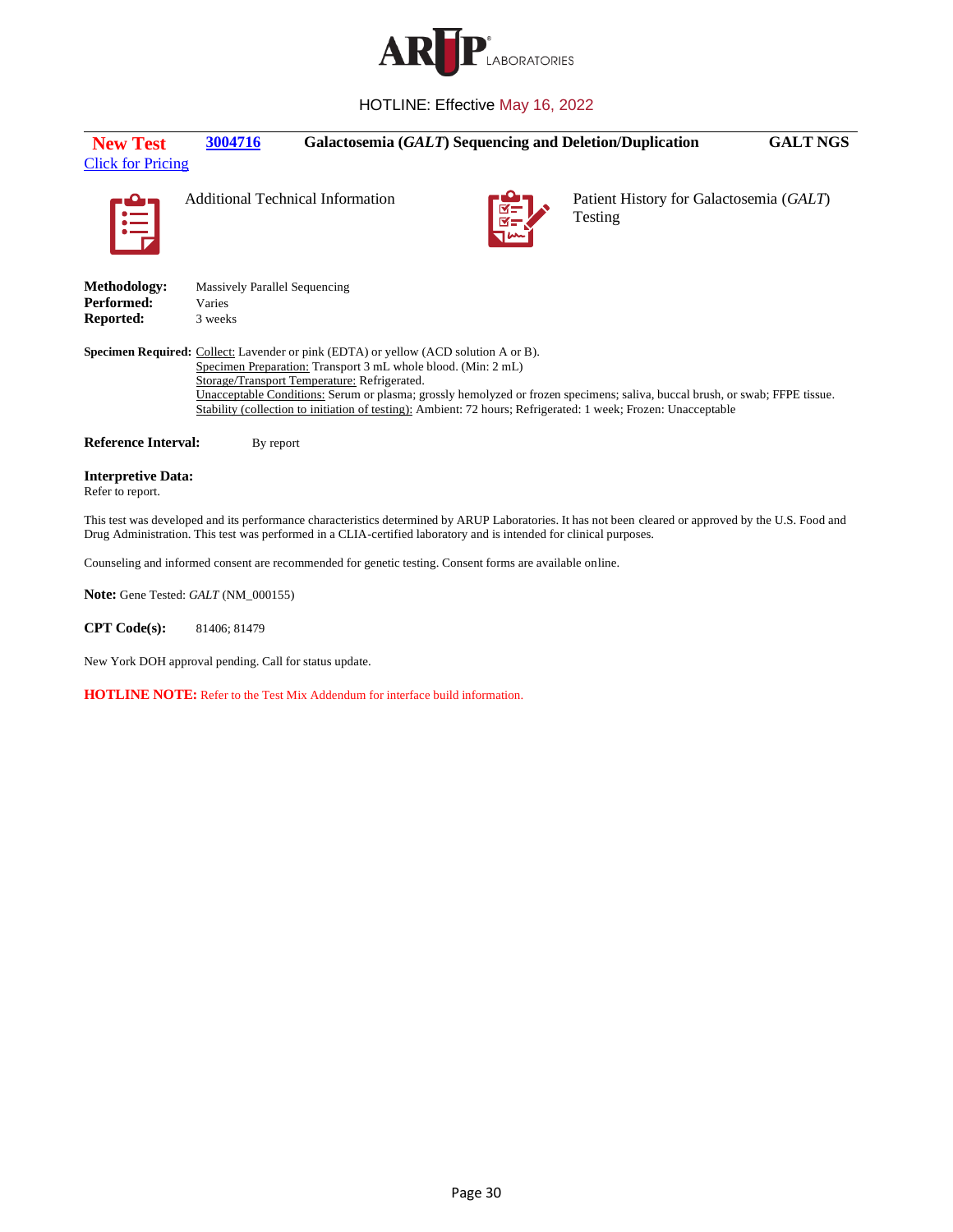

## <span id="page-30-0"></span>**[3000258](#page-3-4) Genetic Carrier Screen, (CF, FXS, and SMA) with Reflex to Methylation (Temporary Delay as of 01/21/2021 - no referral available)**

### **Specimen Required:** Collect: Lavender (K<sub>2</sub>EDTA). Also acceptable: Pink (K<sub>2</sub>EDTA).

Specimen Preparation: Transport 5 mL whole blood. (Min: 3 mL)

Storage/Transport Temperature: Refrigerated.

Unacceptable Conditions: Plasma or serum. Specimens collected in sodium heparin, yellow (ACD solution A), or lithium heparin tubes. Frozen specimens in glass collection tubes.

Stability (collection to initiation of testing): Ambient: 1 week; Refrigerated: 1 month; Frozen: 1 month

#### **Interpretive Data:**

**Refer to report.**

This test was developed and its performance characteristics determined by ARUP Laboratories. It has not been cleared or approved by the US Food and Drug Administration. This test was performed in a CLIA certified laboratory and is intended for clinical purposes.

Counseling and informed consent are recommended for genetic testing. Consent forms are available online.

**Note:** Cystic Fibrosis (CF): The Cystic Fibrosis (*CFTR*) Expanded Variant Panel includes the 23 pathogenic CF variants recommended by the American College of Medical Genetics for population carrier screening as well as many others.

Fragile X: If a CGG repeat of 100 or greater is detected by PCR and Capillary Electrophoresis; methylation analysis will be added. Additional charges apply.

#### **HOTLINE NOTE:** There is a clinically significant charting name change associated with this test.

Change the charting name for component 2013677, CFystic Fibrosis, Expanded 165 Variants Panel, Interp from CFystic Fibrosis, Expanded 165 Variants Panel, Interp to CF Expanded Variant Panel Interp.

<span id="page-30-2"></span><span id="page-30-1"></span>

| 0050542                                  | Haemophilus influenzae b Antibody, IgG                                                                                                                                                                                                                                                                         | <b>HIBE IGG</b> |
|------------------------------------------|----------------------------------------------------------------------------------------------------------------------------------------------------------------------------------------------------------------------------------------------------------------------------------------------------------------|-----------------|
| Performed:                               | Sun-Sat                                                                                                                                                                                                                                                                                                        |                 |
| Reported:                                | $1-3$ days                                                                                                                                                                                                                                                                                                     |                 |
| 2001956                                  | Hearing Loss, Nonsyndromic, Connexin 30 (GJB6) 2 Deletions                                                                                                                                                                                                                                                     | <b>GJB6 DEL</b> |
|                                          | <b>Specimen Required:</b> Collect: Lavender (EDTA), pink $(K_2EDTA)$ , or yellow (ACD Solution A or B).<br>Specimen Preparation: Transport 3 mL whole blood. (Min: 1 mL)                                                                                                                                       |                 |
|                                          | Storage/Transport Temperature: Refrigerated. Also acceptable: Room temperature<br>Stability (collection to initiation of testing): Ambient: 1 week; Refrigerated: 1 month; Frozen: Unacceptable                                                                                                                |                 |
| <b>Interpretive Data:</b>                |                                                                                                                                                                                                                                                                                                                |                 |
|                                          | Background: Hearing Loss, Nonsyndromic, Connexin 30 (GJB6) 2 Deletions:                                                                                                                                                                                                                                        |                 |
| NSHL.                                    | <b>Characteristics</b> : Moderate to profound nonsyndromic hearing loss (NSHL). Large GJB6 gene deletions involving cis-regulatory elements for GJB2<br>(connexin 26) result in the loss of expression of GJB2. Thus, compound heterozygosity for a pathogenic GJB2 variant and GJB6 large deletion results in |                 |
|                                          | Incidence: Approximately 1 in 30 individuals with NSHL has a GJB6 deletion; 1 in 100,000 in the general population. Twenty percent of GJB2                                                                                                                                                                     |                 |
|                                          | heterozygotes with nonsyndromic hearing loss have a GJB6 deletion; homozygosity for GJB6 deletions is rare.                                                                                                                                                                                                    |                 |
| <b>Inheritance:</b> Autosomal recessive. |                                                                                                                                                                                                                                                                                                                |                 |
|                                          | Cause: Pathogenic germline variants in GJB6.                                                                                                                                                                                                                                                                   |                 |
|                                          | Variants Tested: 309kb del(GJB6-D13S1830, also known as 342kb) and 232kb del(GJB6-D13S1854).                                                                                                                                                                                                                   |                 |
|                                          | Clinical Sensitivity: Dependent on ethnicity.                                                                                                                                                                                                                                                                  |                 |
|                                          | $M$ at $M$ and $M$ and $M$ and $M$ and $M$ and $M$ and $M$ and $M$ and $M$ and $M$ and $M$ and $M$ and $M$ and $M$ and $M$ and $M$ and $M$ and $M$ and $M$ and $M$ and $M$ and $M$ and $M$ and $M$ and $M$ and $M$ and $M$ an                                                                                  |                 |

**Methodology**: Multiplex PCR using deletion-specific primers, followed by capillary gel electrophoresis.

**Analytical Sensitivity and Specificity**: Greater than 99 percent.

Limitations: *GJB6* variants other than the two targeted deletions will not be identified. The etiology of hearing loss due to other genetic or environmental causes will not be determined. Diagnostic errors can occur due to rare sequence variations. Interpretation of this test result may be impacted if this patient has had an allogeneic stem cell transplantation.

This test was developed and its performance characteristics determined by ARUP Laboratories. It has not been cleared or approved by the US Food and Drug Administration. This test was performed in a CLIA certified laboratory and is intended for clinical purposes.

Counseling and informed consent are recommended for genetic testing. Consent forms are available online.

## **CF FX SMA**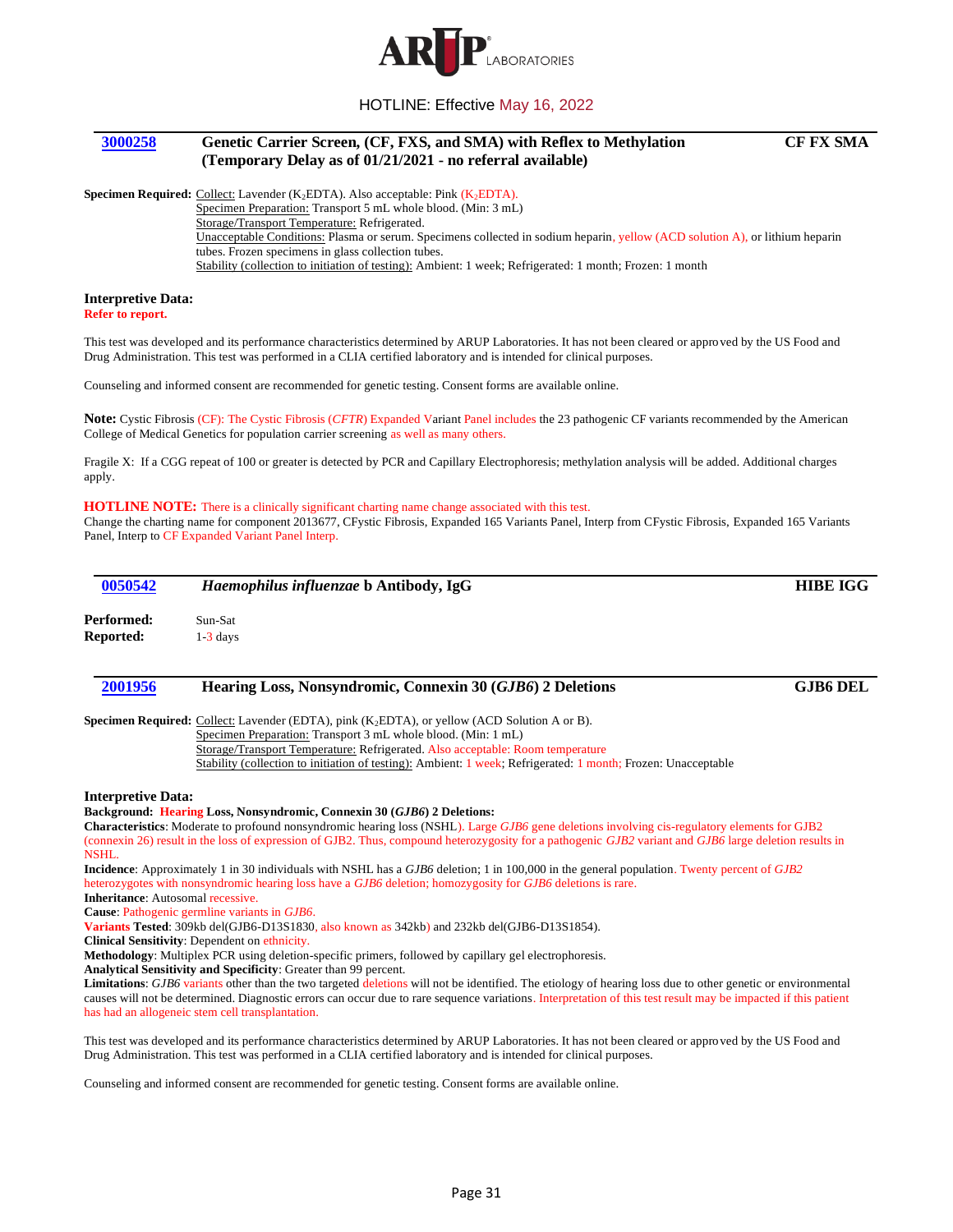

<span id="page-31-2"></span><span id="page-31-1"></span><span id="page-31-0"></span>

| 2005792                                                                                          | <b>Hemoglobin Evaluation Reflexive Cascade</b>                                                                                                                                                                                                                                                                                                                                                                                                                                                                                                                                                                                                                                                                                                             | <b>HB CASCADE</b> |  |
|--------------------------------------------------------------------------------------------------|------------------------------------------------------------------------------------------------------------------------------------------------------------------------------------------------------------------------------------------------------------------------------------------------------------------------------------------------------------------------------------------------------------------------------------------------------------------------------------------------------------------------------------------------------------------------------------------------------------------------------------------------------------------------------------------------------------------------------------------------------------|-------------------|--|
| Methodology:                                                                                     | High Performance Liquid Chromatography/Electrophoresis/RBC Solubility/Polymerase Chain Reaction/Fluorescence Resonance<br>Energy Transfer/Sequencing/Massively Parallel Sequencing                                                                                                                                                                                                                                                                                                                                                                                                                                                                                                                                                                         |                   |  |
| 3000894                                                                                          | <b>Hereditary Hemolytic Anemia Cascade</b>                                                                                                                                                                                                                                                                                                                                                                                                                                                                                                                                                                                                                                                                                                                 | <b>HHACASCADE</b> |  |
| Methodology:                                                                                     | High Performance Liquid Chromatography (HPLC)/Electrophoresis/RBC Solubility/Polymerase Chain Reaction (PCR)/Fluorescence<br>Resonance Energy Transfer/Sequencing/Spectrophotometry/Visual Identification/Quantitative Enzymatic/Quantitative Flow<br>Cytometry/Cytochemical Stain/Multiplex Ligation-Dependent Probe Amplification/Massively Parallel Sequencing                                                                                                                                                                                                                                                                                                                                                                                          |                   |  |
| <b>Interpretive Data:</b>                                                                        | This test was developed and its performance characteristics determined by ARUP Laboratories. It has not been cleared or approved by the US Food and<br>Drug Administration. This test was performed in a CLIA certified laboratory and is intended for clinical purposes.                                                                                                                                                                                                                                                                                                                                                                                                                                                                                  |                   |  |
| <b>CPT</b> Code(s):                                                                              | 84220; 88184; 82955; 83021. If reflexed additional CPT codes may apply; refer to the reflexed test code for applicable codes.                                                                                                                                                                                                                                                                                                                                                                                                                                                                                                                                                                                                                              |                   |  |
| 0050641                                                                                          | Herpes Simplex Virus Type 1 and/or 2 Antibodies, IgM by ELISA                                                                                                                                                                                                                                                                                                                                                                                                                                                                                                                                                                                                                                                                                              | <b>HSV MC</b>     |  |
|                                                                                                  | Specimen Required: Collect: Serum Separator Tube (SST).<br>Specimen Preparation: Separate from cells ASAP or within 2 hours of collection. Transfer 0.5 mL serum to an ARUP Standard<br>Transport Tube. (Min: 0.1 mL) Parallel testing is preferred and convalescent specimens must be received within 30 days from receipt<br>of the acute specimens. Mark specimens plainly as "acute" or convalescent."<br>Storage/Transport Temperature: Refrigerated.<br>Unacceptable Conditions: Contaminated, heat-inactivated, hemolyzed, icteric, or severely lipemic specimens.<br>Stability (collection to initiation of testing): After separation from cells: Ambient: 48 hours; Refrigerated: 2 weeks; Frozen: 1 year<br>(avoid repeated freeze/thaw cycles) |                   |  |
| 0050408                                                                                          | Herpes Simplex Virus Type 1 and/or 2 Antibodies, IgM by ELISA, CSF                                                                                                                                                                                                                                                                                                                                                                                                                                                                                                                                                                                                                                                                                         | <b>HSVMCCSF</b>   |  |
| Specimen Required: Collect: CSF.                                                                 | Specimen Preparation: Transfer 0.5 mL CSF to an ARUP Standard Transport Tube. (Min: 0.2 mL)<br>Storage/Transport Temperature: Refrigerated.<br>Remarks: Indicate source on test request form.<br>Unacceptable Conditions: Contaminated, heat-inactivated, hemolyzed, icteric, or severely lipemic specimens.<br>Stability (collection to initiation of testing): Ambient: 8 hours; Refrigerated: 2 weeks; Frozen: 1 year                                                                                                                                                                                                                                                                                                                                   |                   |  |
| 2009418                                                                                          | Histoplasma Galactomannan Antigen Quantitative by EIA, Urine                                                                                                                                                                                                                                                                                                                                                                                                                                                                                                                                                                                                                                                                                               | <b>HISTOGMU</b>   |  |
|                                                                                                  | Specimen Required: Collect: Random urine.<br>Specimen Preparation: Transfer 2 mL urine to an ARUP Standard Transport Tube.<br>Storage/Transport Temperature: Refrigerated.<br>Unacceptable Conditions: Specimens other than urine. Urine in boric acid. Serum; refer to test Histoplasma Antigen by EIA, Serum<br>(ARUP test code 0092522).<br>Stability (collection to initiation of testing): Ambient: 24 hours; Refrigerated: 2 weeks; Frozen: 2 weeks                                                                                                                                                                                                                                                                                                  |                   |  |
| <b>Interpretive Data:</b><br>Less than $0.4$ ng/ml = Not Detected<br>$0.8-24.0$ ng/mL = Detected | $0.4$ -0.7 ng/mL = Detected (below the limit of quantification)<br>Greater than $24.0 \text{ ng/mL}$ = Detected (above the limit of quantification)                                                                                                                                                                                                                                                                                                                                                                                                                                                                                                                                                                                                        |                   |  |
| cannot be accurately quantified.                                                                 | The quantitative range of this assay is $0.8-24.0$ ng/mL. Antigen concentrations between $0.4-0.7$ or $>24.0$ ng/mL fall outside the linear range of the assay and                                                                                                                                                                                                                                                                                                                                                                                                                                                                                                                                                                                         |                   |  |

<span id="page-31-4"></span><span id="page-31-3"></span>This EIA test should be used in conjunction with other diagnostic procedures, including microbiological culture, histological examination of biopsy samples, and/or radiographic evidence, to aid in the diagnosis of histoplasmosis.

This test was developed and its performance characteristics determined by ARUP Laboratories. It has not been cleared or approved by the US Food and Drug Administration. This test was performed in a CLIA certified laboratory and is intended for clinical purposes.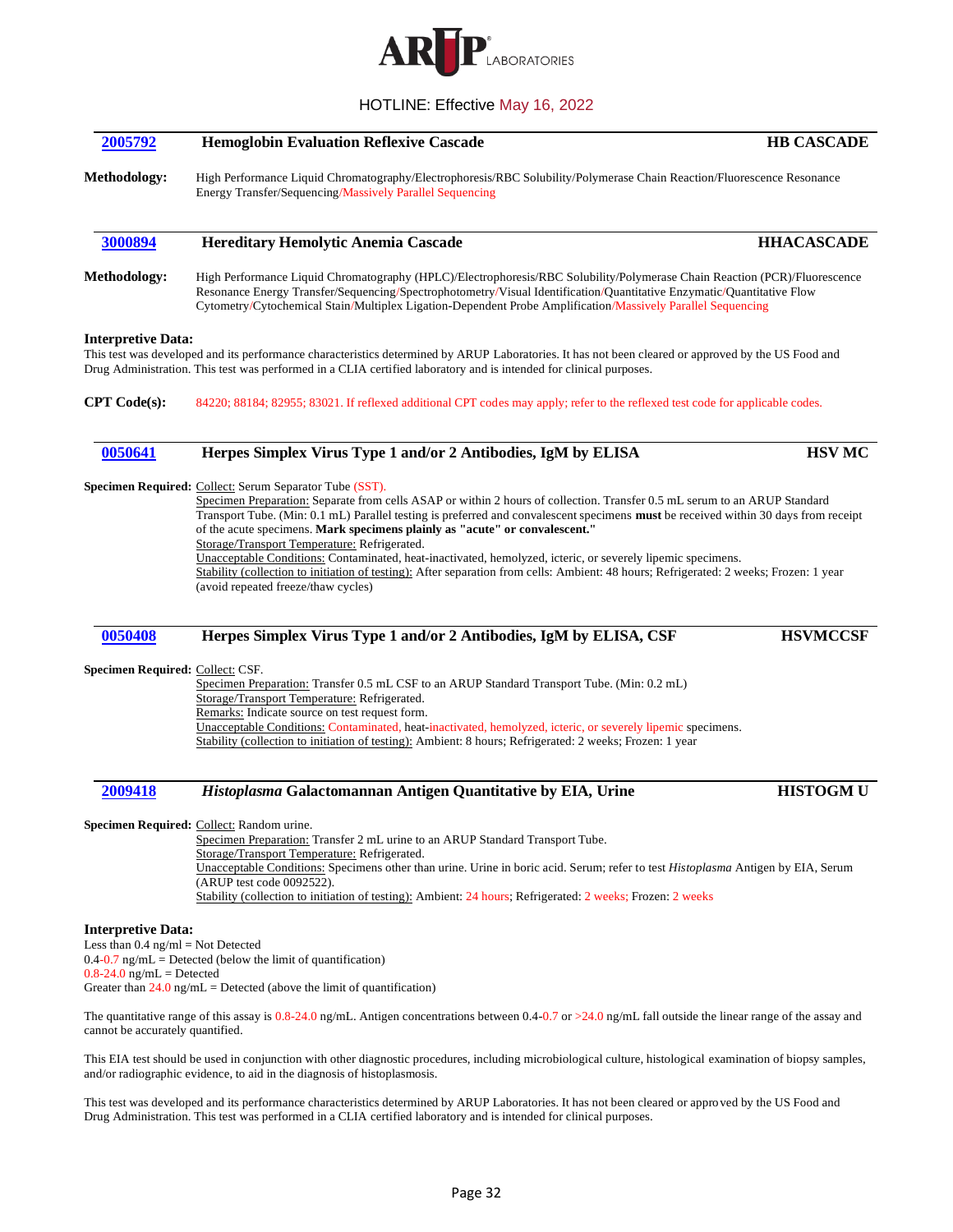

## <span id="page-32-0"></span>**[0040018](#page-3-12) Huntington Disease (***HD***) Mutation by PCR (Extended TAT as of 11/20/20-no referral available)**

**HD**

**Specimen Required:** Collect: Lavender (EDTA), pink (K2EDTA), or yellow (ACD Solution A or B).

Specimen Preparation: Transport 3 mL whole blood. (Min: 1 mL)

Storage/Transport Temperature: Preferred transport temp: Refrigerated. Also acceptable: Room temperature. Remarks: A completed HD specific consent form, signed by the patient (or legal guardian) and physician, is required for all specimens. Testing for patients under the age of 18 years or fetal specimens is not offered. Presymptomatic patients are strongly encouraged to be tested through a counseling program approved by the Huntington Disease Society of America at (800) 345-4372. Call Genetics Processing with additional questions at 800-242-2787 ext 3301. Stability (collection to initiation of testing): Room temperature: 1 week; Refrigerated: 1 month; Frozen: unacceptable

**Interpretive Data:**

#### **Background Information for Huntington Disease (***HD***) Mutation by PCR:**

Characteristics: Neurodegenerative disorder causing progressive cognitive, motor, and psychiatric disturbances typically beginning at 35-44 years of age. An estimated 5 percent of individuals with HD are symptomatic as juveniles and 25 percent of individuals after age 50.

Incidence: 1 in 15,000.

Inheritance: Autosomal dominant.

Cause: Expanded number of CAG repeats in the *HTT* gene. HD allele with reduced penetrance 36-39 CAG repeats; HD allele with full penetrance 40 or more CAG repeats.

Clinical Sensitivity and Specificity: 99 percent.

Methodology: Triplet repeat-primed polymerase chain reaction (PCR) followed by size analysis using capillary electrophoresis. Repeat sizing precision is +/- 2 for alleles less than or equal to 50 repeats, +/- 3 for alleles with 51 to 75 repeats, and +/- 4 for alleles greater than 75 repeats.

Analytical Sensitivity and Specificity: 99 percent.

Limitations: Other neurodegenerative disorders will not be detected. Diagnostic errors can occur due to rare sequence variations. Interpretation of this test result may be impacted if this patient has had an allogeneic stem cell transplantation.

This test was developed and its performance characteristics determined by ARUP Laboratories. It has not been cleared or approved by the U.S. Food and Drug Administration. This test was performed in a CLIA-certified laboratory and is intended for clinical purposes.

Counseling and informed consent are recommended for genetic testing. Consent forms are available online.

| <b>Allele type</b>                   | <b>Number of CAG Repeats</b> |  |
|--------------------------------------|------------------------------|--|
| Normal allele                        | less than or equal to 26     |  |
| Mutable normal (intermediate) allele | 27-35                        |  |
| HD allele with reduced penetrance    | 36-39                        |  |
| HD allele with full penetrance       | greater than or equal to 40  |  |

#### **HOTLINE NOTE:** Remove information found in the Reference Interval field.

<span id="page-32-3"></span><span id="page-32-2"></span><span id="page-32-1"></span>

| 0050340          | Immunoglobulin A        | <b>IGA</b>    |
|------------------|-------------------------|---------------|
| Performed:       | Sun-Sat                 |               |
| Reported:        | 1-3 Days                |               |
| 0050350          | <b>Immunoglobulin G</b> | <b>IGG</b>    |
| Performed:       | Sun-Sat                 |               |
| <b>Reported:</b> | 1-3 Days                |               |
| 3003485          | Immunoglobulin G, CSF   | <b>IGGCSF</b> |
| Performed:       | Sun-Sat                 |               |
| Reported:        | $1-3$ days              |               |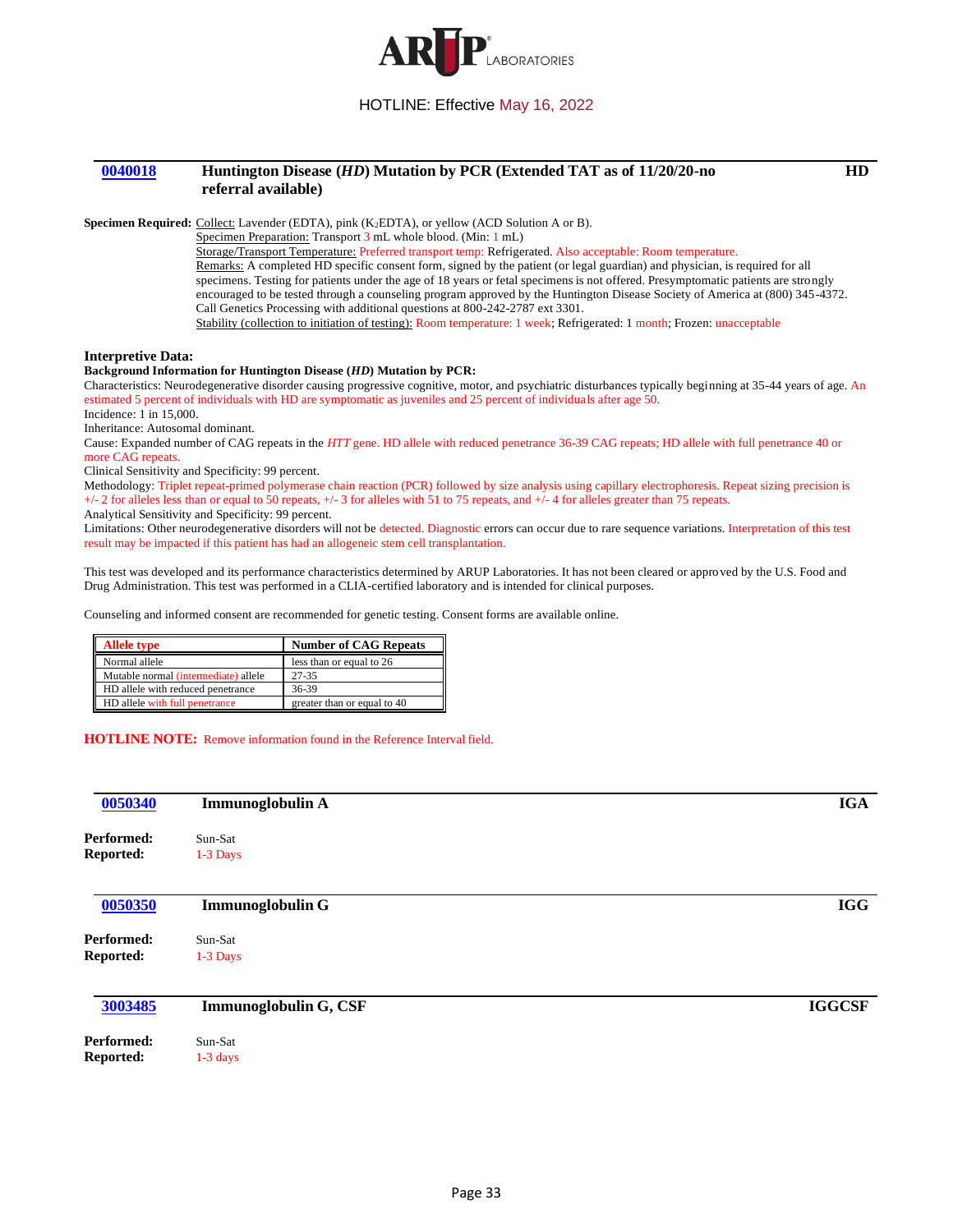

<span id="page-33-5"></span><span id="page-33-4"></span><span id="page-33-3"></span><span id="page-33-2"></span><span id="page-33-1"></span><span id="page-33-0"></span>

| 0050676                        | Immunoglobulin G, CSF Index                                                                                                                                                                                                                                                                                                                                                                                                                                                                                                                                                                                                                                                                                                                                                        | <b>IGG SYN</b>   |
|--------------------------------|------------------------------------------------------------------------------------------------------------------------------------------------------------------------------------------------------------------------------------------------------------------------------------------------------------------------------------------------------------------------------------------------------------------------------------------------------------------------------------------------------------------------------------------------------------------------------------------------------------------------------------------------------------------------------------------------------------------------------------------------------------------------------------|------------------|
| Performed:<br><b>Reported:</b> | Sun-Sat<br>$1-3$ days                                                                                                                                                                                                                                                                                                                                                                                                                                                                                                                                                                                                                                                                                                                                                              |                  |
| 0050355                        | <b>Immunoglobulin M</b>                                                                                                                                                                                                                                                                                                                                                                                                                                                                                                                                                                                                                                                                                                                                                            | <b>IGM</b>       |
| Performed:<br><b>Reported:</b> | Sun-Sat<br>1-3 Days                                                                                                                                                                                                                                                                                                                                                                                                                                                                                                                                                                                                                                                                                                                                                                |                  |
| 0051069                        | Influenza A & B Virus Antibodies, IgG & IgM                                                                                                                                                                                                                                                                                                                                                                                                                                                                                                                                                                                                                                                                                                                                        | <b>INFLU ABS</b> |
|                                | Specimen Required: Collect: Serum separator tube.<br>Specimen Preparation: Separate serum from cells ASAP or within 2 hours of collection. Transfer 1 mL serum to an ARUP Standard<br>Transport Tube. (Min: 0.05 mL) Parallel testing is preferred and convalescent specimens must be received within 30 days from<br>receipt of the acute specimens. Mark specimens plainly as "acute" or "convalescent."<br>Storage/Transport Temperature: Refrigerated. Also acceptable: Room temperature or frozen.<br>Unacceptable Conditions: Bacterially contaminated, heat-inactivated, hemolyzed, icteric, lipemic, or turbid specimens.<br>Stability (collection to initiation of testing): After separation from cells: Ambient: 48 hours; Refrigerated: 2 weeks; Frozen: 1 year        |                  |
| 0051074                        | <b>Influenza A Virus Antibody, IgG</b>                                                                                                                                                                                                                                                                                                                                                                                                                                                                                                                                                                                                                                                                                                                                             | $FLUA$ $G$       |
|                                | Specimen Required: Collect: Serum separator tube.<br>Specimen Preparation: Separate serum from cells ASAP or within 2 hours of collection. Transfer 1 mL serum to an ARUP Standard<br>Transport Tube. (Min: 0.05 mL) Parallel testing is preferred and convalescent specimens must be received within 30 days from<br>receipt of the acute specimens. Mark specimens plainly as "acute" or "convalescent."<br>Storage/Transport Temperature: Refrigerated. Also acceptable: Room temperature or frozen.<br>Unacceptable Conditions: Bacterially contaminated, heat-inactivated, hemolyzed, icteric, lipemic, or turbid specimens.<br>Stability (collection to initiation of testing): After separation from cells: Ambient: 48 hours; Refrigerated: 2 weeks; Frozen: 1 year        |                  |
| 0051081                        | <b>Influenza A Virus Antibody, IgM</b>                                                                                                                                                                                                                                                                                                                                                                                                                                                                                                                                                                                                                                                                                                                                             | <b>FLUAM</b>     |
|                                | Specimen Required: Collect: Serum separator tube.<br>Specimen Preparation: Separate serum from cells ASAP or within 2 hours of collection. Transfer 1 mL serum to an ARUP Standard<br>Transport Tube. (Min: 0.05 mL) Parallel testing is preferred and convalescent specimens must be received within 30 days from<br>receipt of the acute specimens. Mark specimens plainly as "acute" or "convalescent."<br>Storage/Transport Temperature: Refrigerated. Also acceptable: Room temperature or frozen.<br>Unacceptable Conditions: Bacterially contaminated, heat-inactivated, hemolyzed, icteric, lipemic, turbid specimens.<br>Stability (collection to initiation of testing): After separation from cells: Ambient: 48 hours; Refrigerated: 2 weeks; Frozen: 1 year           |                  |
| 0051080                        | <b>Influenza B Virus Antibody, IgG</b>                                                                                                                                                                                                                                                                                                                                                                                                                                                                                                                                                                                                                                                                                                                                             | <b>FLUB G</b>    |
|                                | <b>Specimen Required:</b> Collect: Serum separator tube.<br>Specimen Preparation: Separate serum from cells ASAP or within 2 hours of collection. Transfer 1 mL serum to an ARUP Standard<br>Transport Tube. (Min: 0.05 mL) Parallel testing is preferred and convalescent specimens must be received within 30 days from<br>receipt of the acute specimens. Mark specimens plainly as "acute" or "convalescent."<br>Storage/Transport Temperature: Refrigerated. Also acceptable: Room temperature or frozen.<br>Unacceptable Conditions: Bacterially contaminated, heat-inactivated, hemolyzed, icteric, lipemic, or turbid specimens.<br>Stability (collection to initiation of testing): After separation from cells: Ambient: 48 hours; Refrigerated: 2 weeks; Frozen: 1 year |                  |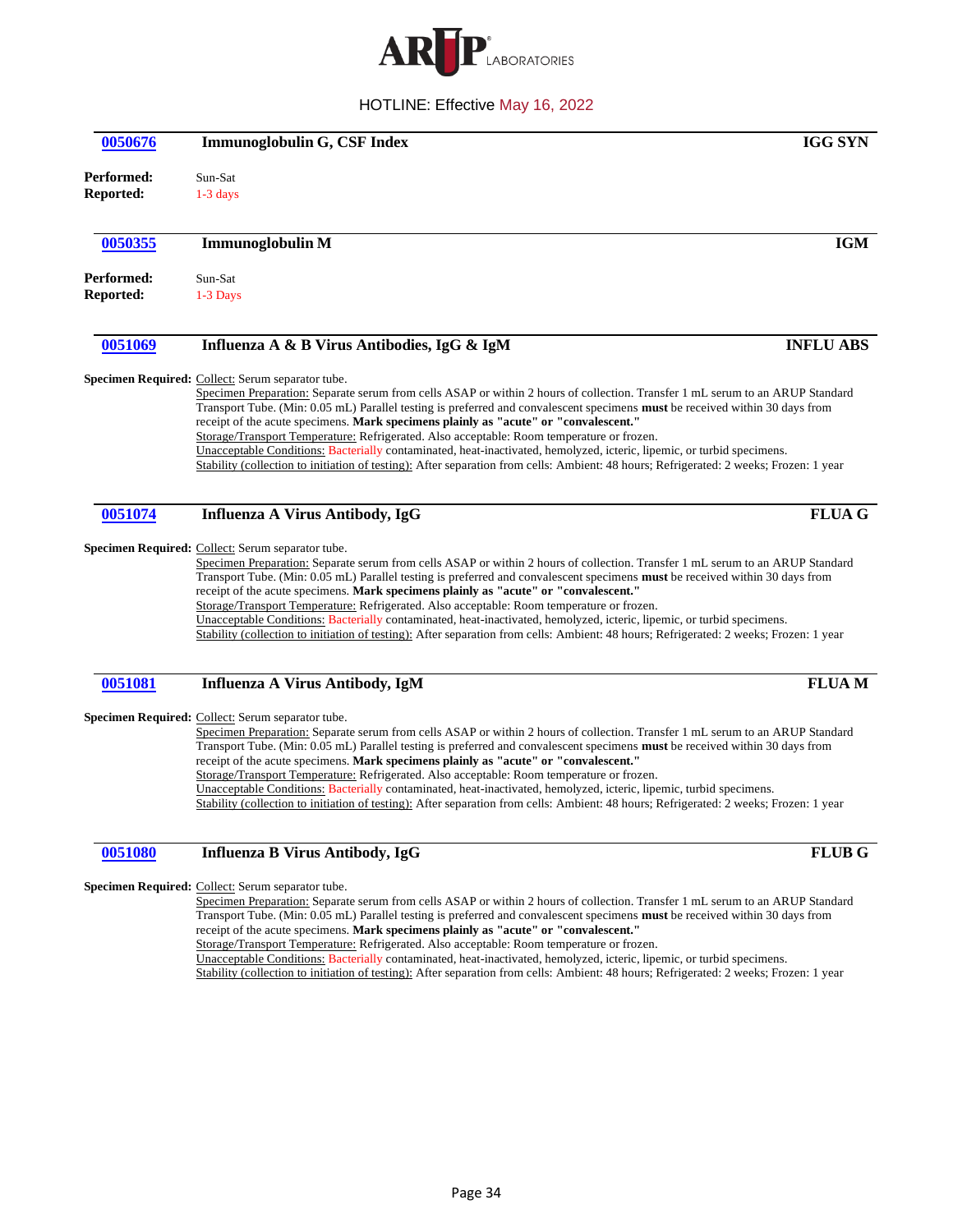

## <span id="page-34-0"></span>**[0051079](#page-4-4) Influenza B Virus Antibody, IgM FLUB M**

#### **Specimen Required:** Collect: Serum separator tube.

Specimen Preparation: Separate serum from cells ASAP or within 2 hours of collection. Transfer 1 mL serum to an ARUP Standard Transport Tube. (Min: 0.05 mL) Parallel testing is preferred and convalescent specimens **must** be received within 30 days from receipt of the acute specimens. **Mark specimens plainly as "acute" or "convalescent."** Storage/Transport Temperature: Refrigerated. Also acceptable: Room temperature or frozen. Unacceptable Conditions: Bacterially contaminated, heat-inactivated, hemolyzed, icteric, lipemic, or turbid specimens. Stability (collection to initiation of testing): After separation from cells: Ambient: 48 hours; Refrigerated: 2 weeks; Frozen: 1 year

## <span id="page-34-1"></span>**[3003801](#page-4-5)** *JAK2* **(V617F) Mutation by ddPCR, Qualitative with Reflex to** *JAK2* **Exon 12 Mutation Analysis by PCR**

Specimen Required: Collect: Whole blood or bone marrow: Lavender (EDTA).

Specimen Preparation: **Whole Blood:** Do not freeze. Transport 5 mL whole blood. (Min: 1 mL) **Bone Marrow:** Do not freeze. Transport 3 mL bone marrow. (Min: 1 mL) Storage/Transport Temperature: Refrigerated. Unacceptable Conditions: Plasma, serum, FFPE tissue blocks/slides, or fresh or frozen tissue. Specimens collected in anticoagulants other than EDTA. Clotted or grossly hemolyzed specimens. Stability (collection to initiation of testing): Refrigerated: 4 days; Frozen: Unacceptable

## <span id="page-34-2"></span>**[2002357](#page-4-6)** *JAK2* **Exon 12 Mutation Analysis by PCR JAK2 EX12**

**Specimen Required:** Collect: Whole blood **or** bone marrow (EDTA). Also acceptable: DNA extracted by CLIA certified lab.

Specimen Preparation: **Whole Blood:** Do not freeze. Transport 5 mL whole blood. (Min: 1 mL)

**Bone Marrow:** Do not freeze. Transport 3 mL bone marrow. (Min: 1 mL)

**Extracted DNA:** Transport 40 uL DNA with at least 50 ng/uL concentration. (Min: 40 uL) Transport DNA in a tissue transport kit (ARUP Supply #47808) available online through eSupply using ARUP Connect™ or contact ARUP Client Services at (800) 522- 2787.

Storage/Transport Temperature: Refrigerated.

Unacceptable Conditions: Plasma, serum, FFPE tissue blocks/slides, or frozen tissue. Specimens collected in anticoagulants other than EDTA. Clotted or grossly hemolyzed specimens.

Stability (collection to initiation of testing): Ambient: 24 hours; Refrigerated: 4 days; Frozen: Unacceptable

**Extracted DNA:** Ambient: 1 month; Refrigerate: Indefinitely; Frozen: Indefinitely

**PV RFX**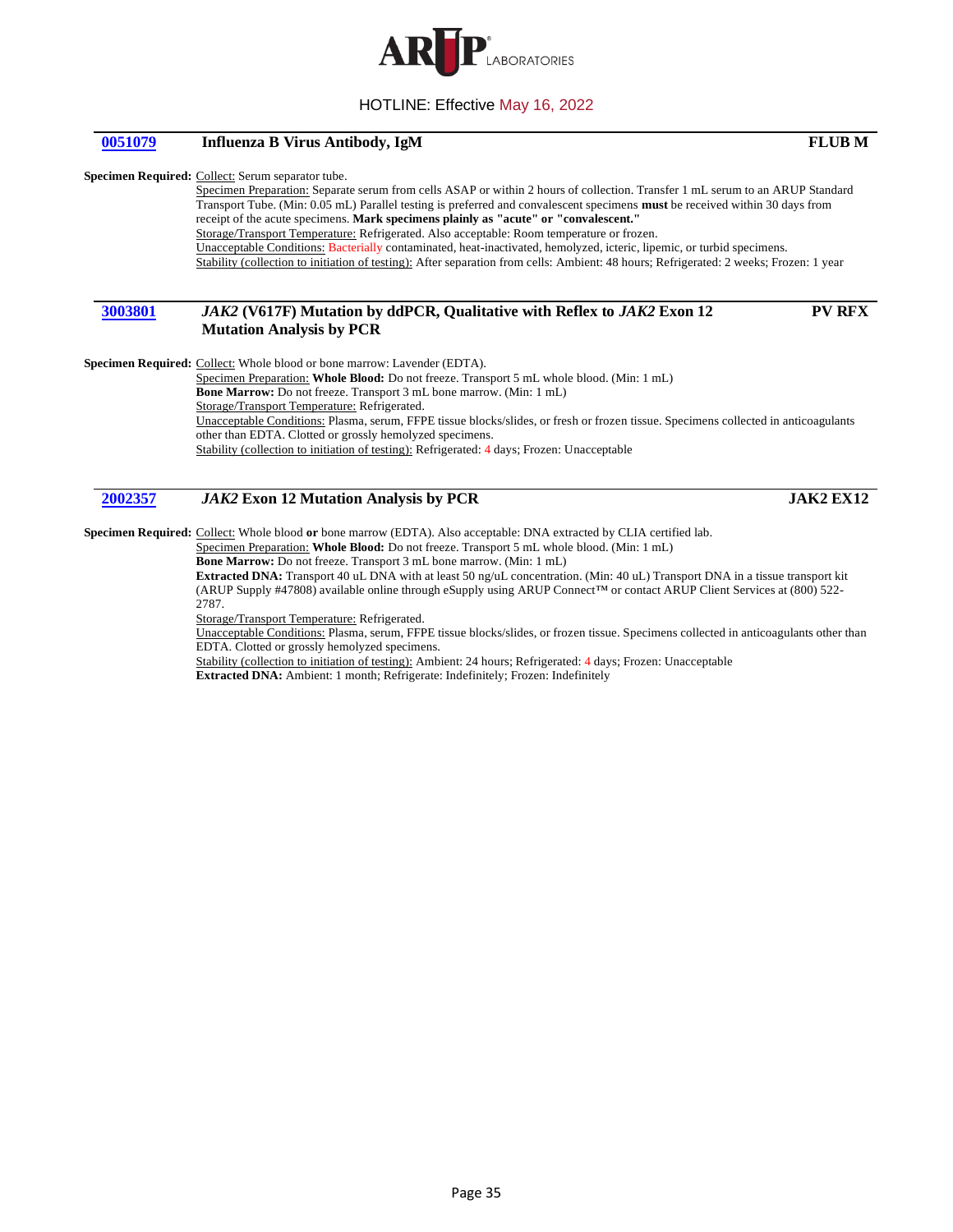

<span id="page-35-0"></span>

| <b>New Test</b><br><b>Available Now</b><br><b>Click for Pricing</b> | 3004541                                       |                                                                               | Kappa Lambda Dual Stain by Immunohistochemistry |                                                                                                                                                                                                                                  | <b>KLDUAL IHC</b>                                                                                                                                                                                                                                                                                                                                                                                                                                                                                                                                                                                                                                                                                                                                                                                                                                                                                                            |
|---------------------------------------------------------------------|-----------------------------------------------|-------------------------------------------------------------------------------|-------------------------------------------------|----------------------------------------------------------------------------------------------------------------------------------------------------------------------------------------------------------------------------------|------------------------------------------------------------------------------------------------------------------------------------------------------------------------------------------------------------------------------------------------------------------------------------------------------------------------------------------------------------------------------------------------------------------------------------------------------------------------------------------------------------------------------------------------------------------------------------------------------------------------------------------------------------------------------------------------------------------------------------------------------------------------------------------------------------------------------------------------------------------------------------------------------------------------------|
| <b>REL</b>                                                          |                                               | Immunohistochemistry Stain Form<br>Recommended (ARUP form #32978)             |                                                 |                                                                                                                                                                                                                                  |                                                                                                                                                                                                                                                                                                                                                                                                                                                                                                                                                                                                                                                                                                                                                                                                                                                                                                                              |
| <b>Methodology:</b><br><b>Performed:</b><br><b>Reported:</b>        | Immunohistochemistry<br>Mon-Fri<br>$1-3$ days |                                                                               |                                                 |                                                                                                                                                                                                                                  |                                                                                                                                                                                                                                                                                                                                                                                                                                                                                                                                                                                                                                                                                                                                                                                                                                                                                                                              |
| Specimen Required: Collect: Tissue or cells.                        | slides, do not oven bake.                     | additional technical details, contact ARUP Client Services at (800) 522-2787. |                                                 | Unacceptable Conditions: Specimens submitted with nonrepresentative tissue type. Depleted specimens.<br>Stability (collection to initiation of testing): Ambient: Indefinitely; Refrigerated: Indefinitely; Frozen: Unacceptable | Specimen Preparation: Formalin fix (10 percent neutral buffered formalin) and paraffin embed specimen (cells must be prepared into a<br>cellblock). Protect paraffin block and/or slides from excessive heat. Transport tissue block or 5 unstained (3- to 5-micron thick<br>sections), positively charged slides in a Tissue Transport Kit (ARUP supply #47808 highly recommended but not required) available<br>online through eSupply using ARUP Connect™ or contact ARUP Client Services at (800) 522-2787. (Min: 2 slides). If sending precut<br>Storage/Transport Temperature: Room temperature. Also acceptable: Refrigerated. Ship in cooled container during summer months.<br>Remarks: IMMUNOHISTOCHEMISTRY ORDERING AND SUBMISSION DETAILS: Submit electronic request. If you do not<br>have electronic ordering capability, use an ARUP Immunohistochemistry Stain Form (#32978) with an ARUP client number. For |

#### **Interpretive Data:**

This test was developed and its performance characteristics determined by ARUP Laboratories. It has not been cleared or approved by the US Food and Drug Administration. This test was performed in a CLIA certified laboratory and is intended for clinical purposes.

**Note:** The following antibodies are utilized in this dual stain: kappa (CH15) and lambda (SHL53).

This test is performed as a stain and return (technical) service only.

**CPT Code(s):** 88344

New York DOH Approved.

**HOTLINE NOTE:** Refer to the Test Mix Addendum for interface build information.

<span id="page-35-1"></span>

# **[0051726](#page-4-8)** *Leishmania* **Antibody, IgG (Visceral Leishmaniasis) LEISH IGG**

Specimen Required: Collect: Serum separator tube.

Specimen Preparation: Transfer 0.5 mL serum to an ARUP Standard Transport Tube. (Min: 0.1 mL) Storage/Transport Temperature: Refrigerated. Unacceptable Conditions: Serum containing glycerol or other viscous materials. Hemolyzed specimens.

Stability (collection to initiation of testing): After separation from cells: Ambient: 48 hours; Refrigerated: 2 weeks; Frozen: 1 year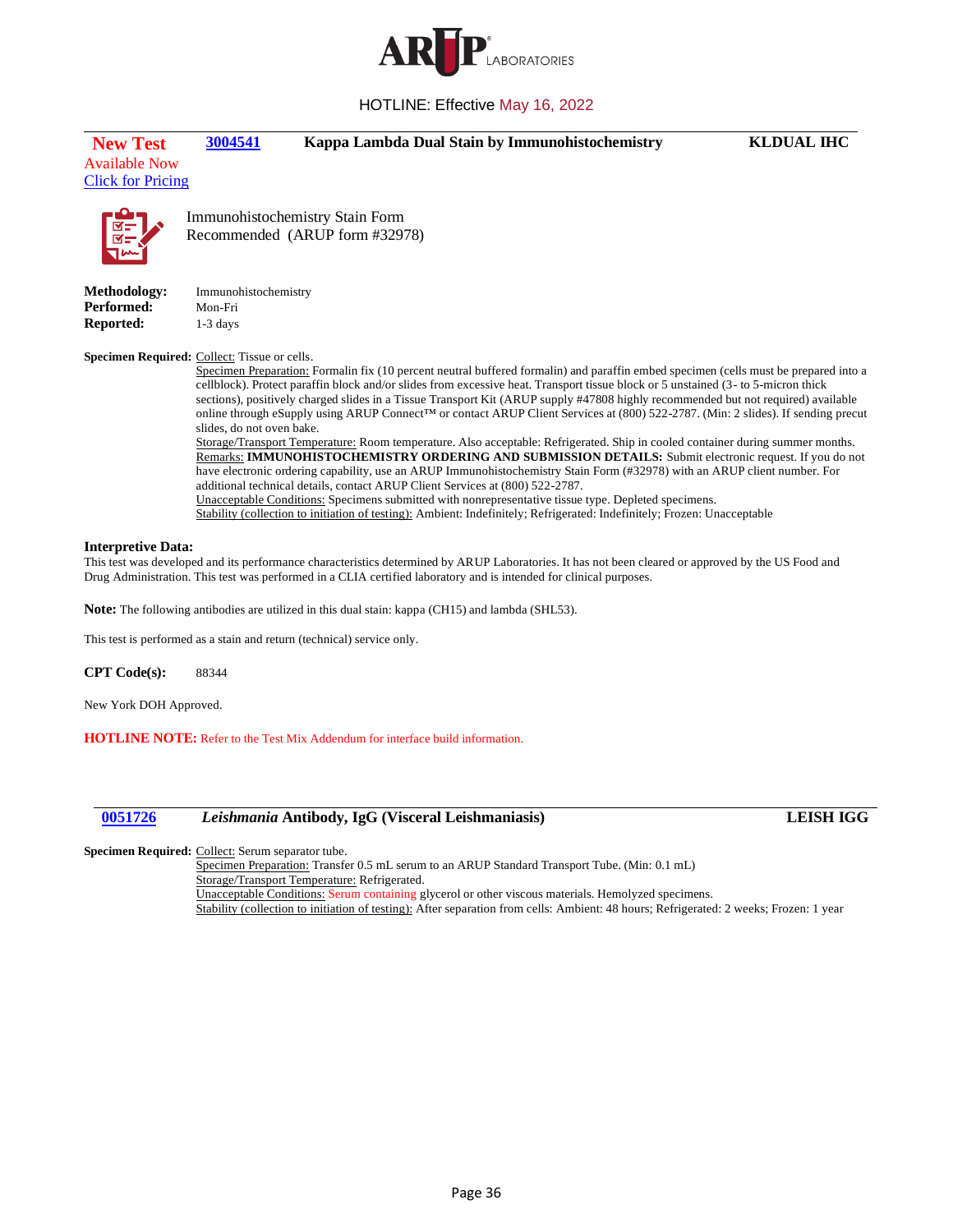

<span id="page-36-0"></span>

| <b>New Test</b>                               | 3001605                                                                                                                                                                                                              |          | <b>Lynch Syndrome Panel, Sequencing and Deletion/Duplication</b>                                                                                                                                                                               | LS NGS |
|-----------------------------------------------|----------------------------------------------------------------------------------------------------------------------------------------------------------------------------------------------------------------------|----------|------------------------------------------------------------------------------------------------------------------------------------------------------------------------------------------------------------------------------------------------|--------|
| <b>Click for Pricing</b>                      |                                                                                                                                                                                                                      |          |                                                                                                                                                                                                                                                |        |
|                                               | Patient History for Lynch Syndrome                                                                                                                                                                                   | $\equiv$ | <b>Additional Technical Information</b>                                                                                                                                                                                                        |        |
| Methodology:                                  | Massively Parallel Sequencing/Sequencing/Multiplex Ligation-dependent Probe Amplification                                                                                                                            |          |                                                                                                                                                                                                                                                |        |
| Performed:                                    | Varies                                                                                                                                                                                                               |          |                                                                                                                                                                                                                                                |        |
| <b>Reported:</b>                              | 3-6 weeks                                                                                                                                                                                                            |          |                                                                                                                                                                                                                                                |        |
|                                               | <b>Specimen Required:</b> Collect: Lavender or pink (EDTA) or yellow (ACD solution A or B).<br>Specimen Preparation: Transport 3 mL whole blood. (Min: 2 mL)<br>Storage/Transport Temperature: Refrigerated.<br>DNA. |          | Unacceptable Conditions: Serum or plasma; grossly hemolyzed or frozen specimens; saliva, buccal brush, or swab; FFPE tissue;<br>Stability (collection to initiation of testing): Ambient: 72 hours; Refrigerated: 1 week; Frozen: Unacceptable |        |
| <b>Reference Interval:</b>                    | By report                                                                                                                                                                                                            |          |                                                                                                                                                                                                                                                |        |
| <b>Interpretive Data:</b><br>Refer to report. |                                                                                                                                                                                                                      |          |                                                                                                                                                                                                                                                |        |

This test was developed and its performance characteristics determined by ARUP Laboratories. It has not been cleared or approved by the US Food and Drug Administration. This test was performed in a CLIA certified laboratory and is intended for clinical purposes.

Counseling and informed consent are recommended for genetic testing. Consent forms are available online.

**Note:** Genes Tested: *EPCAM*\*, *MLH1*, *MSH2*, *MSH6*, *PMS2* \*Deletion/duplication only; sequencing is not available for this gene.

**CPT Code(s):** 81292; 81294; 81295; 81297; 81298; 81300; 81317; 81319; 81403

New York DOH approval pending. Call for status update.

**HOTLINE NOTE:** Refer to the Test Mix Addendum for interface build information.

## <span id="page-36-1"></span>**[0054441](#page-4-10) Measles (Rubeola) Antibody, IgM, CSF MEASLMCSF**

#### **Specimen Required:** Collect: CSF.

Specimen Preparation: Transfer 0.5 mL CSF to an ARUP Standard Transport Tube. (Min: 0.2 mL) Storage/Transport Temperature: Refrigerated. Also acceptable: Frozen. Unacceptable Conditions: Contaminated, heat-inactivated, or hemolyzed specimens. Stability (collection to initiation of testing): Ambient: 8 hours; Refrigerated: 2 weeks; Frozen: 1 year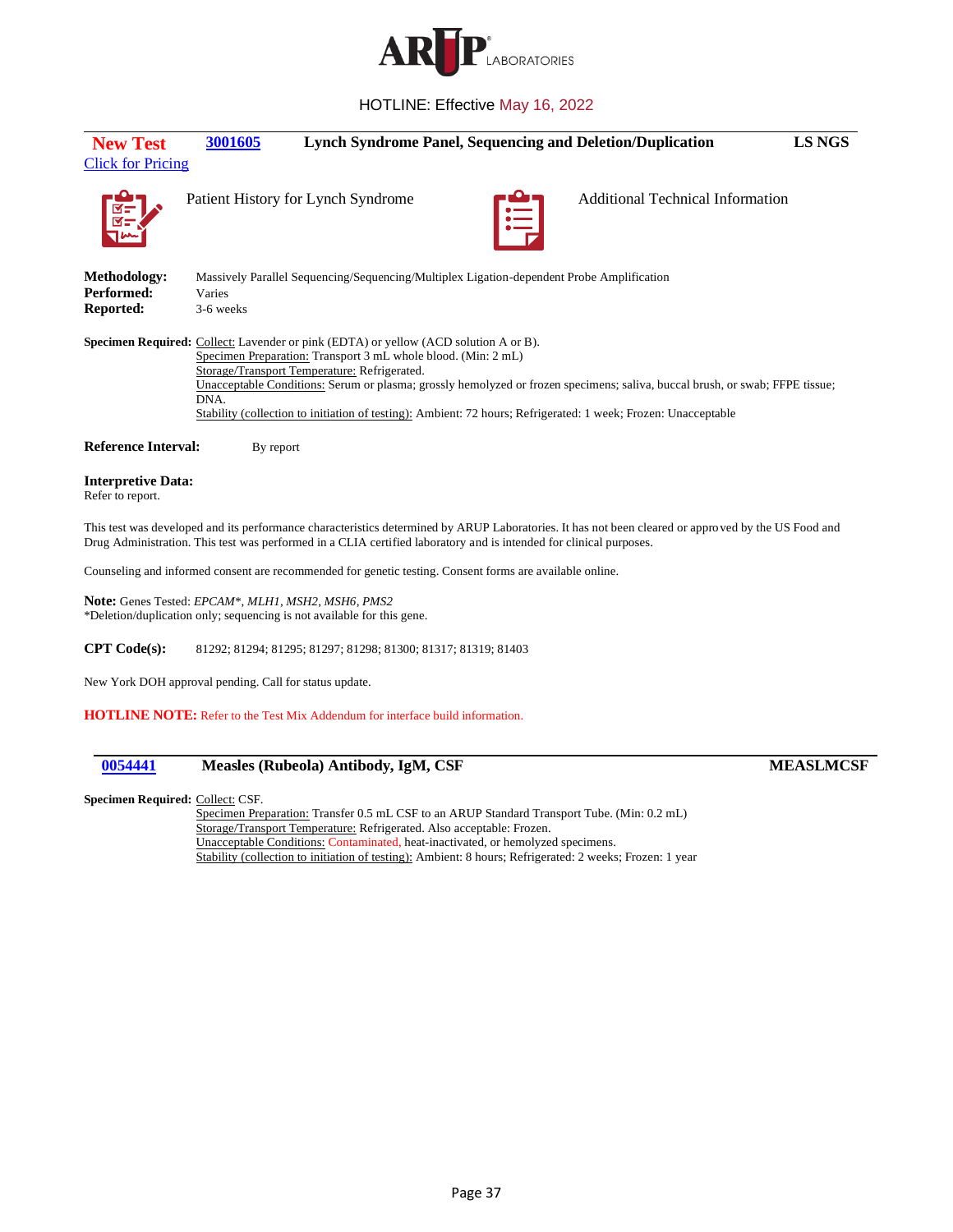

<span id="page-37-0"></span>

| <b>New Test</b><br><b>Available Now</b><br><b>Click for Pricing</b> | 3004572                                                   |                                                                                                                                                                                                       |          | Multiple Endocrine Neoplasia Type 2 (MEN2), RET Sequencing                                                                                                                                                                                     | <b>MEN2 NGS</b> |
|---------------------------------------------------------------------|-----------------------------------------------------------|-------------------------------------------------------------------------------------------------------------------------------------------------------------------------------------------------------|----------|------------------------------------------------------------------------------------------------------------------------------------------------------------------------------------------------------------------------------------------------|-----------------|
|                                                                     |                                                           | Patient History for Multiple Endocrine<br>Neoplasia 2, RET Gene Testing                                                                                                                               | $\equiv$ | <b>Additional Technical Information</b>                                                                                                                                                                                                        |                 |
| <b>Methodology:</b><br>Performed:<br>Reported:                      | <b>Massively Parallel Sequencing</b><br>Varies<br>3 weeks |                                                                                                                                                                                                       |          |                                                                                                                                                                                                                                                |                 |
|                                                                     |                                                           | Specimen Required: Collect: Lavender or pink (EDTA) or yellow (ACD solution A or B).<br>Specimen Preparation: Transport 3 mL whole blood. (Min: 2 mL)<br>Storage/Transport Temperature: Refrigerated. |          | Unacceptable Conditions: Serum or plasma; grossly hemolyzed or frozen specimens; saliva, buccal brush, or swab; FFPE tissue.<br>Stability (collection to initiation of testing): Ambient: 72 hours; Refrigerated: 1 week; Frozen: Unacceptable |                 |
| <b>Reference Interval:</b>                                          | By report                                                 |                                                                                                                                                                                                       |          |                                                                                                                                                                                                                                                |                 |
| <b>Interpretive Data:</b><br>Refer to report.                       |                                                           |                                                                                                                                                                                                       |          |                                                                                                                                                                                                                                                |                 |
|                                                                     |                                                           | Drug Administration. This test was performed in a CLIA certified laboratory and is intended for clinical purposes.                                                                                    |          | This test was developed and its performance characteristics determined by ARUP Laboratories. It has not been cleared or approved by the US Food and                                                                                            |                 |

Counseling and informed consent are recommended for genetic testing. Consent forms are available online.

**Note:** Gene Tested: *RET* (NM\_020975)

**CPT Code(s):** 81406

New York DOH approval pending. Call for status update.

**HOTLINE NOTE:** Refer to the Test Mix Addendum for interface build information.

# <span id="page-37-1"></span>**[0054443](#page-4-12) Mumps Virus Antibody IgM, CSF MUMPSMCSF**

**Specimen Required:** Collect: CSF.

Specimen Preparation: Transfer 0.5 mL CSF to an ARUP Standard Transport Tube. (Min: 0.2 mL) Storage/Transport Temperature: Refrigerated. Also acceptable: Frozen. Unacceptable Conditions: Contaminated, heat-inactivated, or hemolyzed specimens. Stability (collection to initiation of testing): Ambient: 8 hours; Refrigerated: 2 weeks; Frozen: 1 year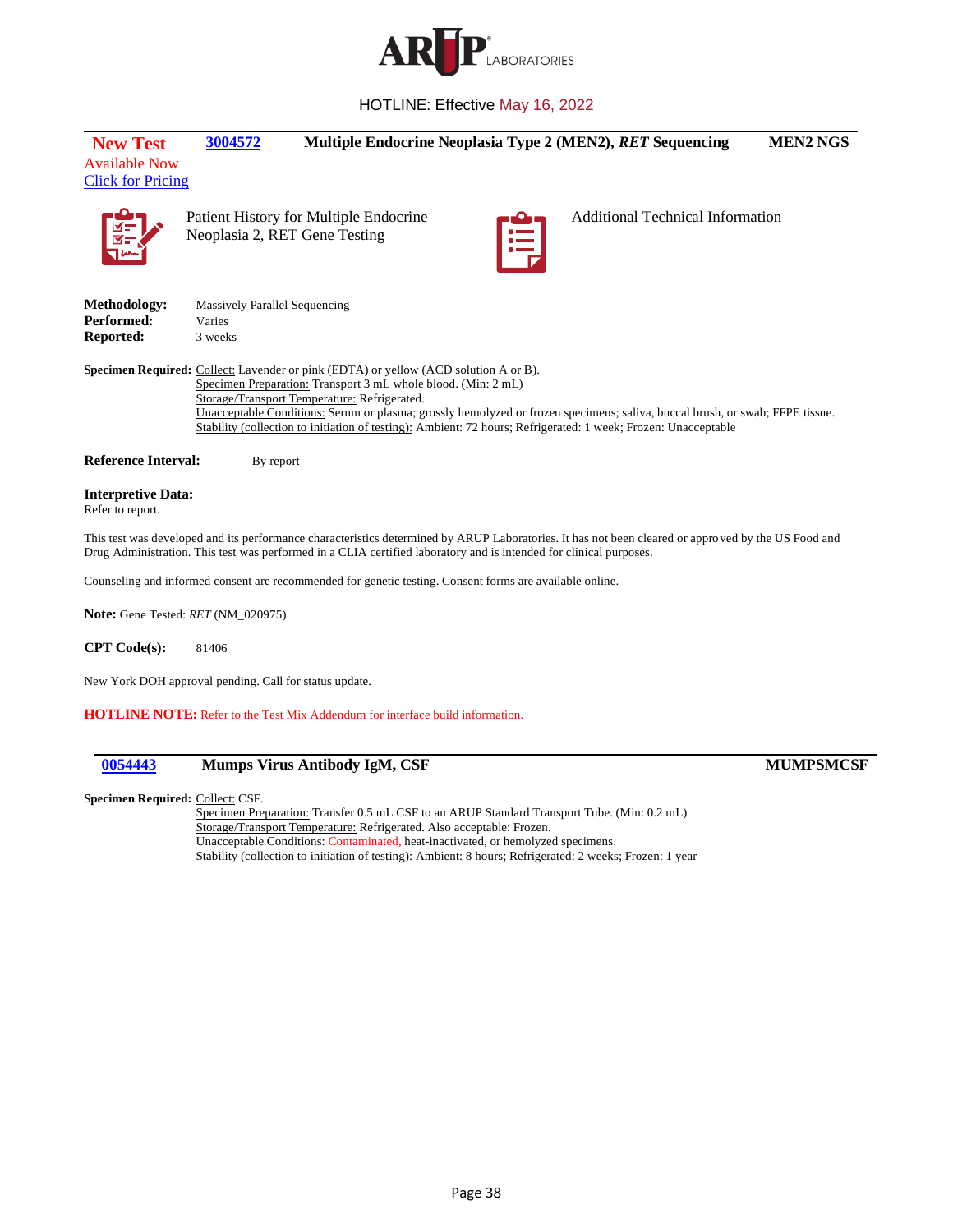

<span id="page-38-0"></span>

| <b>New Test</b><br><b>Click for Pricing</b>          | 3004788           |                                                                                                                                                                                                              | Pancreatitis Panel (CFTR, CTRC, PRSS1, SPINK1), Sequencing                                                                                                                                                                                     | PANC NGS |
|------------------------------------------------------|-------------------|--------------------------------------------------------------------------------------------------------------------------------------------------------------------------------------------------------------|------------------------------------------------------------------------------------------------------------------------------------------------------------------------------------------------------------------------------------------------|----------|
| E                                                    |                   | <b>Additional Technical Information</b>                                                                                                                                                                      | Patient History for Pancreatitis Testing                                                                                                                                                                                                       |          |
| Methodology:<br>Performed:<br>Reported:              | Varies<br>3 weeks | Massively Parallel Sequencing/Sequencing                                                                                                                                                                     |                                                                                                                                                                                                                                                |          |
|                                                      |                   | <b>Specimen Required:</b> Collect: Lavender or pink (EDTA) or yellow (ACD solution A or B).<br>Specimen Preparation: Transport 3 mL whole blood. (Min: 2 mL)<br>Storage/Transport Temperature: Refrigerated. | Unacceptable Conditions: Serum or plasma; grossly hemolyzed or frozen specimens; saliva, buccal brush, or swab; FFPE tissue.<br>Stability (collection to initiation of testing): Ambient: 72 hours; Refrigerated: 1 week; Frozen: Unacceptable |          |
| <b>Reference Interval:</b>                           | By report         |                                                                                                                                                                                                              |                                                                                                                                                                                                                                                |          |
| <b>Interpretive Data:</b><br>Refer to report.        |                   |                                                                                                                                                                                                              |                                                                                                                                                                                                                                                |          |
|                                                      |                   | Drug Administration. This test was performed in a CLIA-certified laboratory and is intended for clinical purposes.                                                                                           | This test was developed and its performance characteristics determined by ARUP Laboratories. It has not been cleared or approved by the U.S. Food and                                                                                          |          |
|                                                      |                   | Counseling and informed consent are recommended for genetic testing. Consent forms are available online.                                                                                                     |                                                                                                                                                                                                                                                |          |
| <b>Note:</b> Genes Tested: CFTR, CTRC, PRSS1, SPINK1 |                   |                                                                                                                                                                                                              |                                                                                                                                                                                                                                                |          |

**CPT Code(s):** 81223; 81404; 81405

New York DOH approval pending. Call for status update.

**HOTLINE NOTE:** Refer to the Test Mix Addendum for interface build information.

## <span id="page-38-1"></span>**[2001766](#page-4-14) S-100B Protein, Serum S 100B**

## **Reference Interval:**

## Effective May 16, 2022 **Age Reference Interval** 19 years and older: 0-96 ng/L 3 years to 19 years: less than or equal to 160 ng/L 25 months to 3 years: less than or equal to 170 ng/L 10 months to 25 months: less than or equal to 230 ng/L 5 months to 10 months: less than or equal to 350 ng/mL 0 days to 5 months: less than or equal to 510 ng/mL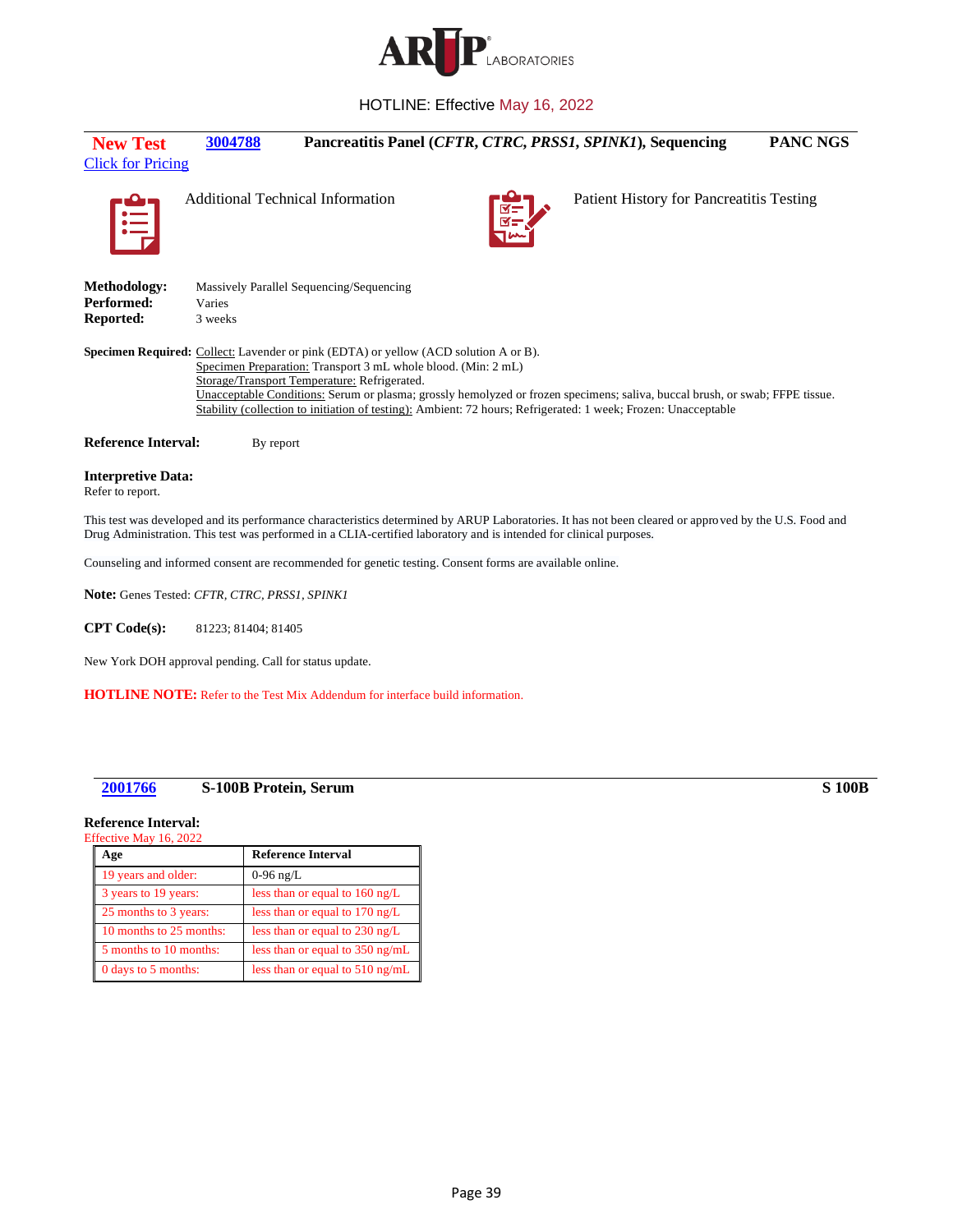

| <b>New Test</b> | 3004727 | <b>SATB2</b> by Immunohistochemistry | <b>SATB2 IHC</b> |
|-----------------|---------|--------------------------------------|------------------|

Available Now [Click for Pricing](https://connect.aruplab.com/Pricing/TestPrice/3004727)

<span id="page-39-0"></span>



Immunohistochemistry Stain Form Recommended (ARUP form #32978)

**Methodology:** Immunohistochemistry **Performed:** Mon-Fri **Reported:** 1-3 days

### **Specimen Required:** Collect: Tissue or cells.

Specimen Preparation: Formalin fix (10 percent neutral buffered formalin) and paraffin embed specimen (cells must be prepared into a cellblock). Protect paraffin block and/or slides from excessive heat. Transport tissue block or 5 unstained (3- to 5-micron thick sections), positively charged slides in a Tissue Transport Kit (ARUP supply #47808) available online through eSupply using ARUP Connect™ or contact ARUP Client Services at (800) 522-2787. (Min: 2 slides). If sending precut slides, do not oven bake. Storage/Transport Temperature: Room temperature. Also acceptable: Refrigerated. Ship in cooled container during summer months. Remarks: **IMMUNOHISTOCHEMISTRY ORDERING AND SUBMISSION DETAILS:** Submit electronic request. If you do not have electronic ordering capability, use an ARUP Immunohistochemistry Stain Form (#32978) with an ARUP client number. For additional technical details, contact ARUP Client Services at (800) 522-2787.

Unacceptable Conditions: Specimens submitted with nonrepresentative tissue type. Depleted specimens. Stability (collection to initiation of testing): Ambient: Indefinitely; Refrigerated: Indefinitely; Frozen: Unacceptable

#### **Interpretive Data:**

This test was developed and its performance characteristics determined by ARUP Laboratories. It has not been cleared or approved by the U.S. Food and Drug Administration. This test was performed in a CLIA-certified laboratory and is intended for clinical purposes.

#### **Note:**

This test is performed as a stain and return (technical) service only.

**CPT Code(s):** 88342

New York DOH Approved.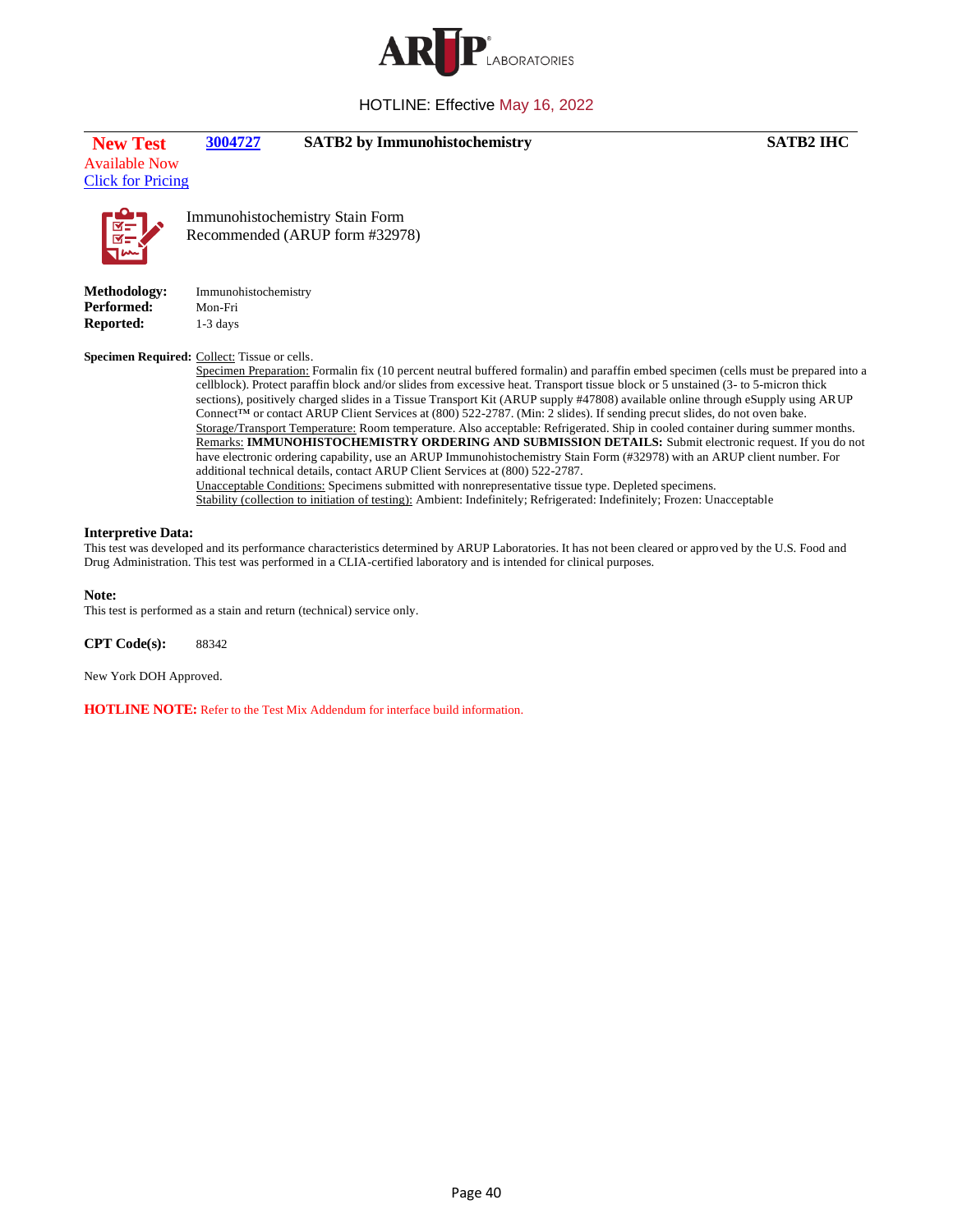

<span id="page-40-0"></span>

| <b>New Test</b>                                                                                                                                                                                                                                                                                                                                                                                                                                                       | 3004603                  |                                                                                |   | <b>SHOX Deficiency Disorders, Sequencing and Deletion/Duplication</b> | <b>SHOX NGS</b> |
|-----------------------------------------------------------------------------------------------------------------------------------------------------------------------------------------------------------------------------------------------------------------------------------------------------------------------------------------------------------------------------------------------------------------------------------------------------------------------|--------------------------|--------------------------------------------------------------------------------|---|-----------------------------------------------------------------------|-----------------|
| <b>Click for Pricing</b>                                                                                                                                                                                                                                                                                                                                                                                                                                              | <b>Disorders Testing</b> | Patient History for SHOX Deficiency                                            | E | <b>Additional Technical Information</b>                               |                 |
| <b>Methodology:</b><br>Performed:<br><b>Reported:</b>                                                                                                                                                                                                                                                                                                                                                                                                                 | Varies<br>3-6 weeks      | Massively Parallel Sequencing/Multiplex Ligation-dependent Probe Amplification |   |                                                                       |                 |
| <b>Specimen Required:</b> Collect: Lavender or pink (EDTA) or yellow (ACD solution A or B).<br>Specimen Preparation: Transport 3 mL whole blood. (Min: 2 mL)<br>Storage/Transport Temperature: Refrigerated<br>Unacceptable Conditions: Serum or plasma; grossly hemolyzed or frozen specimens; saliva, buccal brush, or swab; FFPE tissue;<br>DNA.<br>Stability (collection to initiation of testing): Ambient: 72 hours; Refrigerated: 1 week; Frozen: Unacceptable |                          |                                                                                |   |                                                                       |                 |
| <b>Reference Interval:</b>                                                                                                                                                                                                                                                                                                                                                                                                                                            | By report                |                                                                                |   |                                                                       |                 |
| <b>Interpretive Data:</b><br>Refer to report                                                                                                                                                                                                                                                                                                                                                                                                                          |                          |                                                                                |   |                                                                       |                 |

This test was developed and its performance characteristics determined by ARUP Laboratories. It has not been cleared or approved by the US Food and Drug Administration. This test was performed in a CLIA certified laboratory and is intended for clinical purposes.

Counseling and informed consent are recommended for genetic testing. Consent forms are available online.

**Note:** Gene Tested: *SHOX* (NM\_000451), exon 6b (NM\_006883) is not sequenced.

**CPT Code(s):** 81405; 81479

New York DOH approval pending. Call for status update.

**HOTLINE NOTE:** Refer to the Test Mix Addendum for interface build information.

<span id="page-40-2"></span><span id="page-40-1"></span>

| 0050535    | <b>Tetanus Antibody, IgG</b>                                                                                                                                                                                                                                                                   | <b>TETANUS</b>   |
|------------|------------------------------------------------------------------------------------------------------------------------------------------------------------------------------------------------------------------------------------------------------------------------------------------------|------------------|
| Performed: | Sun-Sat                                                                                                                                                                                                                                                                                        |                  |
| Reported:  | $1-3$ days                                                                                                                                                                                                                                                                                     |                  |
| 2006550    | Thyroglobulin by LC-MS/MS, Serum or Plasma                                                                                                                                                                                                                                                     | <b>THYROG MS</b> |
|            | Specimen Required: Collect: Serum separator tube or green (sodium or lithium heparin), Potassium EDTA<br>Specimen Preparation: Separate from cells: Transport 1.5 mL serum or plasma. (Min: 0.7 mL)                                                                                            |                  |
|            | Storage/Transport Temperature: Refrigerated or Frozen.<br>Unacceptable Conditions: Samples left ambient for greater than 1 day; Grossly lipemic samples.<br>Stability (collection to initiation of testing): After separation from cells: Ambient: 1 day; Refrigerated: 1 week; Frozen: 1 year |                  |
| 2006685    | Thyroglobulin, Serum or Plasma with Reflex to LC-MS/MS or CIA                                                                                                                                                                                                                                  | <b>THYROGRFX</b> |
|            | Specimen Required: Collect: Serum Separator Tube (SST). Also acceptable: Green (Sodium or Lithium Heparin).                                                                                                                                                                                    |                  |
|            | Specimen Preparation: Transfer 3 mL serum or plasma to an ARUP Standard Transport Tube. (Min: 1.5 mL)<br>Storage/Transport Temperature: Frozen.                                                                                                                                                |                  |
|            | Unacceptable Conditions: EDTA or K2EDTA plasma. Grossly lipemic samples. Any fluid other than noted above. (See                                                                                                                                                                                |                  |

<span id="page-40-3"></span>Thyroglobulin, Fine Needle Aspiration (FNA) (ARUP test code 0020753) for ordering alternate fluids).

Stability (collection to initiation of testing): After separation from cells: Ambient: 8 hours; Refrigerated: 1 week; Frozen: 6 months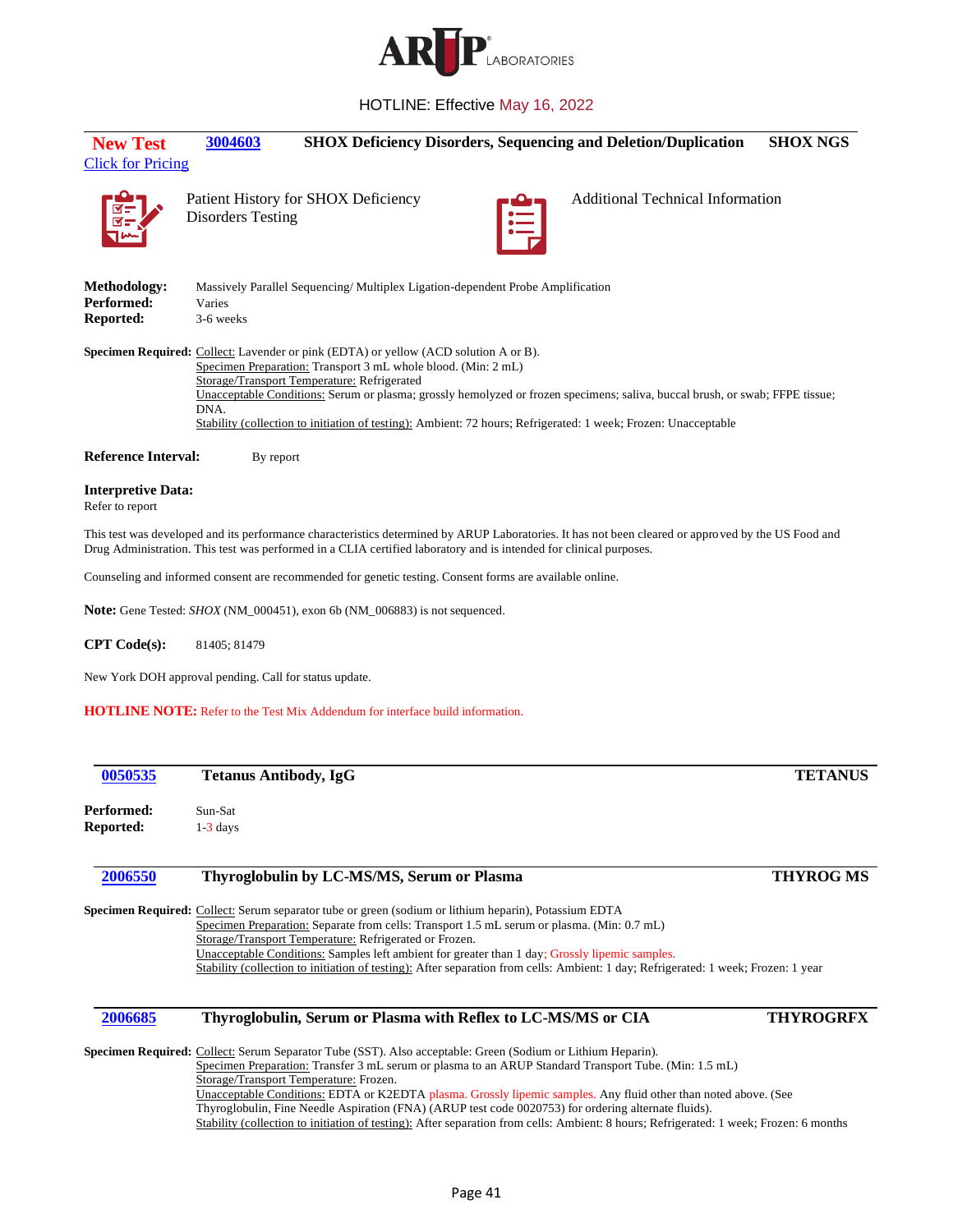

## <span id="page-41-0"></span>**[0051076](#page-5-3)** *Trypanosoma cruzi* **Antibody, IgG CHAGAS G**

Specimen Required: Collect: Serum separator tube.

Specimen Preparation: Separate serum from cells ASAP or within 2 hours of collection. Transfer 0.5 mL serum to an ARUP Standard Transport Tube. (Min: 0.3 mL) Parallel testing is preferred and convalescent specimens **must** be received within 30 days of the acute specimens. **Mark specimens plainly as "acute" or "convalescent."** Storage/Transport Temperature: Refrigerated. Also acceptable: Room temperature or frozen. Unacceptable Conditions: Plasma. Bacterially contaminated, heat-inactivated, hemolyzed, icteric, lipemic, or turbid specimens. Stability (collection to initiation of testing): After separation from cells: Ambient: 48 hours; Refrigerated: 2 weeks; Frozen: 1 year

## <span id="page-41-1"></span>**[2005416](#page-5-4) Urticaria-Induced Basophil Activation UIBA**

Performed: Tuesday **Reported:** 7-16 days